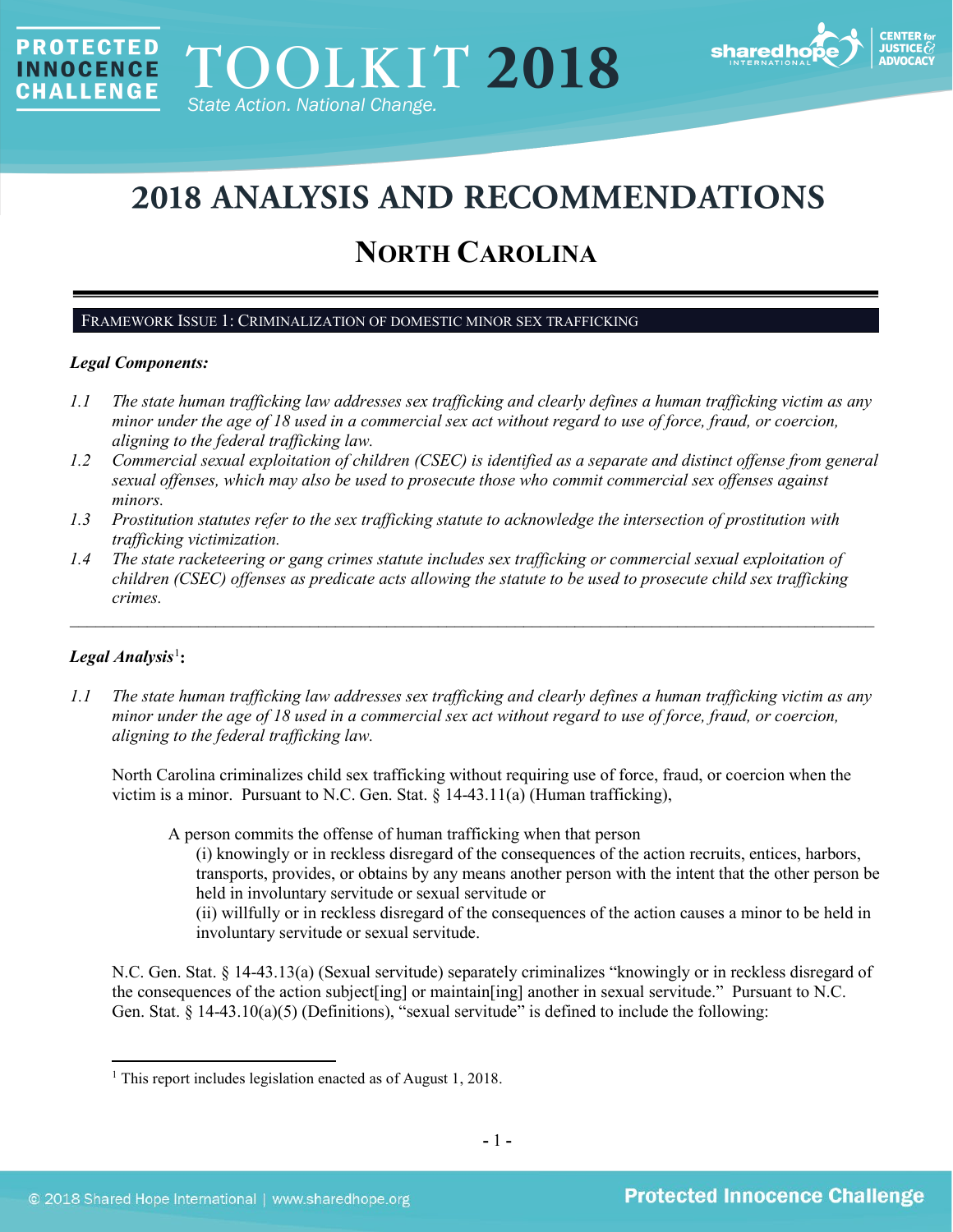<span id="page-1-4"></span>a. Any sexual activity as defined in G.S.  $14-190.13<sup>2</sup>$  $14-190.13<sup>2</sup>$  $14-190.13<sup>2</sup>$  [Definitions for certain offenses concerning minors] for which anything of value is directly or indirectly given, promised to, or received by any person, which conduct is induced or obtained by coercion or deception or which conduct is induced or obtained from a person under the age of 18 years; or

b. Any sexual activity as defined in G.S. 14-190.13 that is performed or provided by any person, which conduct is induced or obtained by coercion or deception or which conduct is induced or obtained from a person under the age of 18 years.

If the victim is a minor, a violation of N.C. Gen. Stat. § 14-43.11 is a Class B2 felony, which carries a presumptive sentence of 125–157 months imprisonment.<sup>[3](#page-1-1)</sup> N.C. Gen. Stat. §§ 1[4](#page-1-2)-43.11(b), 15A-1340.17(c).<sup>4</sup> If the victim is a minor, a violation of N.C. Gen. Stat. § 14-43.13 is a Class C felony, which carries a presumptive sentence of 58–73 months imprisonment. N.C. Gen. Stat. §§ 14-43.13(b), 15A-1340.17(c).

Also contained in Article 10A (Human trafficking), N.C. Gen. Stat. § 14-43.14 (Unlawful sale, surrender, or purchase of a minor) makes it a crime when a person,

acting with willful or reckless disregard for the life or safety of a minor, participates in any of the following: the acceptance, solicitation, offer, payment, or transfer of any compensation, in money, property, or other thing of value, at any time, by any person in connection with the unlawful acquisition or transfer of the physical custody of a minor, except as ordered by the court.[5](#page-1-3)

<span id="page-1-0"></span><sup>2</sup> "Sexual activity" is defined in N.C. Gen. Stat.  $\frac{14-190.13(5)}{19}$  as

Any of the following acts:

 $\overline{\phantom{a}}$ 

- a. Masturbation, whether done alone or with another human or an animal.
- b. Vaginal, anal, or oral intercourse, whether done with another human or with an animal.

c. Touching, in an act of apparent sexual stimulation or sexual abuse, of the clothed or unclothed genitals, pubic area, or buttocks of another person or the clothed or unclothed breasts of a human female.

d. An act or condition that depicts torture, physical restraint by being fettered or bound, or flagellation of or by a person clad in undergarments or in revealing or bizarre costume.

e. Excretory functions . . . .

f. The insertion of any part of a person's body, other than the male sexual organ, or of any object into another person's anus or vagina, except when done as part of a recognized medical procedure. g. The lascivious exhibition of the genitals or pubic area of any person.

<span id="page-1-1"></span><sup>3</sup> The sentences of imprisonment provided throughout this report are based on the assumption that the defendant has no prior felony or misdemeanor convictions and that there are no aggravating or mitigating factors. A defendant with prior felony or misdemeanor convictions may be subject to a greater minimum sentence of imprisonment pursuant to N.C. Gen. Stat. §§ 15A-1340.14, 15A-1340.21. The presence of aggravating factors, such as where the "defendant involved a person under the age of 16 in the commission of the crime," "the offense is a violation of . . . [human trafficking and sexual servitude] . . . and involved multiple victims", or "the offense is a violation of . . . [human trafficking and sexual servitude] . . . and the victim suffered serious injury as result of the offense", at least in felony convictions, may subject the defendant to an increased minimum sentence of imprisonment, while the presence of mitigating factors may decrease the sentencing range applicable to a defendant. N.C. Gen. Stat. §§ 15A-1340.16(d)(13), (19a), (19b), (e).

<span id="page-1-2"></span><sup>4</sup> Pursuant to N.C. Gen. Stat. § 15A-1340.17(f), "[u]nless provided otherwise in a statute establishing a punishment for a specific crime, for offenders sentenced for a Class B1 through E felony that is a reportable conviction subject to the registration requirement of Article 27A of Chapter 14 of the General Statutes, the maximum term of imprisonment shall be equal to the sum of the minimum term of imprisonment and twenty percent (20%) of the minimum term of imprisonment, rounded to the next highest month, plus 60 additional months."

<span id="page-1-3"></span><sup>5</sup> N.C. Gen. Stat. § 14-43.14(a) further provides, "This section does not apply to actions that are ordered by a court, authorized by statute, or otherwise lawful."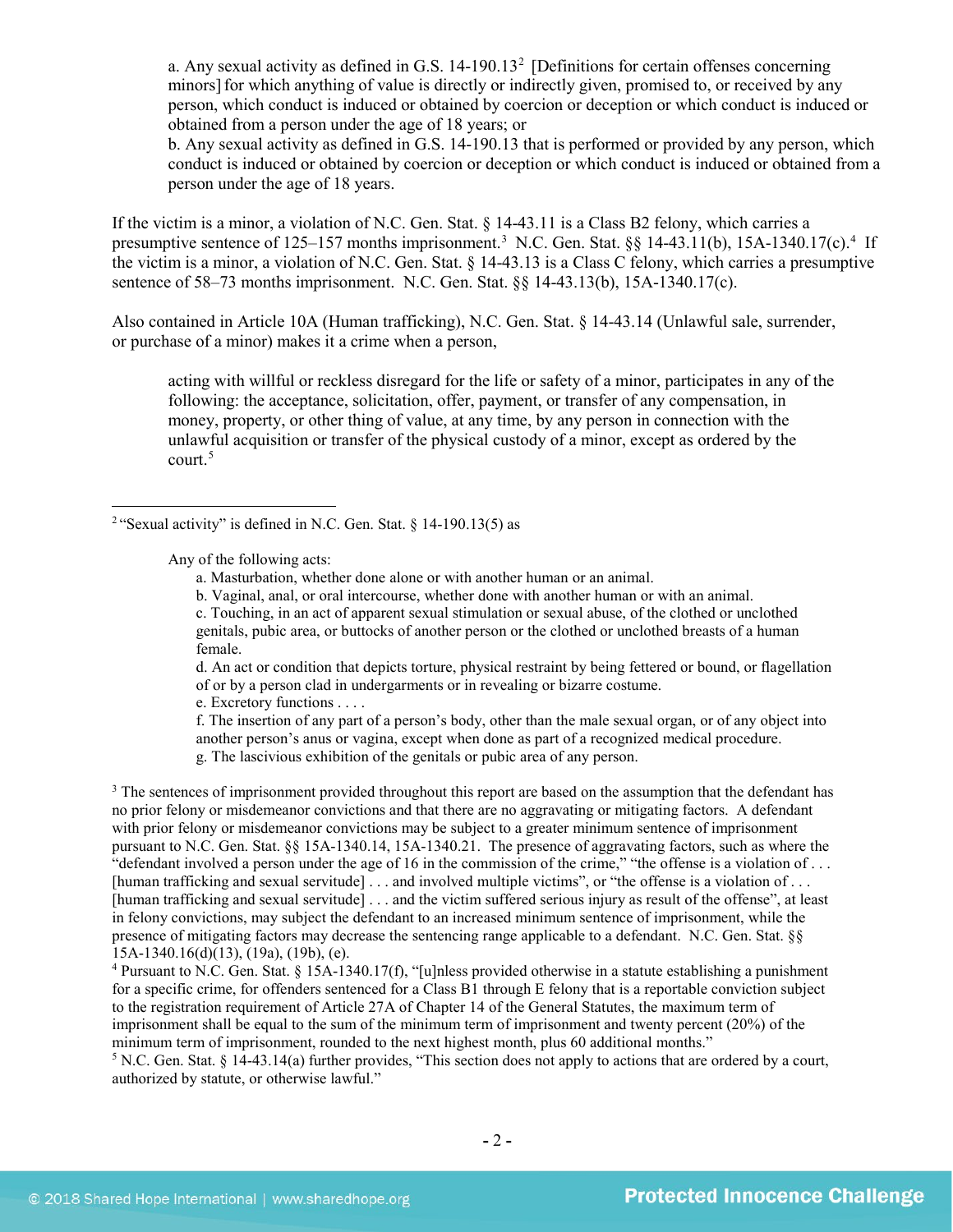Violation of this provision is a Class F felony, which carries a presumptive sentence of 13–16 months imprisonment and a minimum fine of \$5,000, and "[f]or each subsequent violation, a person is guilty of a Class F felony and shall pay a minimum fine of ten thousand dollars (\$10,000)." N.C. Gen. Stat. §§ 14-43.12(b), 15A-1340.17(c). This offense does not specify the sale, surrender or purchase of a minor for the purpose of engaging the minor in commercial sexual activity, however, pursuant to  $\S$  14-43.14(d), "A violation of this section is a lesser included offense of G.S. 14-43.11 [Human trafficking]," which includes trafficking for sexual servitude, indicating the intent that this offense could apply in cases involving sex trafficking of minors. Additionally, N.C. Gen. Stat. § 14-43.14(e) states,

When a person is convicted of a violation of this section, the sentencing court shall consider whether the person is a danger to the community and whether requiring the person to register as a sex offender pursuant to Article 27A of this Chapter would further the purposes of that Article as stated in G.S. 14-208.5. If the sentencing court rules that the person is a danger to the community and that the person shall register, then an order shall be entered requiring the person to register.

*1.2 Commercial sexual exploitation of children (CSEC) is identified as a separate and distinct offense from general sexual offenses, which may also be used to prosecute those who commit commercial sex offenses against minors.*

Several laws treat CSEC separately from non-commercial sex offenses.

1. N.C. Gen. Stat. § 14-205.1(a)<sup>[6](#page-2-0)</sup> (Solicitation of prostitution) states in part that "any person who solicits another for the purpose of prostitution is guilty of a Class 1 misdemeanor for a first offense and a Class H felony for a second subsequent offense." Additionally, "Any person 18 years of age or older who willfully solicits a minor for the purpose of prostitution is guilty of a Class G felony." N.C. Gen. Stat. § 14-205.1(a). N.C. Gen. Stat. § 14-203(5) (Definitions) defines "prostitution" as

<span id="page-2-5"></span><span id="page-2-4"></span><span id="page-2-3"></span>The performance of, offer of, or agreement to perform vaginal intercourse, any sexual  $\arctan^7$  $\arctan^7$  as defined in G.S. 14-27.20, or any sexual contact<sup>[8](#page-2-2)</sup> as defined in G.S. 14-27.1, for the purpose of sexual arousal or gratification for any money or other consideration.

A Class 1 misdemeanor is punishable by 1–45 days imprisonment. N.C. Gen. Stat. §§ 14-205.1, 15A-1340.23(c)(2). A Class H felony is punishable by a presumptive sentence of 5–6 months imprisonment and a Class G felony is punishable by a presumptive sentence of 10–13 months imprisonment. N.C. Gen. Stat. §§ 14-205.1, 15A-1340.17(c).

<span id="page-2-0"></span><sup>6</sup> The text of N.C. Gen. Stat. § 14-205.1 cited here and elsewhere in this report includes amendments made by the enactment of Senate Bill 768 during the 2017–2018 Session of the North Carolina Legislature (effective December 1, 2018).

<span id="page-2-1"></span><sup>7</sup> N.C. Gen. Stat. § 14-27.20(4) (Definitions) defines "sexual act" to include "cunnilingus, fellatio, analingus, or anal intercourse, but does not include vaginal intercourse. Sexual act also means the penetration, however slight, by any object into the genital or anal opening of another person's body. It is an affirmative defense that the penetration was for accepted medical purposes."

The text of N.C. Gen. Stat. § 14-27.20 cited here and elsewhere in this report includes amendments made by the enactment of Senate Bill 768 during the 2017–2018 Session of the North Carolina Legislature (effective December 1, 2018).

<span id="page-2-2"></span><sup>8</sup> N.C. Gen. Stat. § 14-27.20(5) (Definitions) defines "sexual contact" to mean

<sup>(</sup>a) Touching the sexual organ, anus, breast, groin, or buttocks of any person.

<sup>(</sup>b) A person touching another person with their own sexual organ, anus, breast, groin, or buttocks.

<sup>(</sup>c) A person ejaculating, emitting, or placing semen, urine, or feces upon any part of another person.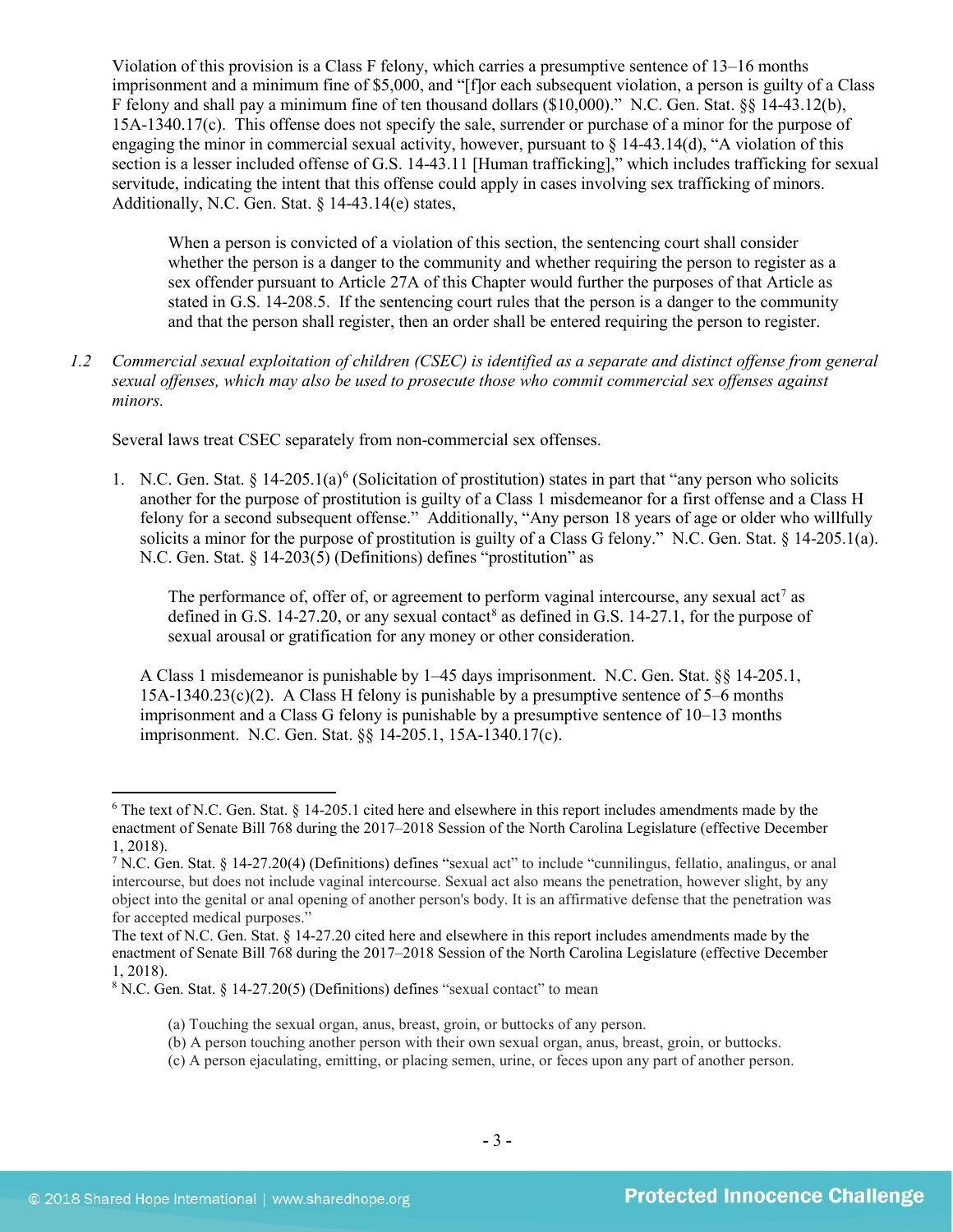2. N.C. Gen. Stat. § 14-205.2(a) (Patronizing a prostitute) provides,

Any person who willfully performs any of the following acts with a person not his or her spouse commits the offense of patronizing a prostitute:

(1) Engages in vaginal intercourse, any sexual  $act<sup>9</sup>$  $act<sup>9</sup>$  $act<sup>9</sup>$  as defined in G.S. 14-27.1, or any sexual contact<sup>[10](#page-3-1)</sup> as defined in G.S. 14-27.1, for the purpose of sexual arousal or gratification with a prostitute.

(2) Enters or remains in a place of prostitution with intent to engage in vaginal intercourse, any sexual act as defined in G.S.14-27.1, or any sexual contact as defined in G.S. 14-27.1, for the purpose of sexual arousal or gratification

A violation of N.C. Gen. Stat. § 14-205.2 is a Class F felony "if the defendant is 18 years of age or older and the prostitute is a minor." A Class F felony is punishable by a presumptive sentence of 13– 16 months imprisonment. N.C. Gen. Stat. §§ 14-205.2(c), 15A-1340.17(c).

3. N.C. Gen. Stat. §  $14-205.3(b)^{11}$  $14-205.3(b)^{11}$  $14-205.3(b)^{11}$  (Promoting prostitution) states,

Any person who willfully performs any of the following acts commits the offense of promoting prostitution of a minor or person who has a mental disability:

<span id="page-3-5"></span><span id="page-3-4"></span>(1) Advances prostitution as defined in G.S.  $14-203$ ,  $12$  where a minor or person who has a severe or profound mental disability engaged in prostitution, or any person engaged in prostitution in the place of prostitution is a minor or has a severe or profound mental disability at the time of the offense.

(2) Profits from prostitution by any means where the prostitute is a minor or has a severe or profound mental disability at the time of the offense.

(3) Confines a minor or a person who has a severe or profound mental disability against the person's will by the infliction or threat of imminent infliction of great bodily harm, permanent disability, or disfigurement or by administering to the minor or person who has a sever or profound mental disability, without the person's consent or by threat or deception and for other than medical purposes, any alcoholic intoxicant or a drug as defined in Article 5 of

 $\overline{\phantom{a}}$ 

<span id="page-3-3"></span> $12$  N.C. Gen. Stat. § 14-203(1) (Definitions) defines "advancing prostitution" to include the following:

a. Soliciting for a prostitute by performing any of the following acts when acting as other than a prostitute or a patron of a prostitute:

1. Soliciting another for the purpose of prostitution.

- 2. Arranging or offering to arrange a meeting of persons for the purpose of prostitution.
- 3. Directing another to a place knowing the direction is for the purpose of prostitution.

4. Using the Internet, including any social media Web site, to solicit another for the purpose of prostitution.

b. Keeping a place of prostitution by controlling or exercising control over the use of any place that could offer seclusion or shelter for the practice of prostitution and performing any of the following acts when acting as other than a prostitute or a patron of a prostitute:

1. Knowingly granting or permitting the use of the place for the purpose of prostitution.

2. Granting or permitting the use of the place under circumstances from which the person should reasonably know that the place is used or is to be used for purposes of prostitution.

3. Permitting the continued use of the place after becoming aware of facts or circumstances from which the person should know that the place is being used for the purpose of prostitution.

<span id="page-3-0"></span><sup>9</sup> *See supra* note [7.](#page-2-3)

<span id="page-3-1"></span><sup>10</sup> *See supra* note [8.](#page-2-4)

<span id="page-3-2"></span> $11$  The text of N.C. Gen. Stat. § 14-205.3 cited here and elsewhere in this report includes amendments made by the enactment of Senate Bill 768 during the 2017–2018 Session of the North Carolina Legislature (effective December 1, 2018).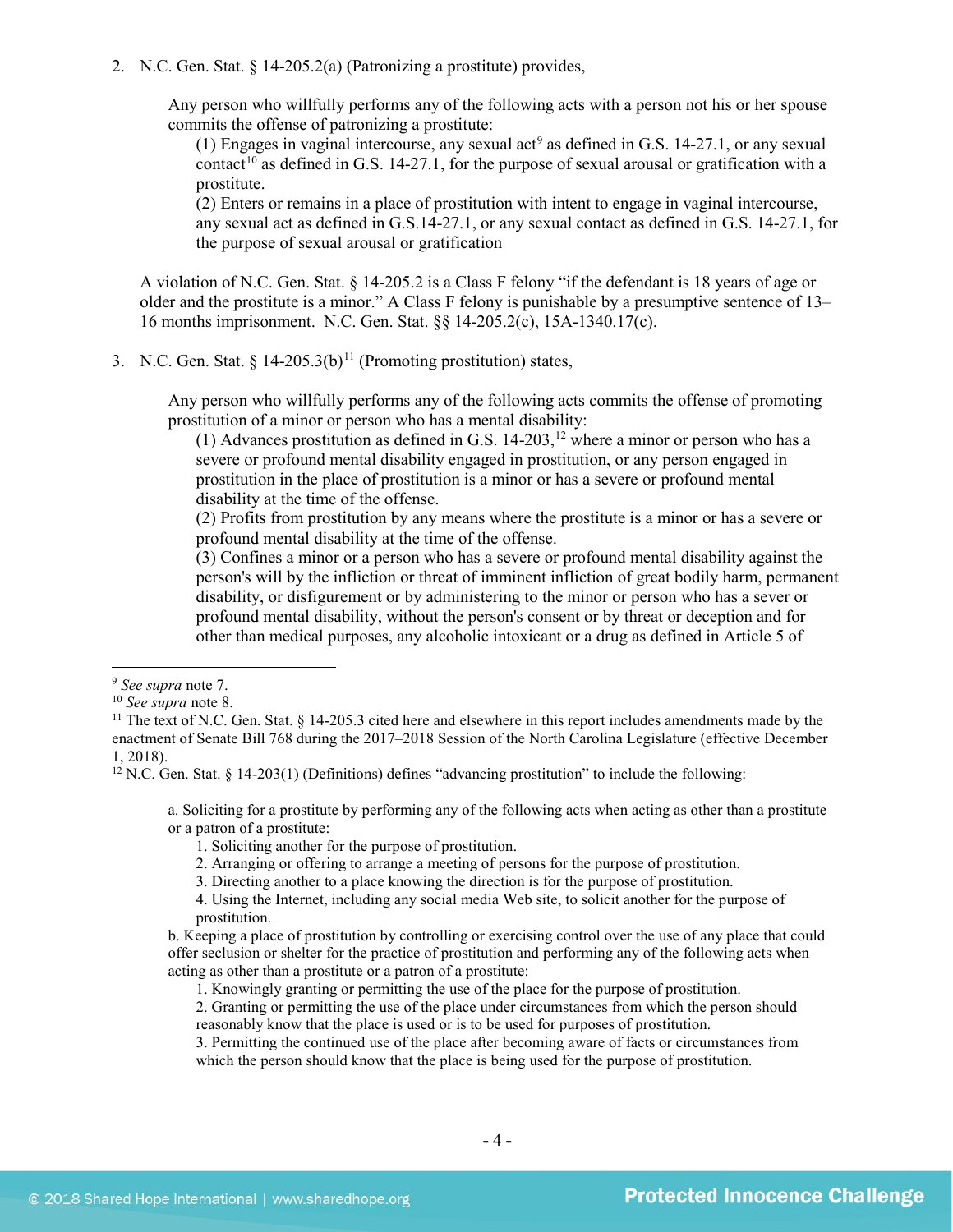Chapter 90 of the General Statutes (North Carolina Controlled Substances Act) and does any of the following:

a. Compels the minor or person who has a severe or profound mental disability to engage in prostitution.

b. Arranges a situation in which the minor or person who has a severe or profound mental disability may practice prostitution.

c. Profits from prostitution by the minor or person who has a sever or profound mental disability.

. . . .

Generally, a violation of N.C. Gen. Stat.  $\S$  14-205.3(b)(1) or (2) is a Class D felony which is punishable by a presumptive sentence of 20–25 months imprisonment. However, a violation of N.C. Gen. Stat. § 14-205.3(b)(3) is a Class C felony, which carries a presumptive sentence of 58–73 months imprisonment. N.C. Gen. Stat. §§ 14-205.3(d), 15A-1340.17(c).

4. N.C. Gen. Stat. § 14-190.16(a) (First degree sexual exploitation of a minor) makes it an offense if a person, while "knowing the character or content of the material or performance,"

(1) Uses, employs, induces, coerces, encourages, or facilitates a minor to engage in or assist others to engage in sexual activity for a live performance or for the purpose of producing material that contains a visual representation depicting this activity; or

(2) Permits a minor under his custody or control to engage in sexual activity for a live performance or for the purpose of producing material that contains a visual representation depicting this activity; or (3) Transports or finances the transportation of a minor through or across this State with the intent that the minor engage in sexual activity for a live performance or for the purpose of producing material that contains a visual representation depicting this activity; or

(4) Records, photographs, films, develops, or duplicates for sale or pecuniary gain material that contains a visual representation depicting a minor engaged in sexual activity.

First degree sexual exploitation of a minor is a Class C felony, which carries a sentence of 58–73 months imprisonment. N.C. Gen. Stat. §§ 14-190.16(d), 15A-1340.17(c).

5. N.C. Gen. Stat. § 14-190.17 (Second degree sexual exploitation of a minor) makes it an offense if a person, "knowing the character or content of the material,"

(1) Records, photographs, films, develops, or duplicates material that contains a visual representation of a minor engaged in sexual activity; or

(2) Distributes, transports, exhibits, receives, sells, purchases, exchanges, or solicits material that contains a visual representation of a minor engaged in sexual activity.

Second degree sexual exploitation of a minor is a Class E felony, which carries a sentence of 20–25 months imprisonment. N.C. Gen. Stat. §§ 14-190.17(d), 15A-1340.17(c).

6. N.C. Gen. Stat. § 14-190.17A (Third degree sexual exploitation of a minor) criminalizes a person for the offense of third degree sexual exploitation of a minor,

(a) If, knowing the character or content of the material, he possesses material that contains a visual representation of a minor engaging in sexual activity.

(b) In a prosecution under this section, the trier of fact may infer that a participant in sexual activity with whom material through its tile, text, visual representations or otherwise represents or depicts as a minor is a minor.

A violation of N.C. Gen. Stat. § 14-190.17A is a Class H felony.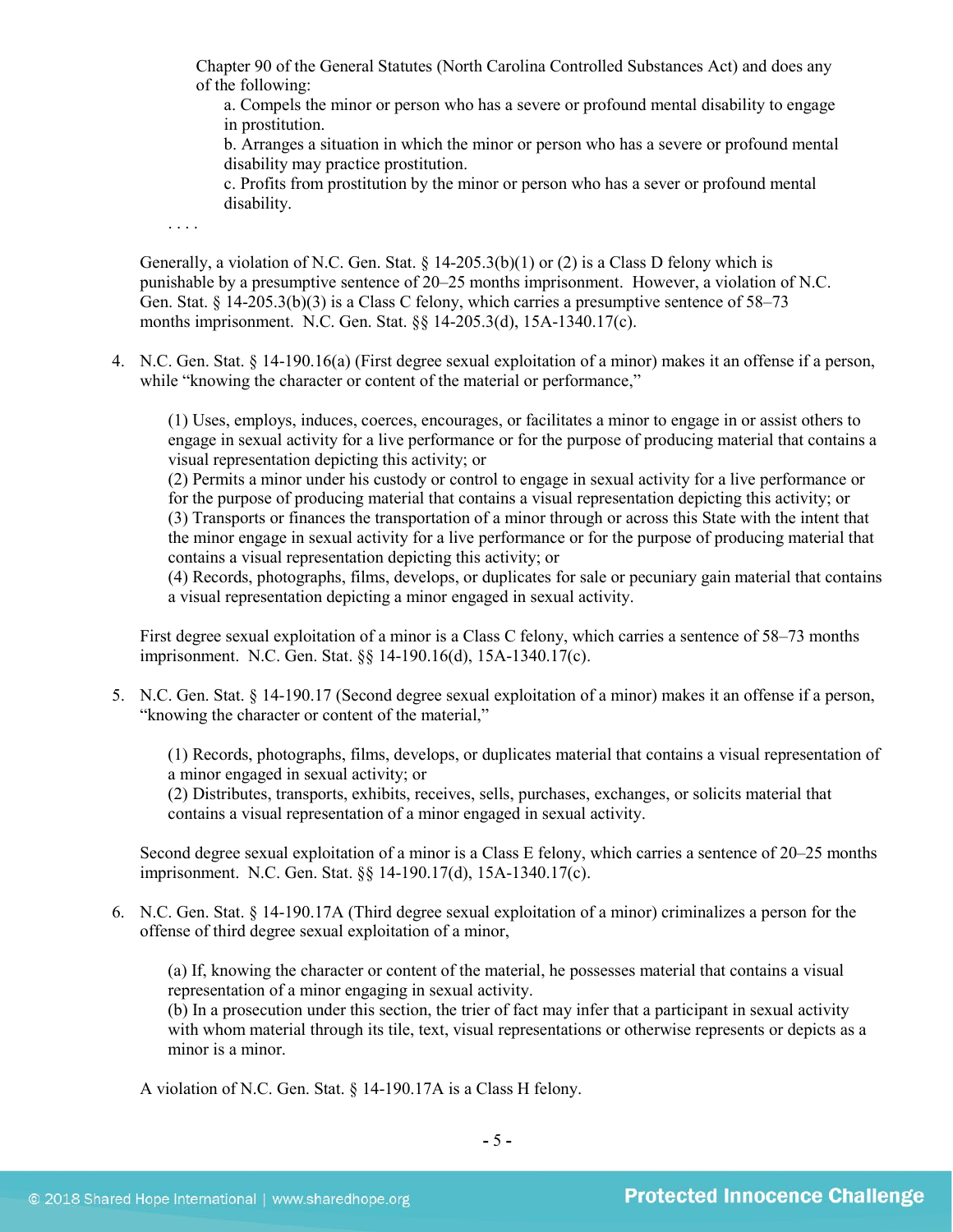7. N.C. Gen. Stat. § 14-190.6 (Employing or permitting minor to assist in offense under Article) makes it a crime if any person 18 or older "intentionally, in any manner, hires, employs, uses or permits any minor under the age of 16 years to do or assist in doing any act or thing constituting an offense under this Article [Offenses against Public Morality and Decency] and involving any material, act or thing he knows or reasonably should know to be obscene within the meaning of G.S. 14-190.1 [Obscene literature and exhibitions] . . . .<sup>"13</sup> A violation of N.C. Gen. Stat. § 14-190.6 is a Class I felony, which carries a presumptive sentence of 4–6 months imprisonment. N.C. Gen. Stat.  $\&$  14-190.6, 15A-1340.17(c).

Certain non-commercial sexual offenses against children also may be applicable in cases of commercial sexual exploitation of a child. These include the following statutes:

1. N.C. Gen. Stat. § 14-39(a) (Kidnapping) states in part,

Any person who shall unlawfully confine, restrain, or remove from one place to another, any other person 16 years of age or over without the consent of such person, or any other person under the age of 16 years without the consent of a parent or legal custodian of such person, shall be guilty of kidnapping if such confinement, restraint or removal is for the purpose of:

. . . . (5) Trafficking another person with the intent that the other person be held in involuntary servitude or sexual servitude in violation of G.S. 14-43.11 [Human trafficking].

(6) Subjecting or maintaining such other person for sexual servitude in violation of G.S. 14-43.13 [Sexual servitude].

Kidnapping is a Class C felony where "the person kidnapped either was not released by the defendant in a safe place or had been seriously injured or sexually assaulted," which carries a presumptive sentence of 58– 73 months imprisonment. N.C. Gen. Stat. §§ 14-39(b), 15A-1340.17(c). Where "the person kidnapped was released in a safe place by the defendant and had not been seriously injured or sexually assaulted, the offense is kidnapping in the second degree and is punishable as a Class E felony," which carries a presumptive sentence of 20–25 months imprisonment. N.C. Gen. Stat. §§ 14-39(b), 15A-1340.17(c).

2. N.C. Gen. Stat. § 14-27.21(a)(3) (First-degree forcible rape) states,

A person is guilty of first-degree forcible rape if the person engages in vaginal intercourse with another person by force or against the will of the other person and does any of the following:

. . . . (3) The person commits the offense aided and abetted by one or more other persons.

First degree forcible rape is a Class B1 felony, which carries a presumptive sentence of 144 months to life imprisonment without parole.

3. N.C. Gen. Stat. § 14-27.24 (First-degree statutory rape) criminalizes the rape of a child under 13 years of age, making such an offense a Class B1 felony. N.C. Gen. Stat. § 14-27.24(a) states,

<span id="page-5-0"></span> $13$  Material is "obscene" if all of the following apply: "(1) The material depicts or describes in a patently offensive way sexual conduct specifically defined by subsection (c) of this section; and (2) The average person applying contemporary community standards relating to the depiction or description of sexual matters would find that the material taken as a whole appeals to the prurient interest in sex; and (3) The material lacks serious literary, artistic, political, or scientific value; and (4) The material as used is not protected or privileged under the Constitution of the United States or the Constitution of North Carolina." N.C. Gen. Stat. § 14-190.1(b).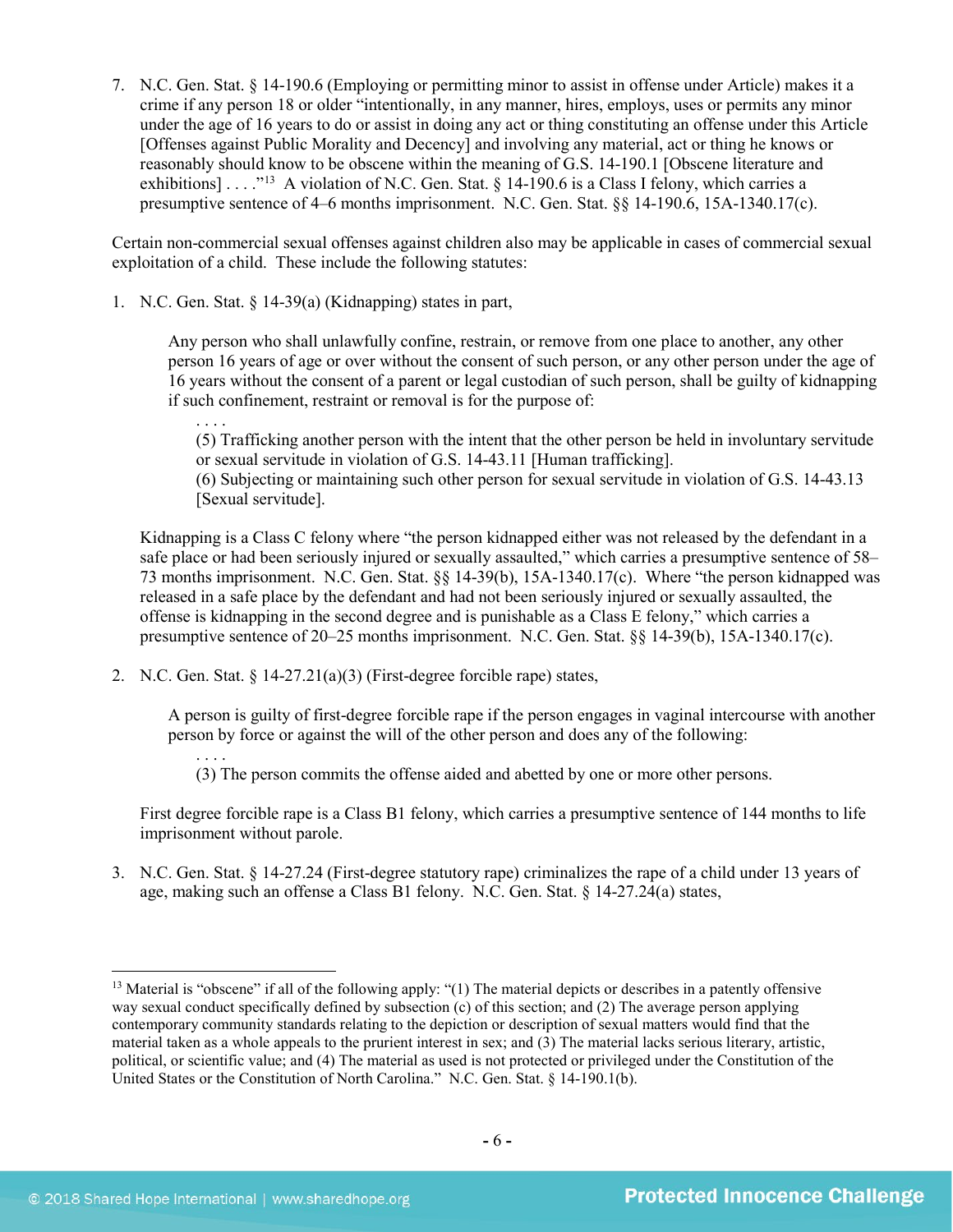A person is guilty of first-degree statutory rape if the person engages in vaginal intercourse with a victim who is a child under the age of 13 years and the defendant is at least 12 years old and is at least four years older than the victim.

4. N.C. Gen. Stat. § 14-27.25(a) (Statutory rape of a person who is 15 years of age or younger) states,

A person is guilty of a Class B1 felony if the defendant engages in vaginal intercourse with another person who is 15 years of age or younger and the defendant is at least 12 years old and at least six years older than the person, except when the defendant is lawfully married to the person.

5. N.C. Gen. Stat. § 14-27.26(a)(3) (First-degree forcible sexual offense) is a Class B1 felony when,

[A] person engages in a sexual act with another person by force or against the will of the other person, and does any of the following:

(3) The person commits the offense aided or abetted by one or more other persons.

6. N.C. Gen. Stat. § 14-27.27 (Second-degree forcible sexual offense) states,

(a) A person is guilty of second degree forcible sexual offense if the person engages in a sexual act with another person:

(1) By force and against the will of the other person; or

. . . . (b) Any person who commits the offense defined in this section is guilty of a Class C felony.

7. N.C. Gen. Stat. § 14-27.28 (Statutory sexual offense with a child by an adult) states,

(a) A person is guilty of statutory sexual offense with a child by an adult if the person is at least 18 years of age and engages in a sexual act with a victim who is a child under the age of 13 years.

(d) The offense under N.C. Gen. Stat. § 14-27.29 (First-degree statutory sexual offense) is a lesser included offense in this section.

8. N.C. Gen. Stat. § 14-27.30 (Statutory sexual offense with a person who is 15 years of age or younger) states,

(a) A defendant is guilty of a Class B1 felony if the defendant engages in a sexual act with another person who is 15 years of age or younger and the defendant is at least 12 years old and at least six years older than the person, except when the defendant is lawfully married to the person. (b) Unless the conduct is covered under some other provision of law providing greater punishment, a defendant is guilty of a Class C felony if the defendant engages in a sexual act with another person who is 15 years of age or younger and the defendant is at least 12 years old and more than four but less than six years older than the person, except when the defendant is lawfully married to the person.

9. N.C. Gen. Stat. § 14-202.3(a) (Solicitation of child by computer or certain other electronic devices to commit an unlawful sex act) criminalizes the solicitation of a child by a computer by stating,

A person is guilty of solicitation of a child by a computer if the person is 16 years of age or older and the person knowingly, with the intent to commit an unlawful sex act, entices, advises, coerces, orders, or commands, by means of a computer or any other device capable of electronic data storage or transmission, a child who is less than 16 years of age and at least five years younger than the defendant, or a person the defendant believes to be a child who is less than 16 years of age and who the defendant

. . . .

. . . .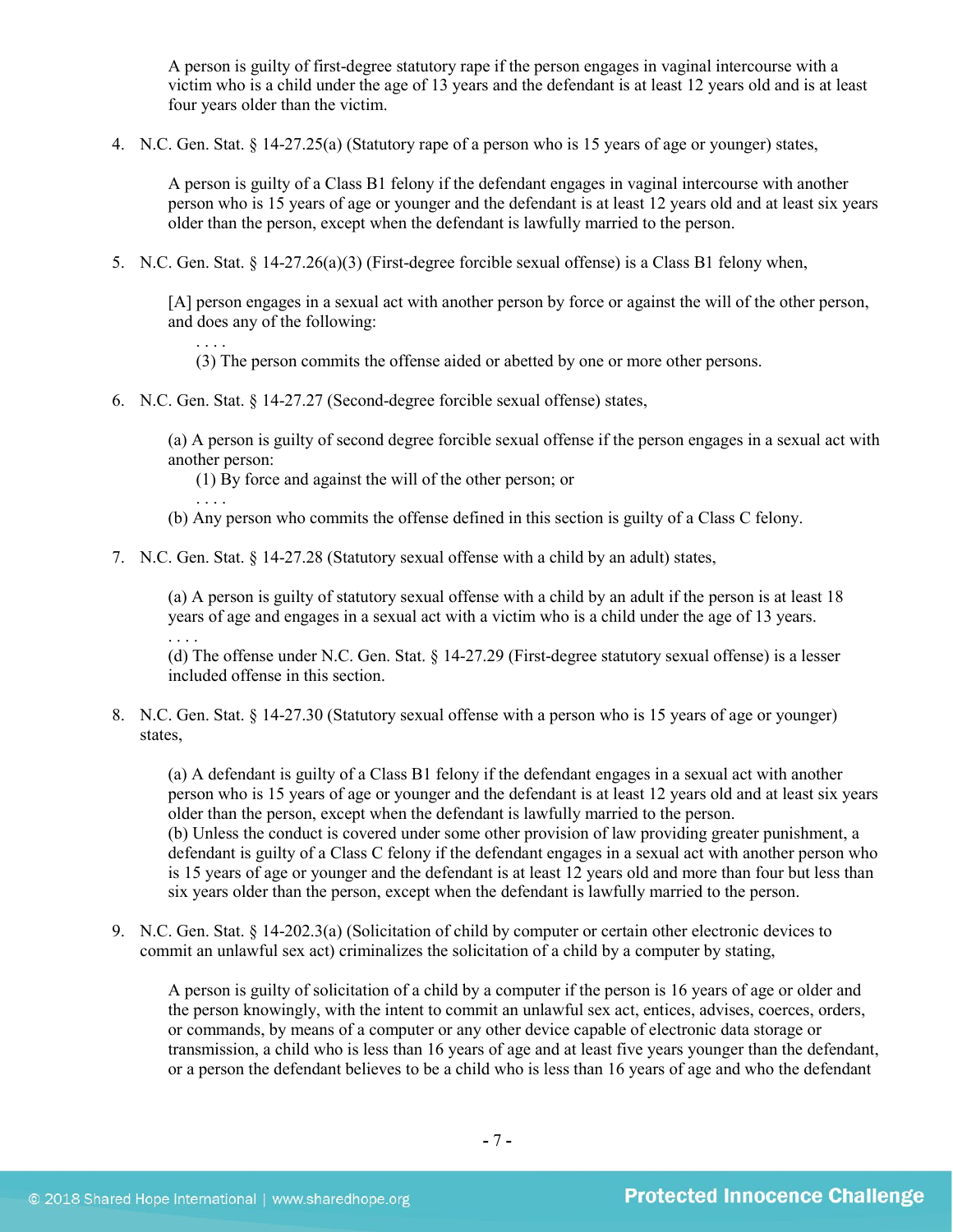believes to be at least five years younger than the defendant, to meet with the defendant or any other person for the purpose of committing an unlawful sex act . . . .

Violation of N.C. Gen. Stat. § 14-202.3 is generally a Class H felony, which carries a presumptive sentence of 5–6 months imprisonment; however, if the defendant actually appears at the intended meeting location, the violation is a Class G felony carrying a presumptive sentence of 10–13 months imprisonment. N.C. Gen. Stat. §§ 14-202.3(c), 15A-1340.17(c).

*1.3 Prostitution statutes refer to the sex trafficking statute to acknowledge the intersection of prostitution with trafficking victimization.* 

N.C. Gen. Stat. § 14-204(c) (Prostitution) and § 14-205.1 (Solicitation of prostitution) reference N.C. Gen. Stat. § 14-43.11 (Human trafficking) and § 14-43.13 (Sexual servitude), thereby acknowledging the intersection of prostitution with trafficking victimization.

*1.4 The state racketeering or gang crimes statute includes sex trafficking or commercial sexual exploitation of children (CSEC) offenses as predicate acts allowing the statute to be used to prosecute child sex trafficking crimes.* 

North Carolina's RICO statute<sup>[14](#page-7-0)</sup> provides solely civil remedies and does not impose criminal liability or financial penalties on criminal enterprises that engage in domestic minor sex trafficking. The offense of continuing criminal enterprise under N.C. Gen. Stat. § 14-7.20 (Continuing criminal enterprise), however, does impose criminal penalties on such enterprises. N.C. Gen. Stat. § 14-7.20 provides,

(a) Except as otherwise provided in subsection (a1) of this section, any person who engages in a continuing criminal enterprise shall be punished as a Class H felon and in addition shall be subject to the forfeiture prescribed in subsection (b) of this section.

. . . .

 $\overline{\phantom{a}}$ 

(b) Any person who is convicted under subsection (a) or (a)(1) of this section of engaging in a continuing criminal enterprise shall forfeit to the State of North Carolina:

- (1) The profits obtained by the person in the enterprise, and
- (2) Any of the person's interest in, claim against, or property or contractual rights of any kind affording a source of influence over, such enterprise.
- (c) For purposes of this section, a person is engaged in a continuing criminal enterprise if: (1) The person violates any provision of this Chapter, the punishment of which is a felony; and
	- (2) The violation is a part of a continuing series of violations of this Chapter:
		- a. Which are undertaken by the person in concert with five or more other persons with respect to whom the person occupies a position of organizer, a supervisory position, or any other position of management; and
		- b. From which the person obtains substantial income or resources.

All CSEC and trafficking offenses are felonies under Chapter 14 (Criminal Law) of the N.C. General Statutes. Because felonies are included as felonies under this definition of criminal enterprises, acts of commercial sexual exploitation qualify as predicate crimes for prosecution of some criminal enterprises involved in domestic minor sex trafficking under N.C. Gen. Stat. § 14-7.20. Thus, for organizations of five or more persons, the organizers or managers may be criminally prosecuted and subject to forfeiture

<span id="page-7-0"></span><sup>&</sup>lt;sup>14</sup> North Carolina's Racketeer Influenced and Corrupt Organizations Act (RICO Act) is codified under N.C. General Statutes Chapter 75D. N.C. Gen. Stat. § 75D-4 prohibits engaging in racketeering activity or a pattern thereof and any direct or indirect participation or direction of an enterprise (defined by § 75D-3(a) as ranging from a single person to legally organized entities and informal entities) engaging in such activities. The definition of racketeering activity includes all CSEC and trafficking offenses. See § 75D-3(b)–(c).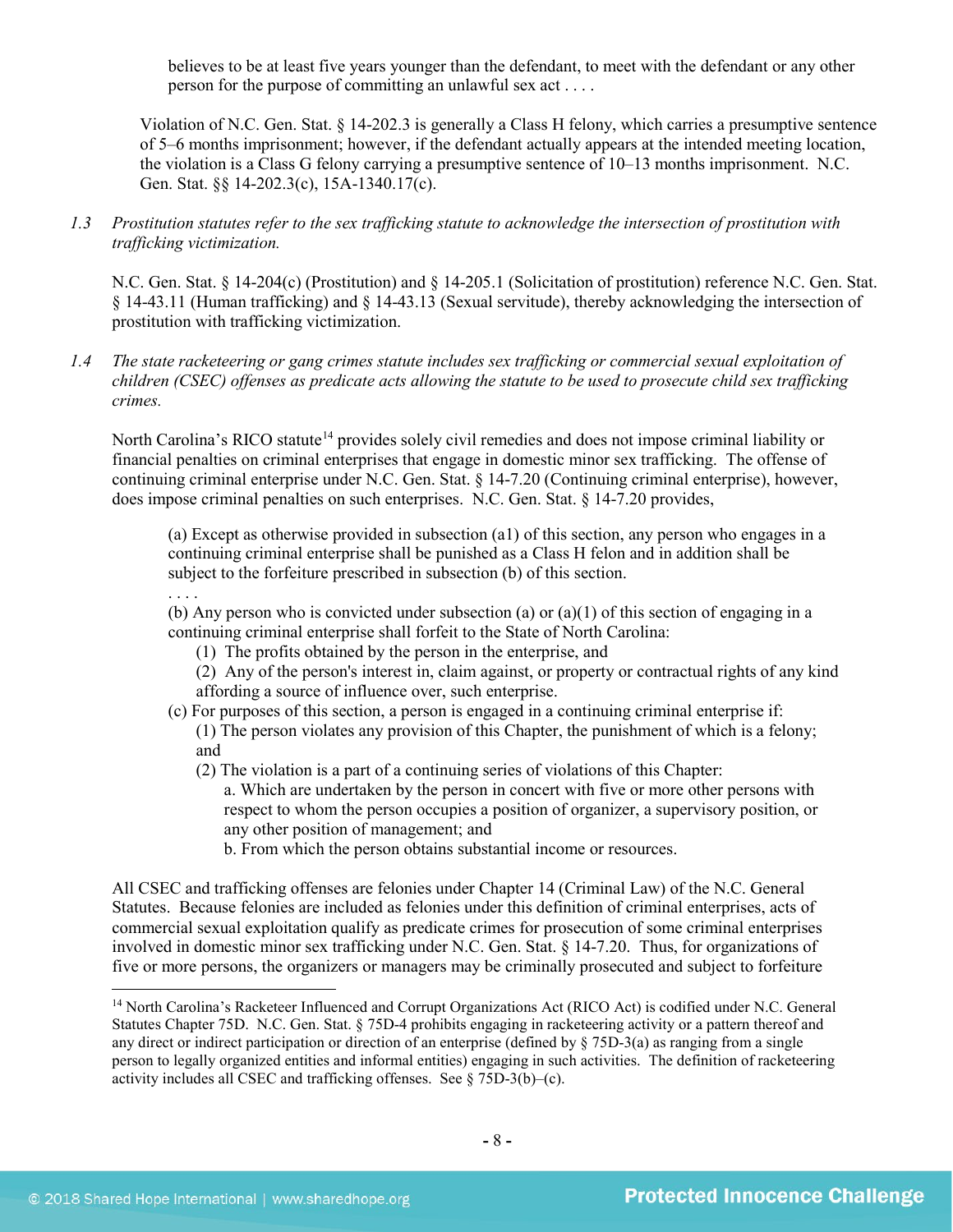under this criminal statute as well as civil forfeiture procedures under the RICO Act. Unfortunately, this precludes prosecution of smaller organizations and non-management participants of the enterprise.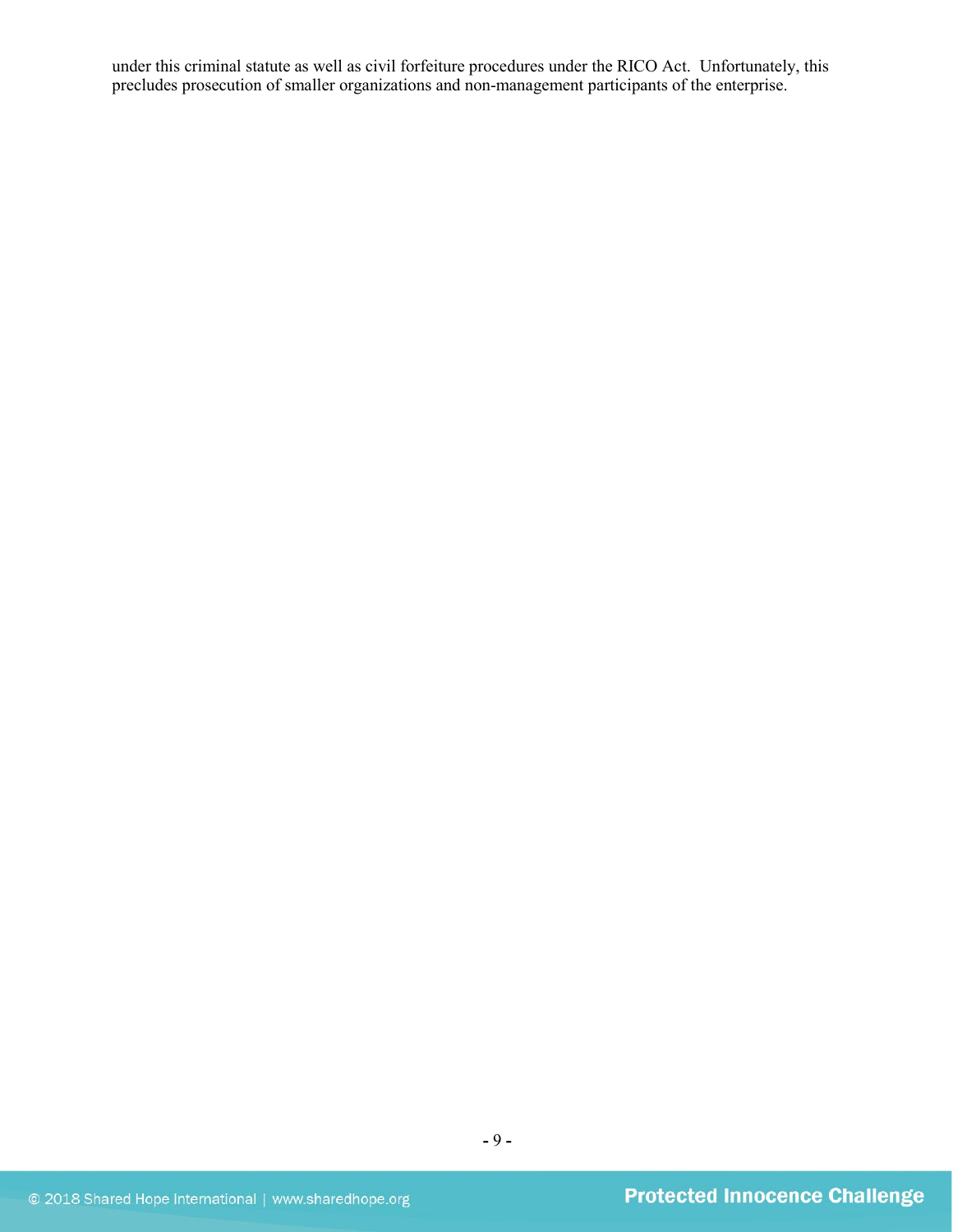#### FRAMEWORK ISSUE 2: CRIMINAL PROVISIONS ADDRESSING DEMAND

## *Legal Components:*

- *2.1 The state sex trafficking law can be applied to buyers of commercial sex acts with a minor.*
- *2.2 Buyers of commercial sex acts with a minor can be prosecuted under commercial sexual exploitation of children (CSEC) laws.*
- *2.3 Solicitation laws differentiate between soliciting sex acts with an adult and soliciting sex acts with a minor under 18.*
- *2.4 Penalties for buyers of commercial sex acts with minors are as high as federal penalties.*
- *2.5 Using the Internet or electronic communications to lure, entice, or purchase, or attempt to lure, entice, or purchase commercial sex acts with a minor is a separate crime or results in an enhanced penalty for buyers.*
- *2.6 No age mistake defense is permitted for a buyer of commercial sex acts with any minor under 18.*
- *2.7 Base penalties for buying sex acts with a minor under 18 are sufficiently high and not reduced for older minors.*
- *2.8 Financial penalties for buyers of commercial sex acts with minors are sufficiently high to make it difficult for buyers to hide the crime.*
- *2.9 Buying and possessing images of child sexual exploitation carries penalties as high as similar federal offenses.*

 $\mathcal{L}_\mathcal{L} = \mathcal{L}_\mathcal{L} = \mathcal{L}_\mathcal{L} = \mathcal{L}_\mathcal{L} = \mathcal{L}_\mathcal{L} = \mathcal{L}_\mathcal{L} = \mathcal{L}_\mathcal{L} = \mathcal{L}_\mathcal{L} = \mathcal{L}_\mathcal{L} = \mathcal{L}_\mathcal{L} = \mathcal{L}_\mathcal{L} = \mathcal{L}_\mathcal{L} = \mathcal{L}_\mathcal{L} = \mathcal{L}_\mathcal{L} = \mathcal{L}_\mathcal{L} = \mathcal{L}_\mathcal{L} = \mathcal{L}_\mathcal{L}$ 

*2.10 Convicted buyers of commercial sex acts with minors are required to register as sex offenders.*

## *Legal Analysis:*

*2.1 The state sex trafficking law can be applied to buyers of commercial sex acts with a minor.* 

A buyer of commercial sex with a minor could be prosecuted under N.C. Gen. Stat. § 14-43.13 (Sexual servitude). N.C. Gen. Stat. § 14-43.13 separately criminalizes "knowingly or in reckless disregard to the consequences of the action subject[ing] or maintain[ing] another in sexual servitude." N.C. Gen. Stat. § 14- 43.13(a). N.C. Gen. Stat. § 14-43.10(a)(5) (Definitions) defines "sexual servitude" as,

a. Any sexual activity as defined in G.S. 14-190.13 [Definitions for certain offenses concerning minors] for which anything of value is directly or indirectly given, promised to, or received by any person, which conduct is induced or obtained by coercion or deception or which conduct is induced or obtained from a person under the age of 18 years; or

b. Any sexual activity as defined in G.S. 14-190.13 that is performed or provided by any person, which conduct is induced or obtained by coercion or deception or which conduct is induced or obtained from a person under the age of 18 years.

The act of knowingly or in reckless disregard to the consequences of the action subjecting a person who is a minor to "sexual activity["15](#page-9-0) for which "anything of value" was given, promised or received to induce or obtain that activity appears to capture the crime of buying a commercial sex act with a minor and fall under N.C. Gen. Stat. § 14-43.13(a) (Sexual servitude).

North Carolina's human trafficking law can also apply to buyers of sex with minors following federal precedent though the term "obtain." N.C. Gen. Stat. § 14-43.11(a) (Human trafficking), states in part,

A person commits the offense of human trafficking when that person

<span id="page-9-0"></span><sup>15</sup> *See supra* note [2.](#page-1-4)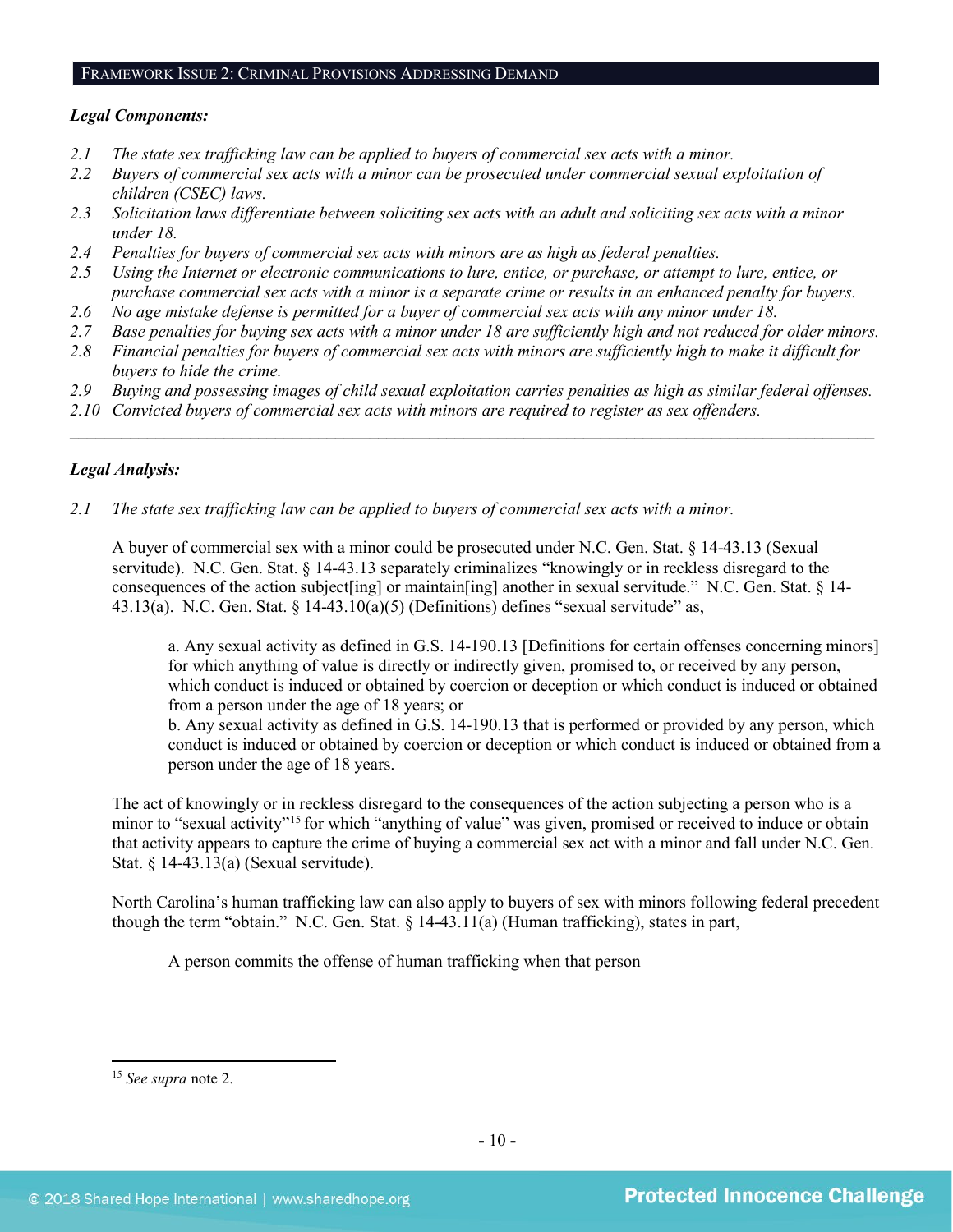(i) knowingly or in reckless disregard of the consequences of the action . . . obtains<sup>[16](#page-10-0)</sup> by any means another person with the intent that the other person be held in involuntary servitude or sexual servitude or

(ii) willfully or in reckless disregard of the consequences of the action causes a minor to be held in involuntary servitude or sexual servitude.

Additionally, N.C. Gen. Stat. § 14-43.14 (Unlawful sale, surrender, or purchase of a minor) criminalizes "the acceptance, solicitation, offer, payment, or transfer of any compensation, in money, property, or other thing of value, at any time, by any person in connection with the unlawful acquisition or transfer of the physical custody of a minor," but does not specifically reference "solicitation" or "payment" for the purpose of engaging in sex acts with a minor so it does not clearly apply to buyers of commercial sex acts with minors.

- 2.1.1 Recommendation: Amend N.C. Gen. Stat. § 14-43.13 (Sexual servitude) to clarify that buyer conduct is included as a violation of N.C. Gen. Stat. § 14-43.13.
- *2.2 Buyers of commercial sex acts with a minor can be prosecuted under commercial sexual exploitation of children (CSEC) laws.*

CSEC laws separately criminalize buying sex with a minor. N.C. Gen. Stat. § 14-205.1(a)<sup>[17](#page-10-1)</sup> (Solicitation of prostitution) states,

Except as otherwise provided in this section, any person who solicits another for the purpose of prostitution is guilty of a Class 1 misdemeanor for a first offense and a Class H felony for a second or subsequent offense. Any person 18 years of age or older who willfully solicits a minor for the purpose of prostitution is guilty of a Class G felony . . . . Punishment under this section may include participation in a program devised for the education and prevention of sexual exploitation . . . .

A Class 1 misdemeanor is punishable by 1–45 days imprisonment. N.C. Gen. Stat. §§ 14-205.1, 15A-1340.23(c)(2). A Class H felony is punishable by a presumptive sentence of 5–6 months imprisonment and a Class G felony is punishable by a presumptive sentence of 10–13 months imprisonment. N.C. Gen. Stat. §§ 14-205.1, 15A-1340.17(c).

N.C. Gen. Stat. § 14-205.2(a) (Patronizing a prostitute) states,

<span id="page-10-1"></span><sup>17</sup> *See supra* note [6.](#page-2-5)

<span id="page-10-0"></span><sup>16</sup> *See United States v. Jungers*, 702 F.3d 1066 (8th Cir. 2013). In this case, the Eighth Circuit held that the federal sex trafficking law, 18 U.S.C. § 1591 (Sex trafficking of children or by force, fraud, or coercion) applies to buyers of sex with minors. Reversing a District of South Dakota ruling that Congress did not intend the string of verbs constituting criminal conduct under 18 U.S.C. § 1591(a)(1) ("recruits, entices, harbors, transports, provides, obtains, or maintains") to reach the conduct of buyers (United States v. Jungers, 834 F. Supp. 2d 930, 931 (D.S.D. 2011)), the Eighth Circuit concluded that 18 U.S.C. § 1591 does not contain "a latent exemption for purchasers" because buyers can "engage in at least some of the prohibited conduct." Jungers, 702 F. 3d 1066, 1072. Congress codified Jungers clarifying that the federal sex trafficking law is intended to apply to buyers in the Justice for Victims of Trafficking Act (JVTA) of 2015 Pub. L. No. 114-22, 129 Stat 227), enacted on May 29, 2015. The JVTA adds the terms "patronize" and "solicit" to the list of prohibited conduct and expressly states, "section 108 of this title amends section 1591 of title 18, United States Code, to add the words 'solicits or patronizes' to the sex trafficking statute making absolutely clear for judges, juries, prosecutors, and law enforcement officials that criminals who purchase sexual acts from human trafficking victims may be arrested, prosecuted, and convicted as sex trafficking offenders when this is merited by the facts of a particular case." Id. at Sec. 109. The Eighth Circuit decision in *United States v. Jungers* and the federal sex trafficking law as amended by the Justice for Victims of Trafficking Act establish persuasive authority when state courts interpret the string of verbs constituting prohibited conduct in state sex trafficking laws (in particular the term "obtains") to the extent such interpretation does not conflict with state case law.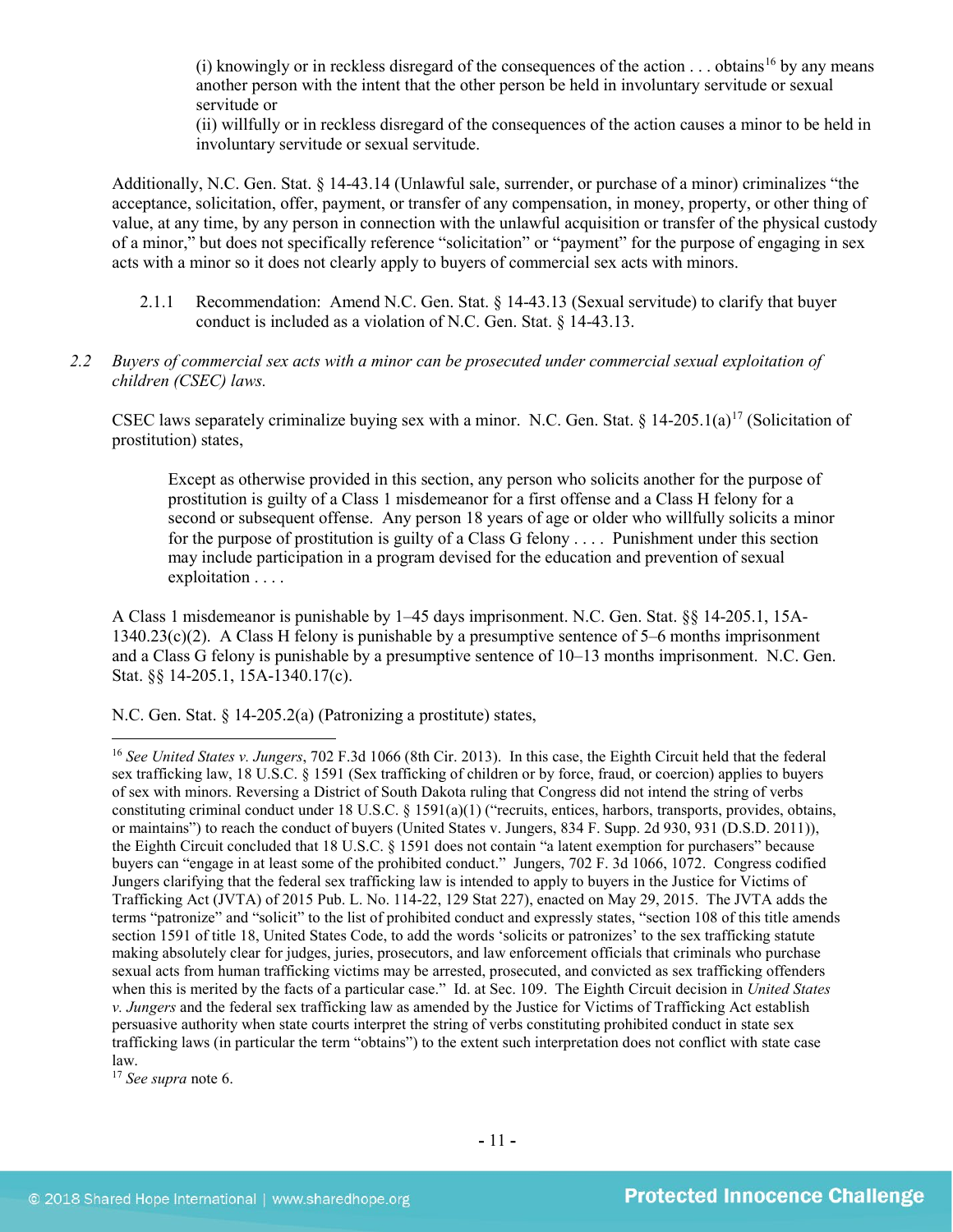Any person who willfully performs any of the following acts with a person not his or her spouse commits the offense of patronizing a prostitute:

(1) Engages in vaginal intercourse, any sexual act as defined in G.S. 14-27.20[18,](#page-11-0) or any sexual contact as defined in G.S. 14-27.20,<sup>[19](#page-11-1)</sup> for the purpose of sexual arousal or gratification with a prostitute.

(2) Enters or remains in a place of prostitution with intent to engage in vaginal intercourse, any sexual act as defined in G.S. 14-27.20, or any sexual contact as defined in G.S. 14-27.20, for the purpose of sexual arousal or gratification.

A violation of N.C. Gen. Stat. § 14-205.2 is a Class F felony "if the defendant is 18 years of age or older and the prostitute is a minor." A Class F felony is punishable by a presumptive sentence of 13–16 months imprisonment. N.C. Gen. Stat. §§ 14-205.2(c), 15A-1340.17(c).

Additionally, a buyer may be convicted, under limited circumstances, under N.C. Gen. Stat.  $§$  14-205.3<sup>20</sup> (Promoting prostitution), which states,

(a) Any person who willfully performs any of the following acts commits promoting prostitution: (1) Advances prostitution<sup>[21](#page-11-3)</sup> as defined in G.S. 14-203.

(b) Any person who willfully performs any of the following acts commits the offense of promoting prostitution of a minor . . . :

(1) Advances prostitution as defined in G.S. 14-203, where a minor . . . engaged in prostitution, or any person engaged in prostitution in the place of prostitution is a minor . . . .

(3) Confines a minor . . . against the person's will by the infliction or threat of imminent infliction of great bodily harm, permanent disability, or disfigurement or by administering to the minor . . . without the person's consent or by threat or deception and for other than medical purposes, any alcoholic intoxicant or a drug as defined in Article 5 of Chapter 90 of the General Statutes (North Carolina Controlled Substances Act) and does any of the following:

b. Arranges a situation in which the minor may . . . practice prostitution.

. . . .

. . . .

Generally, a violation of N.C. Gen. Stat. § 14-205.3(a) is a Class F felony, which is punishable by a presumptive sentence of 13–16 months imprisonment. However, a violation of N.C. Gen. Stat. § 14- 205.3(b)(1) or (2) is a Class D felony, which is punishable by 20–25 months imprisonment, and a violation of N.C. Gen. Stat. § 14-205.3(b)(3) is a Class C felony, which carries a sentence of 58–73 months imprisonment. N.C. Gen. Stat. §§ 14-205.3(c), (d), 15A-1340.17(c).

<span id="page-11-1"></span><span id="page-11-0"></span>

<sup>&</sup>lt;sup>18</sup> *See supra* note 7 for the definition of "sexual act."<br><sup>19</sup> *See supra* note 8 for the definition of "sexual contact."<br><sup>20</sup> *See supra* note [11.](#page-3-4)

<span id="page-11-2"></span>

<span id="page-11-3"></span><sup>&</sup>lt;sup>21</sup> See supra note [12](#page-3-5) for the definition of "advances prostitution."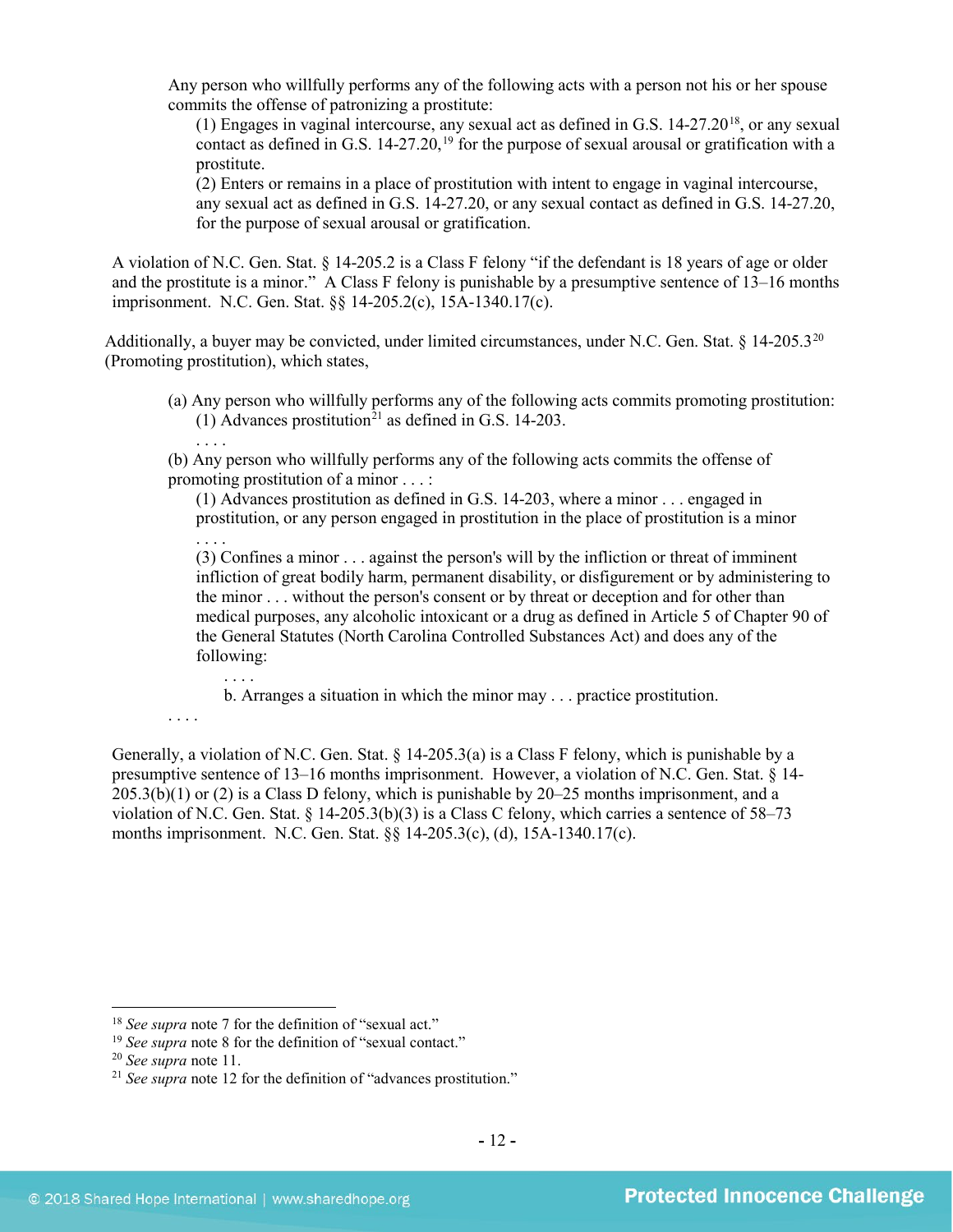*2.3 Solicitation laws differentiate between soliciting sex acts with an adult and soliciting sex acts with a minor under 18.*

North Carolina differentiates between soliciting sex acts with a minor and soliciting sex acts with an adult by enhancing the penalty when a minor victim is involved. Under N.C. Gen. Stat.  $\S 14{\text -}205.1(a)^{22}$  $\S 14{\text -}205.1(a)^{22}$  $\S 14{\text -}205.1(a)^{22}$  (Solicitation of prostitution), "Any person 18 years of age or older who willfully solicits a minor for the purpose of prostitution is guilty of a Class G felony." A Class G felony carries a presumptive sentence of 10–13 months imprisonment. N.C. Gen. Stat. §§ 14-205.1, 15A-1340.17(c). In contrast, soliciting a person over 18 for prostitution is a Class 1 misdemeanor and is punishable by 1–45 days imprisonment. N.C. Gen. Stat. §§ 14-205.1, 15A-1340.23(c)(2).

## *2.4 Penalties for buyers of commercial sex acts with minors are as high as federal penalties.*

Buyers of commercial sex acts with minors convicted under N.C. Gen. Stat. § 14-43.11 (Human trafficking), a Class B2 felony when the victim is a minor, are subject to a presumptive sentence of 125–157 months imprisonment. N.C. Gen. Stat. §§ 14-43.11(b), 15A-1340.17(c). A conviction under N.C. Gen. Stat. § 14-43.13 (Sexual servitude) is a Class C felony punishable by a presumptive sentence of 58–73 months when the victim is a minor. To the extent that N.C. Gen. Stat. § 14-43.14 (Unlawful sale, surrender, or purchase of a minor) applies to buyers, violation of this provision is a Class F felony, which carries a presumptive sentence of 13–16 months imprisonment and a minimum fine of \$5,000, and "[f]or each subsequent violation, a person is guilty of a Class F felony and shall pay a minimum fine of ten thousand dollars (\$10,000)." N.C. Gen. Stat. §§ 14- 43.12(b), 15A-1340.17(c).

Several CSEC laws can be used to prosecute a buyer involved in the commission of an offense against a minor. N.C. Gen. Stat. § 14-205.1 (Solicitation of prostitution) is a Class G felony, which carries a presumptive sentence of 10–13 months imprisonment. N.C. Gen. Stat. §§ 14-205.1, 15A-1340.17(c). Additionally, N.C. Gen. Stat. § 14-205.2 (Patronizing a prostitute) imposes a Class F felony on a buyer which is punishable by a presumptive sentence of 13–16 months imprisonment. N.C. Gen. Stat. §§ 14-205.2(c), 15A-1340.17(c). Under some circumstances, a buyer may be convicted of N.C. Gen. Stat. § 14-205.3 (Promoting prostitution) and sentenced to a Class D or C felony, which is punishable by a presumptive sentence of 20–25 months imprisonment or 58–73 months imprisonment, respectively. N.C. Gen. Stat. §§ 14-205.3(b)(1), (3), (d), 15A-1340.17(c).

<span id="page-12-2"></span>In comparison, if the victim is under the age of 14, a conviction under the TVPA for child sex trafficking is punishable by 15 years to life imprisonment and a fine not to exceed \$250,000. 18 U.S.C. §§ 1591(b)(1),  $3559(a)(1)$ ,  $3571(b)(3)$ . If the victim is between the ages of  $14-17$ , a conviction is punishable by 10 years to life imprisonment and a fine not to exceed \$250,000. 18 U.S.C. §§ 1591(b)(2), 3559(a)(1), 3571(b)(3). A conviction is punishable by mandatory life imprisonment, however, if the buyer has a prior conviction for a federal sex offense<sup>[23](#page-12-1)</sup> against a minor. 18 U.S.C. § 3559(e)(1). To the extent buyers can be prosecuted under

<span id="page-12-0"></span><sup>22</sup> *See supra* note [6.](#page-2-5)

<span id="page-12-1"></span><sup>&</sup>lt;sup>23</sup> Pursuant to 18 U.S.C. § 3559(e)(2), "federal sex offense" is defined as

an offense under section 1591 [18 USCS § 1591] (relating to sex trafficking of children), 2241 [18 USCS § 2241] (relating to aggravated sexual abuse), 2242 [18 USCS  $\S$  2242] (relating to sexual abuse), 2244(a)(1) [18 USCS  $\S 2244(a)(1)$ ] (relating to abusive sexual contact), 2245 [18 USCS  $\S 2245$ ] (relating to sexual abuse resulting in death), 2251 [18 USCS § 2251] (relating to sexual exploitation of children), 2251A [18 USCS § 2251A] (relating to selling or buying of children), 2422(b) [18 USCS § 2422(b)] (relating to coercion and enticement of a minor into prostitution), or  $2423(a)$  [18 USCS §  $2423(a)$ ] (relating to transportation of minors).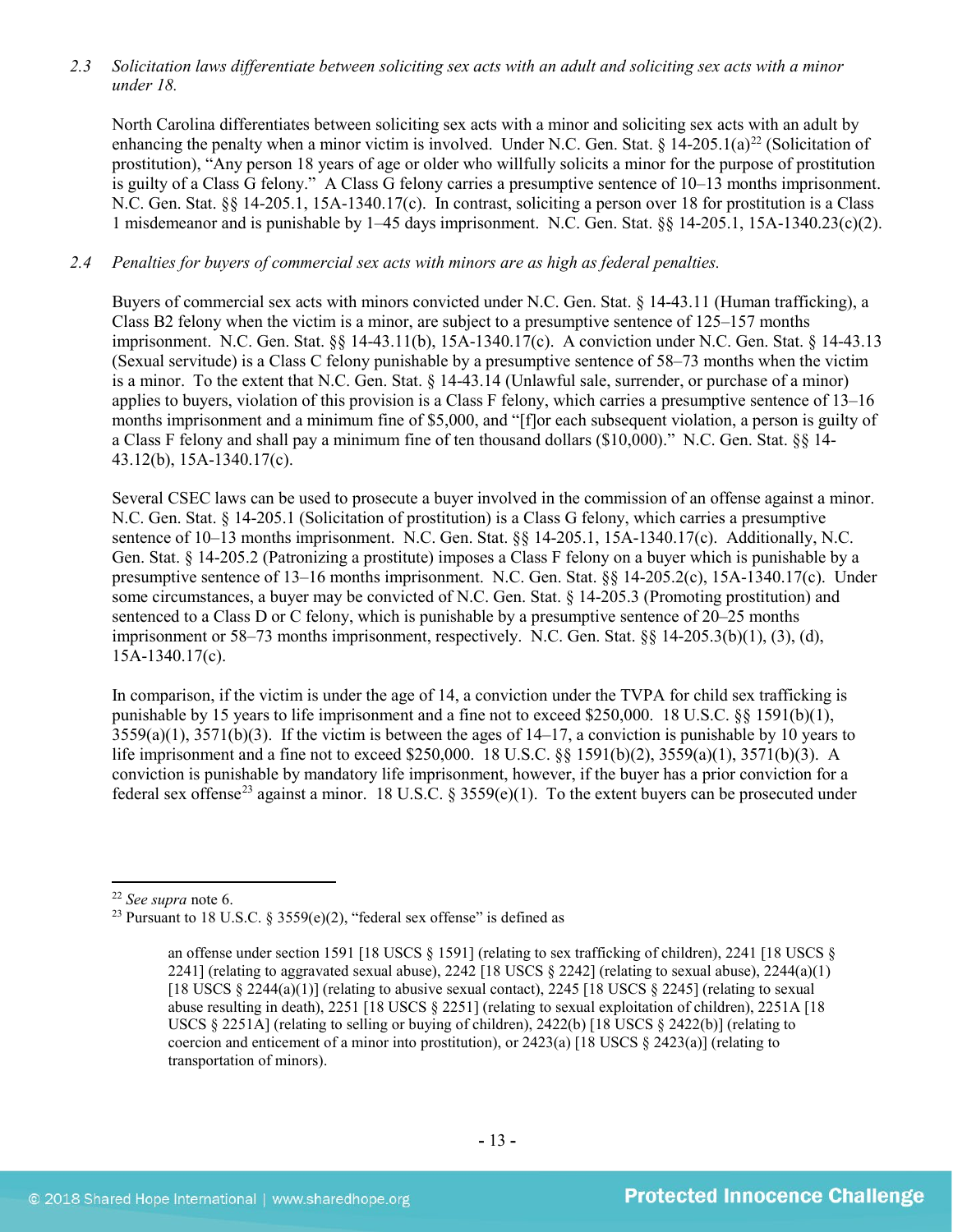other federal CSEC laws,  $^{24}$  $^{24}$  $^{24}$  a conviction is punishable by penalties ranging from a fine not to exceed \$250,000 to life imprisonment and a fine not to exceed \$250,000.[25](#page-13-1) 

*2.5 Using the Internet or electronic communications to lure, entice, or purchase, or attempt to lure, entice, or purchase commercial sex acts with a minor is a separate crime or results in an enhanced penalty for buyers.*

While not limited to commercial sex acts, the use of the Internet to solicit commercial sex acts with a minor falls under N.C. Gen. Stat. § 14-202.3(a) (Solicitation of child by computer or certain other electronic devices to commit an unlawful sex act), which criminalizes the use of a computer by a person 16 or older who

knowingly, with the intent to commit an unlawful sex act, entices, advises, coerces, orders, or commands, by means of a computer or any other device capable of electronic data storage or transmission, a child who is less than 16 years of age and at least five years younger than the defendant, or a person the defendant believes to be a child who is less than 16 years of age and who the defendant believes to be at least five years younger than the defendant, to meet with the defendant or any other person for the purpose of committing an unlawful sex act . . . .

Violation of N.C. Gen. Stat. § 14-202.3 is generally a Class H felony, which carries a presumptive sentence of 5–6 months imprisonment; however, if "the defendant, or any other person for whom the defendant was arranging the meeting in violation of this section, actually appears at the meeting location," the violation is a Class G felony carrying a presumptive sentence of 10–13 months imprisonment. N.C. Gen. Stat. §§ 14- 202.3(c), 15A-1340.17(c).

*2.6 No age mistake defense is permitted for a buyer of commercial sex acts with any minor under 18.*

N.C. Gen. Stat. § 14-43.11 (Human trafficking) and § 14-43.13 (Sexual servitude) expressly prohibit mistake of age defenses in prosecutions under those statutes. N.C. Gen. Stat. § 14-43.11(c1) and § 14-43.13(b1) state in relevant part, "[m]istake of age is not a defense to prosecution under this section."

The buyer-applicable CSEC offense under N.C. Gen. Stat. § 14-205.1 (Solicitation of prostitution), however, does not expressly prohibit a mistake of age defense.

- 2.6.1 Recommendation: Amend N.C. Gen. Stat. § 14-205.1 (Solicitation of prostitution) to expressly prohibit a defendant from asserting a defense based on mistake as to the age of the minor victim.
- *2.7 Base penalties for buying sex acts with a minor under 18 are sufficiently high and not reduced for older minors.*

North Carolina's trafficking law, N.C. Gen. Stat. § 14-43.11 (Human trafficking), does not stagger penalties based on a minor's age and provides a sufficiently high penalty. A violation of N.C. Gen. Stat. § 14-43.11 is a Class B2 felony punishable by a presumptive sentence of 125–157 months imprisonment if the victim is a minor. N.C. Gen. Stat. §§ 14-43.11(b), 15A-1340.17(c).

<span id="page-13-1"></span><span id="page-13-0"></span><sup>&</sup>lt;sup>24</sup> 18 U.S.C. §§ 2251A(b) (Selling or buying of children), 2251(a) (Sexual exploitation of children), 2423(a) (Transportation of a minor with intent for minor to engage in criminal sexual activity),  $2422(a)$  (Coercion and enticement),  $2252(a)(2)$ ,  $(a)(4)$  (Certain activities relating to material involving the sexual exploitation of <sup>25</sup> 18 U.S.C. §§ 2251A(b) (conviction punishable by imprisonment for 30 years to life and a fine), 2251(e) (conviction punishable by imprisonment for 15–30 years and a fine), 2423(a) (conviction punishable by imprisonment for 10 years to life and a fine), 2422(a) (conviction punishable by a fine, imprisonment up to 20 years, or both),  $2252(b)$  (stating that a conviction under subsection (a)(2) is punishable by imprisonment for 5–20 years and a fine, while a conviction under subsection (a)(4) is punishable by imprisonment up to 10 years, a fine, or both.); *see also* 18 U.S.C §§ 3559(a)(1) (classifying all of the above listed offenses as felonies), 3571(b)(3) (providing a fine up to \$250,000 for any felony conviction).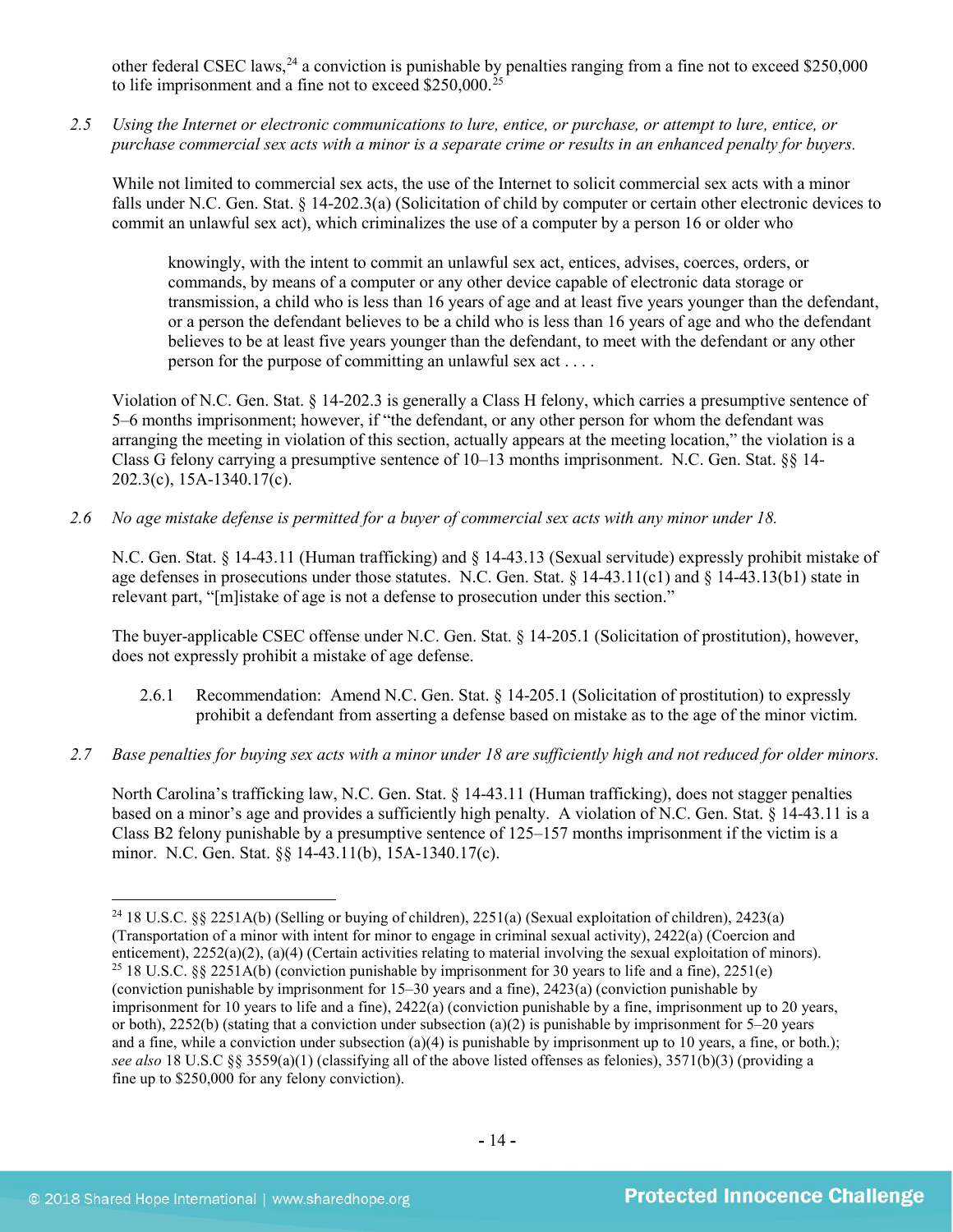Similarly, North Carolina's sexual servitude and buyer-applicable CSEC laws do not stagger penalties based on a minor's age; however, penalties for violating these offenses are not sufficiently high. A violation of N.C. Gen. Stat. § 14-43.13 (Sexual servitude) is a Class C felony punishable by a presumptive sentence of 58–73 months imprisonment if the victim is a minor. N.C. Gen. Stat. §§ 14-43.13(b), 15A-1340.17(c). Further, a violation of N.C. Gen. Stat. § 14-205.2 (Patronizing a prostitute) is a Class F felony punishable by a presumptive sentence of 13–16 months imprisonment if the victim is a minor, while a violation of N.C. Gen. Stat. § 14-205.1 (Solicitation of prostitution) is a Class G felony punishable by a presumptive sentence of 10–13 months imprisonment if the victim is a minor. N.C. Gen. Stat. §§ 14-205.2(c), 14-205.1, 15A-1340.17(c).

#### *2.8 Financial penalties for buyers of commercial sex acts with minors are sufficiently high to make it difficult for buyers to hide the crime.*

Buyers of sex with minors could be subject to several types of financial penalties, including fines, forfeiture, and restitution. Buyers of sex with minors convicted of criminal charges may be ordered to pay a fine. Pursuant to N.C. Gen. Stat. § 15A-1361, "A person who has been convicted of a criminal offense may be ordered to pay a fine as provided by law."<sup>[26](#page-14-0)</sup> To the extent that N.C. Gen. Stat. § 14-43.14 (Unlawful sale, surrender, or purchase of a minor) applies to child sex trafficking, buyers face a minimum fine of \$5,000, and "[f]or each subsequent violation  $\dots$  a minimum fine of ten thousand dollars (\$10,000)." N.C. Gen. Stat. §§ 14-43.12(b), 15A-1340.17(c).

In addition, buyers are subject to mandatory, criminal asset forfeiture. Pursuant to N.C. Gen. Stat. § 14-2.3 (Forfeiture of gain acquired through criminal activity), "Except as is otherwise provided in Article 3 of Chapter 31A [Willful and unlawful killing of decedent], in the case of any violation of Article 13A [North Carolina street gang suppression act] of Chapter 14, or a general statute constituting a felony other than a nonwillful homicide, any money or other property or interest in property acquired thereby shall be forfeited to the State of North Carolina, including any profits, gain, remuneration, or compensation directly or indirectly collected by or accruing to any offender." Further, N.C. Gen. Stat. § 14-43.20 (Mandatory restitution; victim services; forfeiture) specifically provides that "A person who commits a violation of G.S. 14-43.11 [Human trafficking] . . . or 14-43.13 [Sexual servitude] is subject to the property forfeiture provisions set forth in G.S. 14-2.3." N.C. Gen. Stat. § 14-43.20(e).

Buyers may also face forfeiture under nuisance laws. Pursuant to N.C. Gen. Stat. § 19-1 (What are nuisances under this chapter), the following may be deemed a nuisance:

(a) The erection, establishment, continuance, maintenance, use, ownership or leasing of any building or place for the purpose of assignation, prostitution, gambling, illegal possession or sale of alcoholic beverages, illegal possession or sale of controlled substances as defined in the North Carolina Controlled Substances Act, or illegal possession or sale of obscene or lewd matter, as defined in this Chapter, shall constitute a nuisance. The activity sought to be abated need not be the sole purpose of the building or place in order for it to constitute a nuisance under this Chapter.

. . . .

(b1) The erection, establishment, continuance, maintenance, use, ownership or leasing of any building or place wherein or whereon are carried on, conducted, or permitted repeated activities or conditions which violate a local ordinance regulating sexually oriented businesses so as to contribute to adverse secondary impacts shall constitute a nuisance.

. . . .

<span id="page-14-0"></span><sup>26</sup> Pursuant to N.C. Gen. Stat. § 15A-1340.17(b) (Punishment limits for each class of offense and prior record level), "Any judgment that includes a sentence of imprisonment may also include a fine . . . . Unless otherwise provided, the amount of the fine is in the discretion of the court."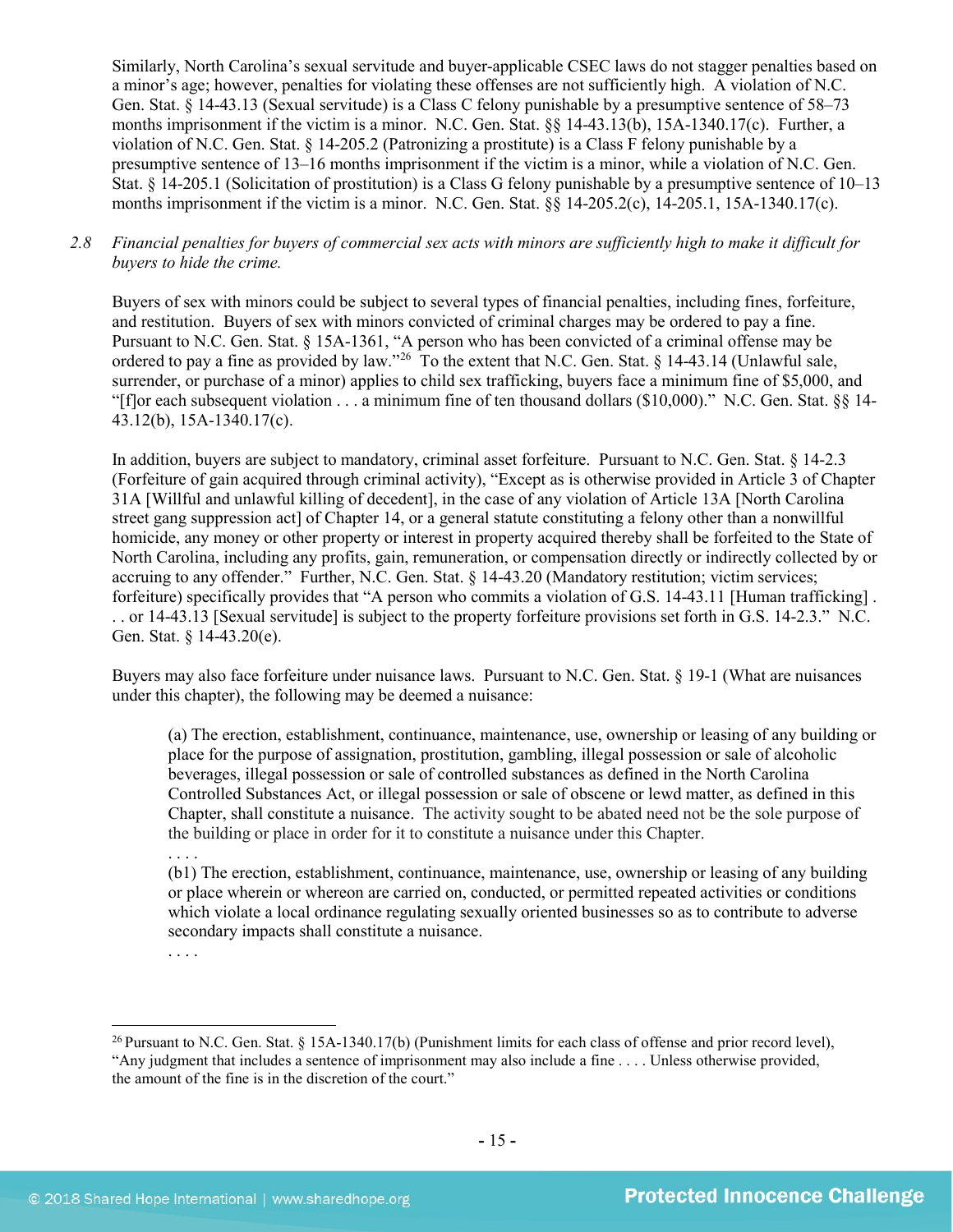(c) The building, place, vehicle, or the ground itself, in or upon which a nuisance as defined in subsection (a), (b), or (b1) of this section is carried on, and the furniture, fixtures, and contents, are also declared a nuisance, and shall be enjoined and abated as hereinafter provided.

. . . .

Money and property may also be deemed a nuisance pursuant to N.C. Gen. Stat. § 19–1.3 (Personal property as a nuisance; knowledge of nuisance) which states,

The following are also declared to be nuisances, as personal property used in conducting and maintaining a nuisance under this Chapter:

(1) All moneys paid as admission price to the exhibition of any lewd film found to be a nuisance; (2) All valuable consideration received for the sale of any lewd publication which is found to be a nuisance;

(3) All money or other valuable consideration, vehicles, conveyances, or other property received or used in gambling, prostitution, the illegal sale of alcoholic beverages or the illegal sale of substances proscribed under the North Carolina Controlled Substances Act, as well as the furniture and movable contents of a place used in connection with such prohibited conduct.

Additionally, N.C. Gen. Stat. § 19 <sup>-</sup> 6 (Civil penalty; forfeiture; accounting; lien as to expenses of abatement; invalidation of lease) provides in part, "Lewd matter is contraband, and there are no property rights therein. All personal property, including all money and other considerations, declared to be a nuisance under the provisions of G.S. 19‑ 1.3 and other sections of this Article, are subject to forfeiture to the local government and are recoverable as damages in the county wherein such matter is sold, exhibited or otherwise used. Such property including moneys may be traced to and shall be recoverable from persons who, under G.S. 19‑ 2.4, have knowledge of the nuisance at the time such moneys are received by them."

Buyers are subject to payment of mandatory restitution. N.C. Gen. Stat.  $\S$  14-43.20(b)<sup>27</sup> provides,

<span id="page-15-1"></span>Restitution for a victim is mandatory under this Article. At a minimum, the court shall order restitution in an amount equal to the value of the victim's labor as guaranteed under the Minimum Wage Law and overtime provisions of the Fair Labor Standards Act (FLSA). In addition, the judge may order any other amount of loss identified, including the gross income or value to the defendant of the victim's labor or services and any costs reasonably certain to be incurred by or on behalf of the victim for medical care, psychological treatment, temporary housing, transportation, funeral services, and any other services designed to assist a victim recover from any injuries or loss resulting from an offense committed under G.S. 14-43.11 [Human trafficking], 14-43.12 [Involuntary servitude], or 14-43.13 [Sexual servitude].

Buyers also could be ordered to pay restitution to the domestic minor sex trafficking victim, as the court is required to consider a potential order of restitution at sentencing. Pursuant to N.C. Gen. Stat. § 15A-1340.34(a) (Restitution generally), "When sentencing a defendant convicted of a criminal offense, the court shall determine whether the defendant shall be ordered to make restitution to any victim of the offense in question. For purposes of this Article, the term 'victim' means a person directly and proximately harmed as a result of the defendant's commission of the criminal offense." Subsection (b) states in part, "If the defendant is being sentenced for an offense for which the victim is entitled to restitution under Article 46 of this Chapter, the court shall, in addition to any penalty authorized by law, require that the defendant make restitution to the victim or the victim's estate for any injuries or damages

<span id="page-15-0"></span><sup>&</sup>lt;sup>27</sup> The text of N.C. Gen. Stat.  $\S$  14-43.20 cited here and elsewhere in this report includes amendments made by the enactment of Senate Bill 162 during the 2017–2018 Session of the North Carolina Legislature (effective December 1, 2018).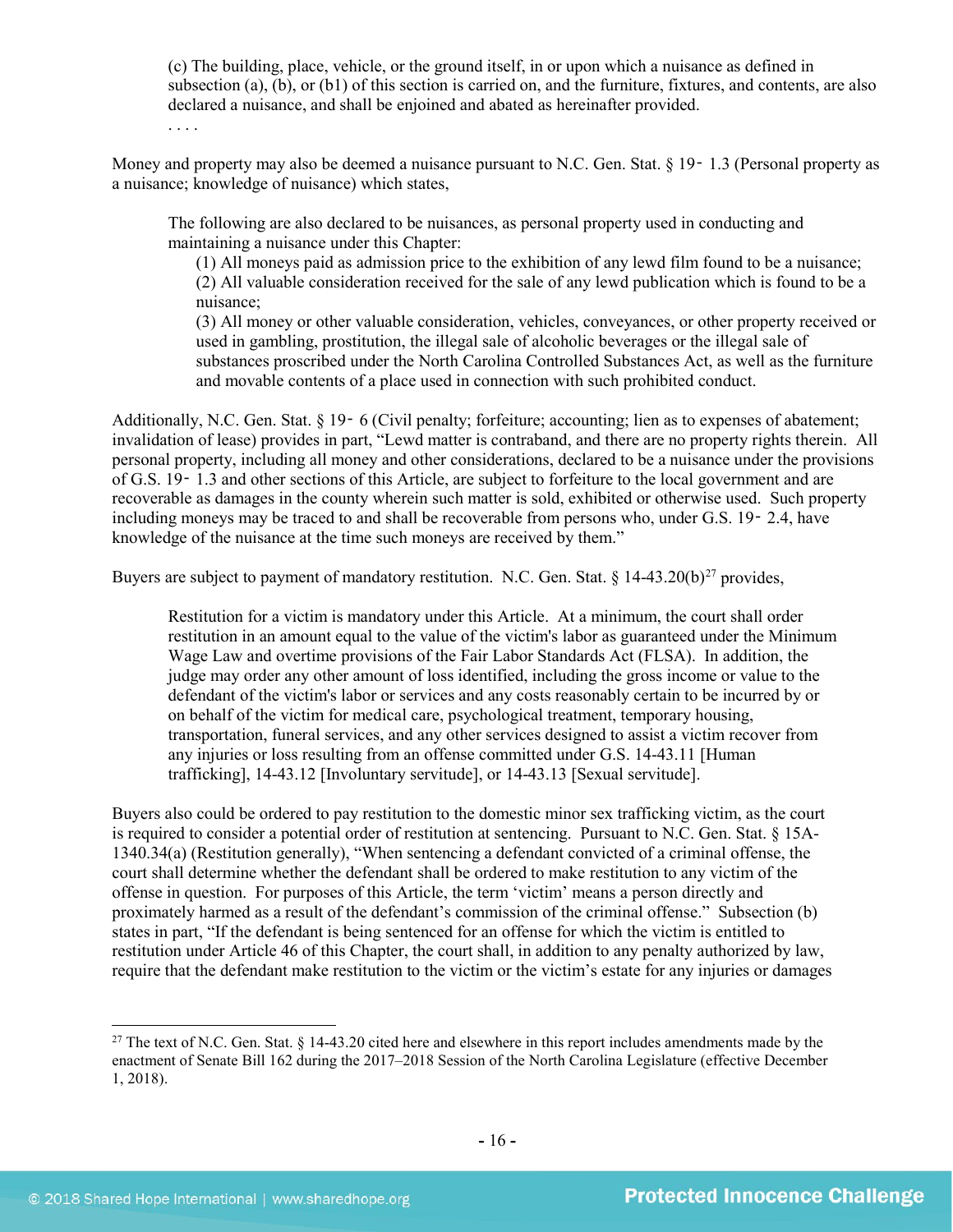arising directly and proximately out of the offense committed by the defendant."[28](#page-16-0) Under subsection (c), "When subsection (b) of this section does not apply, the court may, in addition to any other penalty authorized by law, require that the defendant make restitution to the victim or the victim's estate for any injuries or damages arising directly and proximately out of the offense committed by the defendant."

## *2.9 Buying and possessing images of child sexual exploitation carries penalties as high as similar federal offenses.*

A person who buys images of child sexual exploitation (ICSE) may be prosecuted under N.C. Gen. Stat. § 14- 190.17 (Second degree sexual exploitation of a minor), which makes it an offense if a person, "knowing the character or content of the material, . . . purchases . . . material that contains a visual representation of a minor engaged in sexual activity." N.C. Gen. Stat. § 14-190.17(a)(2). N.C. Gen. Stat. § 14-190.17(c) expressly states that mistake of age is no defense for second degree sexual exploitation of a minor. Second degree sexual exploitation of a minor is a Class E felony, which carries a presumptive sentence of 20–25 months imprisonment. N.C. Gen. Stat. §§ 14-190.17(d), 15A-1340.17(c).

In addition, a person who possesses ICSE may be prosecuted under N.C. Gen. Stat. § 14-190.17A (Third degree sexual exploitation of a minor), which makes it an offense if a person, "knowing the character or content of the material, . . . possesses material that contains a visual representation of a minor engaging in sexual activity." N.C. Gen. Stat. § 14-190.17A(a). Third degree sexual exploitation of a minor is a Class H felony, which carries a presumptive sentence of 5–6 months imprisonment. N.C. Gen. Stat. §§ 14-190.17A(d), 15A-1340.17(c).

In comparison, a federal conviction for possession of  $ICSE<sup>29</sup>$  $ICSE<sup>29</sup>$  $ICSE<sup>29</sup>$  is generally punishable by imprisonment for 5–20 years and a fine not to exceed \$250,000.[30](#page-16-2) Subsequent convictions, however, are punishable by imprisonment up to 40 years and a fine not to exceed  $$250,000$ <sup>[31](#page-16-3)</sup>

2.9.1 Recommendation: Raise penalties for buying and possessing images of child sexual exploitation to reflect the seriousness of the offenses.

<span id="page-16-0"></span><sup>&</sup>lt;sup>28</sup> The remainder of subsection (b) states, "If the defendant is placed on probation or post-release supervision, any restitution ordered under this subsection shall be a condition of probation as provided in G.S. 15A-1343(d) or a condition of post-release supervision as provided in G.S. 148-57.1."

<span id="page-16-1"></span><sup>&</sup>lt;sup>29</sup> 18 U.S.C. §§ 2252(a)(2), (a)(4) (Certain activities relating to material involving the sexual exploitation of minors),  $2252A(a)(2)$ –(3) (Certain activities relating to material constituting or containing child pornography), 1466A(a), (b) (Obscene visual representations of the sexual abuse of children).

<span id="page-16-3"></span><span id="page-16-2"></span> $30\,18$  U.S.C. §§ 2252(b) (stating that a conviction under subsection (a)(2) is punishable by imprisonment for 5–20 years and a fine, while a conviction under subsection (a)(4) is punishable by imprisonment up to 10 years, a fine, or both),  $2252A(b)(1)$  (a conviction is punishable by imprisonment for 5–20 years and a fine),  $1466A(a)$ , (b) (stating that a conviction under subsection (a) is "subject to the penalties provided in section  $2252A(b)(1)$ ," imprisonment for 5–20 years and a fine, while a conviction under subsection (b) is "subject to the penalties provided in section 2252A(b)(2)," imprisonment up to 10 years, a fine, or both); *see also* 18 U.S.C §§ 3559(a)(1) (classifying all of the above listed offenses as felonies), 3571(b)(3) (providing a fine up to \$250,000 for any felony conviction). <sup>31</sup> 18 U.S.C. §§ 2252(b) (stating if a person has a prior conviction under subsection (a)(2), or a list of other statutes, a conviction is punishable by a fine and imprisonment for 15–40 years, but if a person has a prior conviction under subsection (a)(4), or a list of other statutes, a conviction is punishable by a fine and imprisonment for  $10-20$  years),  $2252A(b)(1)$  (stating if a person has a prior conviction under subsection (a)(2), (a)(3), or a list of other statutes, a conviction is punishable by a fine and imprisonment for  $15-40$  years),  $1466A(a)$ , (b) (stating that the penalty scheme for section 2252A(b) applies); *see also* 18 U.S.C §§ 3559(a)(1) (classifying all of the above listed offenses as felonies), 3571(b)(3) (providing a fine up to \$250,000 for any felony conviction).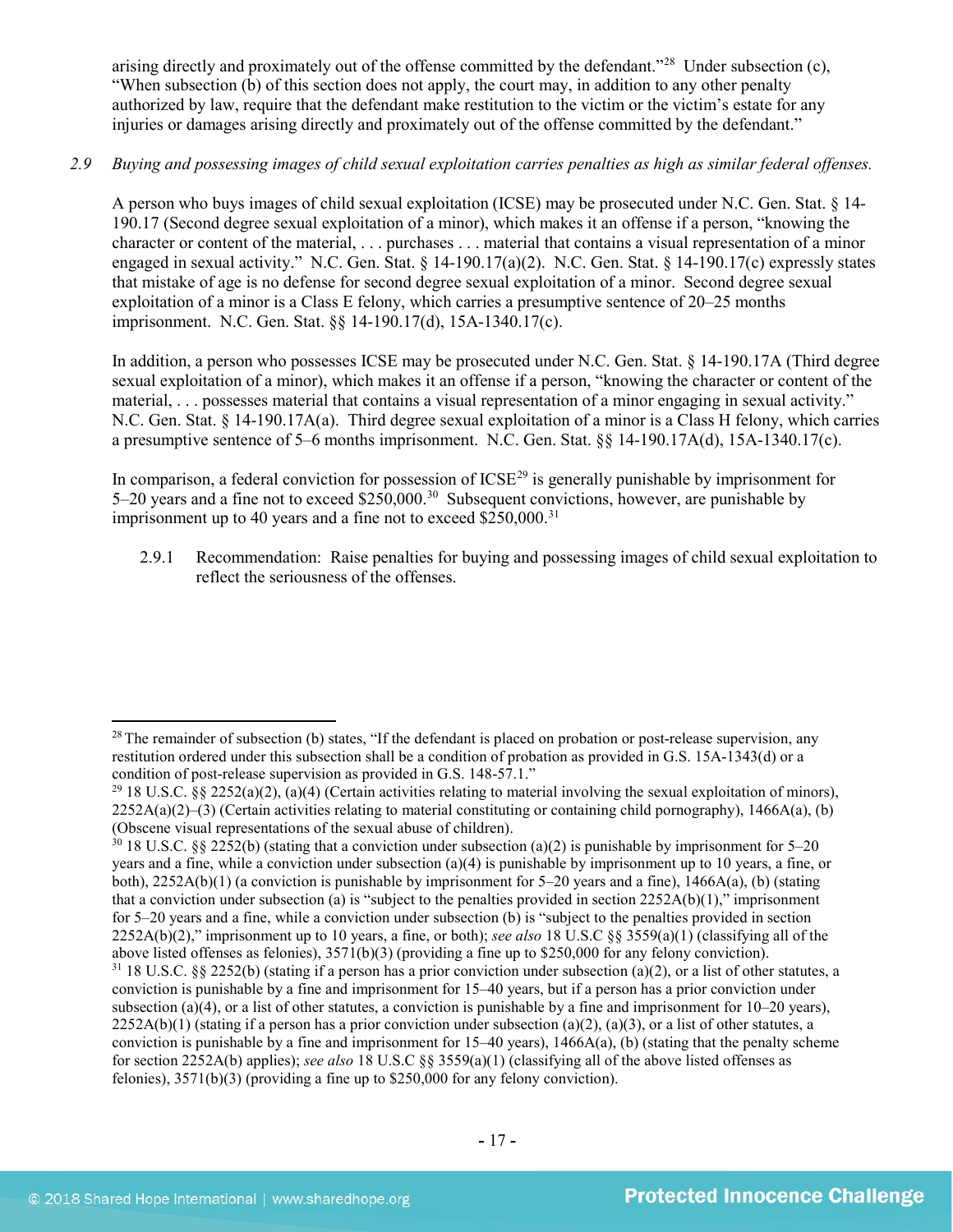#### *2.10 Convicted buyers of commercial sex acts with minors are required to register as sex offenders.*

Convicted buyers of commercial sex acts with minors are required to register as sex offenders under Article 27A (Sex offender and public protection registration programs) of Chapter 14 (Criminal law) of the North Carolina General Statutes. Pursuant to N.C. Gen. Stat. § 14-208.7(a), "A person who is a State resident and who has a reportable conviction shall be required to maintain registration with the sheriff of the county where the person resides." A "reportable conviction" is defined by N.C. Gen. Stat.  $\S$  14-208.6(4) (Definitions) as

a. A final conviction for an offense against a minor,  $32$  a sexually violent offense, or an attempt to commit any of those offenses . . . .

. . . . e. A final conviction for a violation of G.S. 14-43.14 [Unlawful sale, surrender, or purchase of a minor], only if the court sentencing the individual issues an order pursuant to G.S. 14-43.14(e) requiring the individual to register.

N.C. Gen. Stat.  $\S$  14-208.6(5)<sup>[33](#page-17-1)</sup> defines "sexually violent offense" as

<span id="page-17-2"></span>a violation of former G.S. 14-27.6 (attempted rape or sexual offense), G.S. 14-27.21 (first-degree forcible rape), G.S. 14-27.22 (second-degree forcible rape), G.S. 14-27.23 (statutory rape of a child by an adult), G.S. 14-27.24 (first-degree statutory rape), G.S. 14-27.25(a) (statutory rape of a person who is 15 years of age or younger where the defendant is at least six years older), G.S. 14-27.26 (first-degree forcible sexual offense), G.S. 14-27.27 (second-degree forcible sexual offense), G.S. 14-27.28 (statutory sexual offense with a child by an adult), G.S. 14-27.29 (first-degree statutory sexual offense), G.S. 14-27.30(a) statutory sexual offense with a person who is 15 years of age or younger where the defendant is at least six years older), G.S. 14-27.31 (sexual activity by a substitute parent or custodian), G.S. 14-27.32 (sexual activity with a student), G.S. 14-27.33 (sexual battery), G.S. 14-43.11 (human trafficking) if (i) the offense is committed against a minor who is less than 18 years of age or (ii) the offense is committed against any person with the intent that they be held in sexual servitude, G.S. 14- 43.13 (subjecting or maintaining a person for sexual servitude), . . . G.S. 14-190.6 (employing or permitting minor to assist in offenses against public morality and decency), . . . G.S. 14-190.17 (second degree sexual exploitation of a minor), G.S. 14-190.17A (third degree sexual exploitation of a minor), . . . G.S. 14-202.3 (Solicitation of child by computer or certain other electronic devices to commit an unlawful sex act),  $\dots$  G.S. 14-205.2(c) or (d) (patronizing a prostitute who is a minor or has a mental disability), G.S. 14-205.3(b) (promoting prostitution of a minor or person who has a mental disability) . . . .

<span id="page-17-0"></span><sup>&</sup>lt;sup>32</sup> The term "offense against a minor" is defined in N.C. Gen. Stat.  $\S$  14-208.6(1m) (Definitions) as "any of the following offenses if the offense is committed against a minor, and the person committing the offense is not the minor's parent: G.S. 14-39 (kidnapping), G.S. 14-41 (abduction of children), and G.S. 14-43.3 (felonious restraint). The term also includes the following if the person convicted of the following is not the minor's parent: a solicitation or conspiracy to commit any of these offenses; aiding and abetting any of these offenses."

<span id="page-17-1"></span><sup>&</sup>lt;sup>33</sup> The text of N.C. Gen. Stat. § 14-208.6 cited here and elsewhere in this report includes amendments made by the enactment of Senate Bill 768 during the 2017–2018 Session of the North Carolina Legislature (effective December 1, 2018).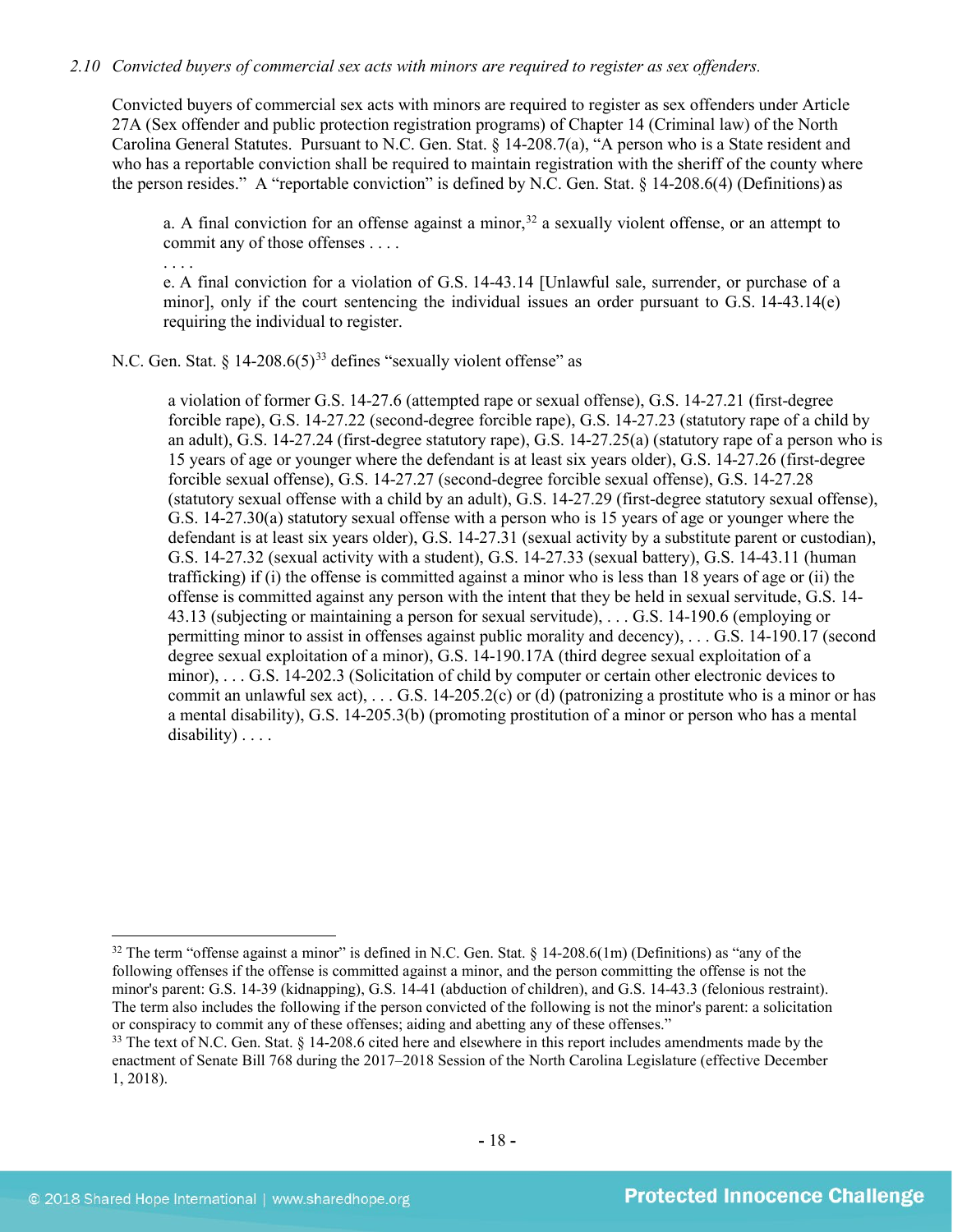#### FRAMEWORK ISSUE 3: CRIMINAL PROVISIONS FOR TRAFFICKERS

#### *Legal Components:*

- *3.1 Penalties for trafficking a child for sexual exploitation are as high as federal penalties.*
- *3.2 Creating and distributing images of child sexual exploitation carries penalties as high as similar federal offenses.*
- *3.3 Using the Internet or electronic communications to lure, entice, recruit, or sell commercial sex acts with a minor is a separate crime or results in an enhanced penalty for traffickers.*
- *3.4 Financial penalties for traffickers, including asset forfeiture, are sufficiently high*.
- *3.5 Convicted traffickers are required to register as sex offenders.*
- *3.6 Laws relating to parental custody and termination of parental rights include sex trafficking or commercial sexual exploitation of children (CSEC) offenses as grounds for sole custody or termination in order to prevent traffickers from exploiting their parental rights as a form of control.*

*\_\_\_\_\_\_\_\_\_\_\_\_\_\_\_\_\_\_\_\_\_\_\_\_\_\_\_\_\_\_\_\_\_\_\_\_\_\_\_\_\_\_\_\_\_\_\_\_\_\_\_\_\_\_\_\_\_\_\_\_\_\_\_\_\_\_\_\_\_\_\_\_\_\_\_\_\_\_\_\_\_\_\_\_\_\_\_\_\_\_\_\_\_\_*

#### *Legal Analysis:*

*3.1 Penalties for trafficking a child for sexual exploitation are as high as federal penalties.* 

Penalties for trafficking a child are comparable to federal penalties. If convicted under N.C. Gen. Stat. § 14- 43.11 (Human trafficking), traffickers face a Class B2 felony, which carries a presumptive sentence of 125–157 months imprisonment, when the victim is a minor. N.C. Gen. Stat. §§ 14-43.11(b), 15A-1340.17(c). Traffickers also could be prosecuted under N.C. Gen. Stat. § 14-43.13 (Sexual servitude), a Class C felony when the victim is a minor, which carries a presumptive sentence of  $58-73$  months imprisonment. N.C. Gen. Stat. §§ 14-43.13(b), 15A-1340.17(c). To the extent that N.C. Gen. Stat. § 14-43.14 (Unlawful sale, surrender, or purchase of a minor) applies to traffickers, violation of this provision is a Class F felony, which carries a presumptive sentence of 13–16 months imprisonment and a minimum fine of \$5,000, and "[f]or each subsequent violation, a person is guilty of a Class F felony and shall pay a minimum fine of ten thousand dollars (\$10,000)." N.C. Gen. Stat. §§ 14-43.12(b), 15A-1340.17(c).

Traffickers may be convicted under N.C. Gen. Stat. § 14-205.3 (Promoting prostitution), which is a class C or D felony punishable by a presumptive sentence of 58–73 months imprisonment or a presumptive sentence of 20–25 months imprisonment, respectively. N.C. Gen. Stat. §§ 14-205.3(c), (d), 15A-1340.17(c).

Traffickers could also be prosecuted under N.C. Gen. Stat. § 14-39 (Kidnapping) in combination with a crime of human trafficking or sexual servitude. N.C. Gen. Stat. § 14-39 is a Class C felony, which carries a presumptive sentence of 58–73 months imprisonment when "the person kidnapped either was not released by the defendant in a safe place or had been seriously injured or sexually assaulted." N.C. Gen. Stat. §§ 14-39(b), 15A-1340.17(c). When the "person kidnapped was released in a safe place by the defendant and had not been seriously injured or sexually assaulted, the offense is kidnapping in the second degree and is punishable as a Class E felony," which carries a presumptive sentence of 20–25 months imprisonment. N.C. Gen. Stat. §§ 14- 39(b), 15A-1340.17(c).

Traffickers prosecuted under N.C. Gen. Stat. § 14-190.16(a) (First degree sexual exploitation of a minor) will be guilty of a Class C felony, which carries a sentence of 58–73 months imprisonment. N.C. Gen. Stat. §§ 14- 190.16(d), 15A-1340.17(c).

In comparison, if the victim is under the age of 14, a conviction under the Trafficking Victims Protection Act (TVPA) for child sex trafficking is punishable by 15 years to life imprisonment and a fine not to exceed \$250,000. 18 U.S.C. §§ 1591(b)(1),  $3559(a)(1)$ ,  $3571(b)(3)$ . If the victim is between the ages of 14–17, a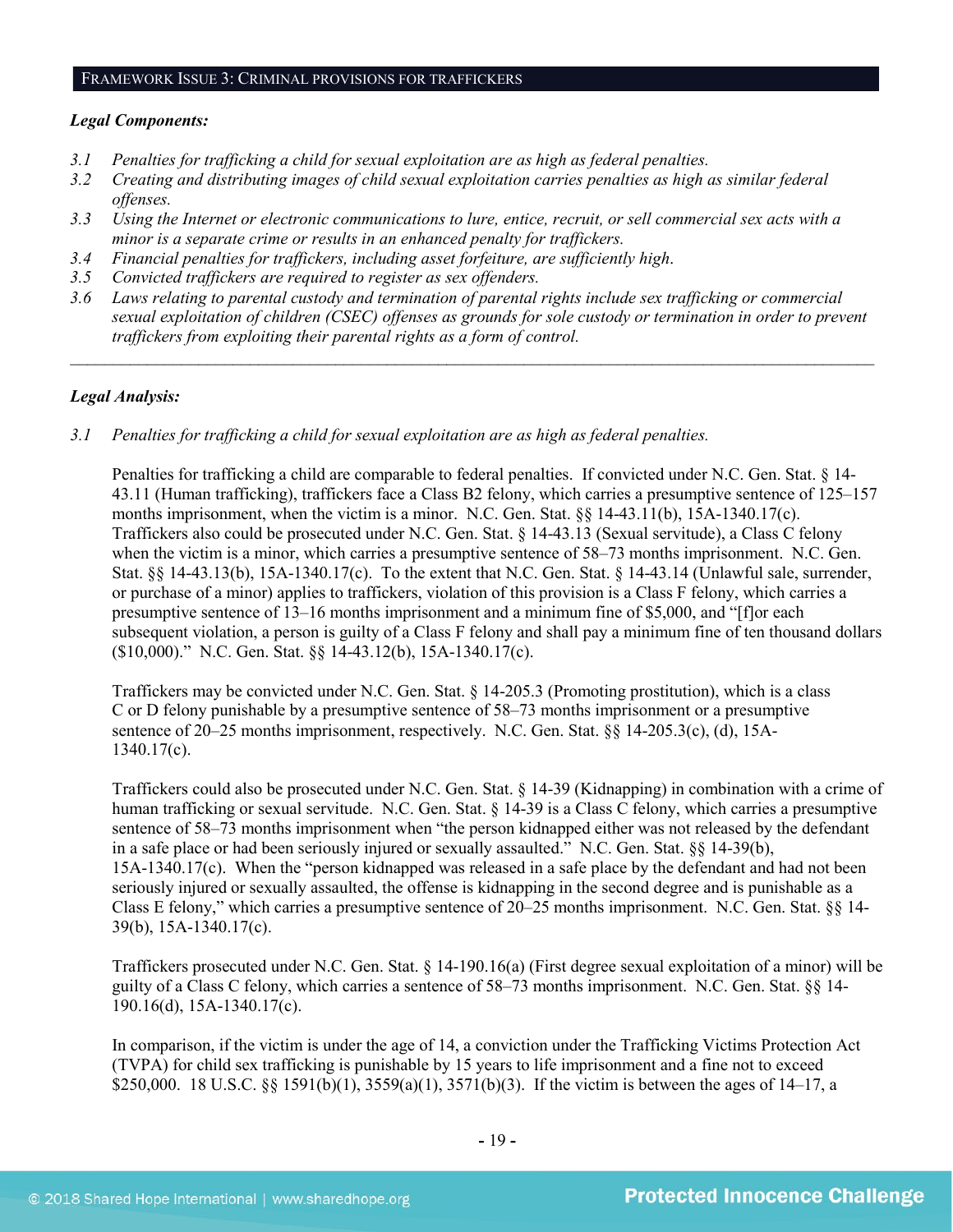conviction is punishable by 10 years to life imprisonment and a fine not to exceed \$250,000. 18 U.S.C. §§ 1591(b)(2), 3559(a)(1), 3571(b)(3). A conviction is punishable by mandatory life imprisonment, however, if the trafficker has a prior conviction for a federal sex offense<sup>[34](#page-19-0)</sup> against a minor. 18 U.S.C. § 3599(e)(1).

*3.2 Creating and distributing images of child sexual exploitation carries penalties as high as similar federal offenses.*

Traffickers who create or distribute images of child sexual exploitation (ICSE) face prosecution under N.C. Gen. Stat. § 14-190.16 (First degree sexual exploitation of a minor) and § 14-190.17 (Second degree sexual exploitation of a minor).

N.C. Gen. Stat. § 14-190.16 makes it an offense, among other things, if a person, "knowing the character or content of the material or performance, . . . (4) Records, photographs, films, develops, or duplicates for sale or pecuniary gain material that contains a visual representation depicting a minor engaged in sexual activity. N.C. Gen. Stat. § 14-190.16(a)(1), (4). First degree sexual exploitation of a minor is a Class C felony, which carries a sentence of 58–73 months imprisonment. N.C. Gen. Stat. §§ 14-190.16(d), 15A-1340.17(c).

N.C. Gen. Stat. § 14-190.17(a) removes the commercial benefit component in subsection (1), making it an offense if a person, "knowing the character or content of the material, . . . (1) Records, photographs, films, develops, or duplicates material that contains a visual representation of a minor engaged in sexual activity; or (2) Distributes, transports, exhibits, receives, sells, purchases, exchanges, or solicits material that contains a visual representation of a minor engaged in sexual activity." N.C. Gen. Stat. § 14-190.17(a). Second degree sexual exploitation of a minor is a Class E felony, which carries a presumptive sentence of 20–25 months imprisonment. N.C. Gen. Stat. §§ 14-190.17(d), 15A-1340.17(c).

In comparison, if the victim is under the age of 14, a conviction under the TVPA for child sex trafficking is punishable by 15 years to life imprisonment and a fine not to exceed \$250,000. 18 U.S.C. §§ 1591(b)(1), 3559(a)(1), 3571(b)(3). If the victim is between the ages of 14–17, a conviction is punishable by 10 years to life imprisonment and a fine not to exceed \$250,000. 18 U.S.C. §§ 1591(b)(2),  $3559(a)(1)$ ,  $3571(b)(3)$ . A conviction is punishable by mandatory life imprisonment, however, if the trafficker has a prior conviction for a federal sex offense against a minor. 18 U.S.C.  $\S 3599(e)(1)$ . Additionally, a federal conviction for distribution of  $ICSE<sup>35</sup>$  $ICSE<sup>35</sup>$  $ICSE<sup>35</sup>$  is generally punishable by imprisonment for 5–20 years and a fine not to exceed \$250,000.<sup>36</sup> Subsequent convictions, however, are punishable by imprisonment up to 40 years and a fine not to exceed \$250,000.<sup>[37](#page-19-3)</sup>

<span id="page-19-1"></span><span id="page-19-0"></span><sup>&</sup>lt;sup>34</sup> *See supra* note 23.<br><sup>35</sup> 18 U.S.C. §§ 2252(a)(1), (a)(2), (a)(3) (Certain activities relating to material involving the sexual exploitation of minors),  $2252A(a)(2)$ ,  $(a)(3)$  (Certain activities relating to material constituting or containing child pornography), 1466A(a) (Obscene visual representations of the sexual abuse of children).

<span id="page-19-2"></span><sup>&</sup>lt;sup>36</sup> 18 U.S.C. §§ 2252(b) (stating that a conviction under subsection (a)(1), (a)(2), or (a)(3) is punishable by imprisonment for 5–20 years and a fine), 2252A(b)(1) (a conviction is punishable by imprisonment for 5–20 years and a fine), 1466A(a), (b) (stating that a conviction under subsection (a) is "subject to the penalties provided in section 2252A(b)(1)," imprisonment for 5–20 years and a fine, while a conviction under subsection (b) is "subject to the penalties provided in section 2252A(b)(2)," imprisonment up to 10 years, a fine, or both); *see also* 18 U.S.C §§  $3559(a)(1)$  (classifying all of the above listed offenses as felonies),  $3571(b)(3)$  (providing a fine up to \$250,000 for any felony conviction).

<span id="page-19-3"></span> $37\,18$  U.S.C. §§ 2252(b) (stating if a person has a prior conviction under subsection (a)(1), (a)(2), or (a)(3) or a list of other statutes, a conviction is punishable by a fine and imprisonment for  $15-40$  years),  $2252A(b)(1)$  (stating if a person has a prior conviction under subsection (a)(2), (a)(3), or a list of other statutes, a conviction is punishable by a fine and imprisonment for 15–40 years),  $1466A(a)$ , (b) (stating that the penalty scheme for section 2252A(b) applies); *see also* 18 U.S.C §§ 3559(a)(1) (classifying all of the above listed offenses as felonies), 3571(b)(3) (providing a fine up to \$250,000 for any felony conviction).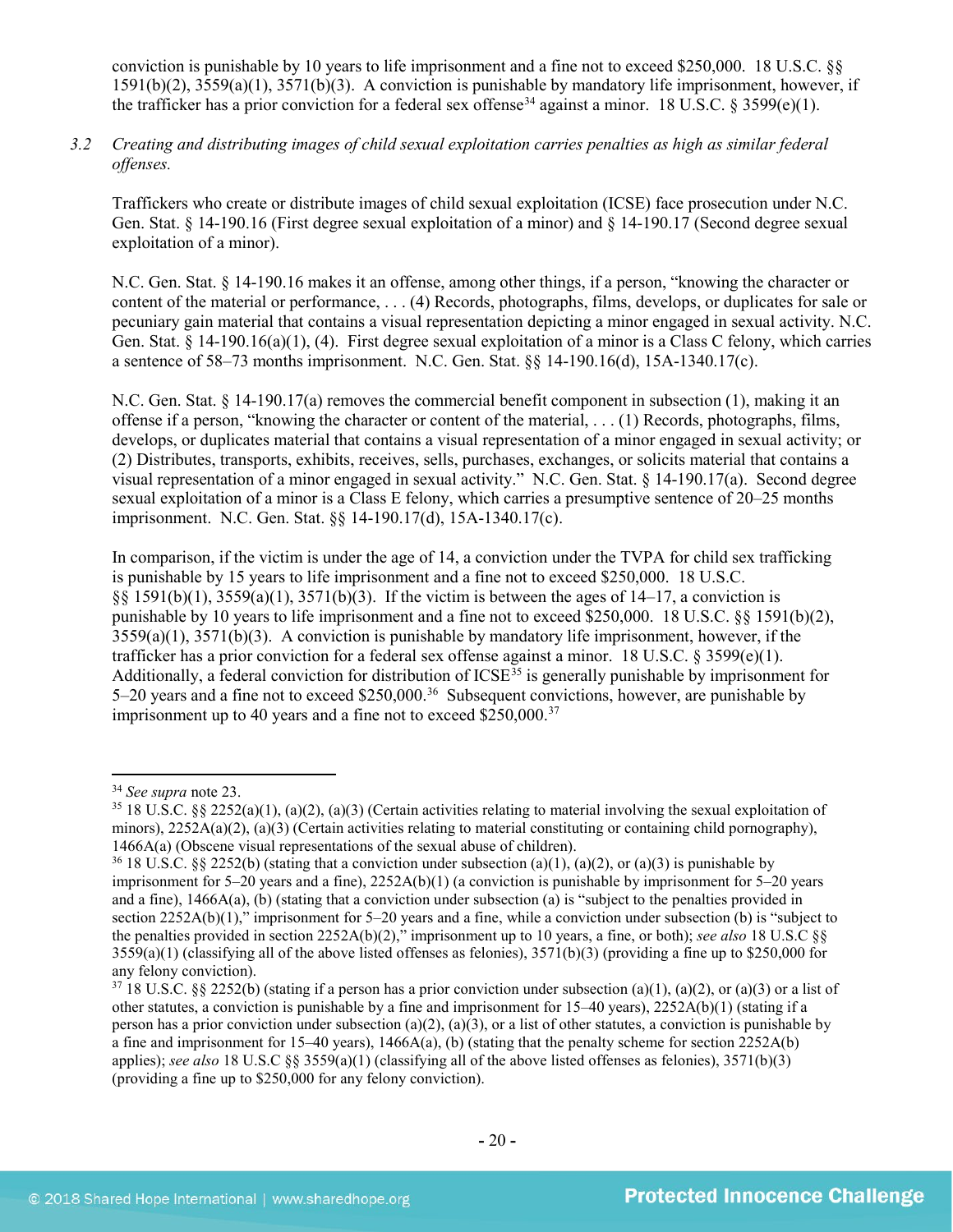- 3.2.1 Recommendation: Amend N.C. Gen. Stat. § 14-190.16 (First degree sexual exploitation of a minor) and § 14-190.17 (Second degree sexual exploitation of a minor) to provide penalties that reflect the seriousness of the offense.
- *3.3 Using the Internet or electronic communications to lure, entice, recruit, or sell commercial sex acts with a minor is a separate crime or results in an enhanced penalty for traffickers.*

While not limited to commercial sex acts, N.C. Gen. Stat. § 14-202.3 (Solicitation of child by computer or certain other electronic devices to commit an unlawful sex act) criminalizes the use of the Internet to solicit commercial sex acts with a minor. N.C. Gen. Stat. § 14-202.3(a). Subsection (a) states in part,

A person is guilty of solicitation of a child by a computer if the person is 16 years of age or older and the person knowingly, with the intent to commit an unlawful sex act, entices, advises, coerces, orders, or commands, by means of a computer or any other device capable of electronic data storage or transmission, a child who is less than 16 years of age and at least five years younger than the defendant, or a person the defendant believes to be a child who is less than 16 years of age and who the defendant believes to be at least five years younger than the defendant, to meet with the defendant or any other person for the purpose of committing an unlawful sex act . . . .

Violation of N.C. Gen. Stat. § 14-202.3 is a Class H felony, which carries a presumptive sentence of 5–6 months imprisonment; however, if "the defendant, or any other person for whom the defendant was arranging the meeting in violation of this section, actually appears at the meeting location," the violation is a Class G felony carrying a presumptive sentence of 10–13 months imprisonment. N.C. Gen. Stat. §§ 14-202.3(c), 15A-1340.17(c).

## *3.4 Financial penalties for traffickers, including asset forfeiture, are sufficiently high.*

Traffickers are subject to forfeiture, restitution, and also may be required to pay financial penalties and fines for violations of North Carolina's laws. Traffickers convicted of criminal charges may be ordered to pay a fine. Pursuant to N.C. Gen. Stat. § 15A-1361, "A person who has been convicted of a criminal offense may be ordered to pay a fine as provided by law."[38](#page-20-0)

Traffickers are subject to mandatory, criminal asset forfeiture following a felony conviction. "A person who commits a violation of G.S. 14-43.11 [Human trafficking], 14-43.12 [Involuntary Servitude] or 14-43.13 [Sexual servitude] is subject to the property forfeiture provisions set forth in G.S. 14-2.3 [Forfeiture of gain acquired through criminal activity]." N.C. Gen. Stat. § 14-43.20(e) (Mandatory restitution; victim services; forfeiture). Pursuant to N.C. Gen. Stat. § 14-2.3 (Forfeiture of gain acquired through criminal activity), "Except as is otherwise provided in Article 3 of Chapter 31A [Willful and unlawful killing of decedent], in the case of any violation of Article 13A [North Carolina street gang suppression act] of Chapter 14, or a general statute constituting a felony other than a nonwillful homicide, any money or other property or interest in property acquired thereby shall be forfeited to the State of North Carolina, including any profits, gain, remuneration, or compensation directly or indirectly collected by or accruing to any offender." No specific seizure procedure is authorized. The property shall be forfeited directly to the state. N.C. Gen. Stat. § 14-2.3.

<span id="page-20-0"></span><sup>&</sup>lt;sup>38</sup> Pursuant to N.C. Gen. Stat. § 15A-1340.17(b) (Punishment limits for each class of offense and prior record level), "Any judgment that includes a sentence of imprisonment may also include a fine . . . . Unless otherwise provided, the amount of the fine is in the discretion of the court." To the extent that N.C. Gen. Stat. § 14-43.14 (Unlawful sale, surrender, or purchase of a minor) applies to domestic minor sex trafficking, violation of this provision is a Class F felony, which carries a presumptive sentence of 13–16 months imprisonment and a minimum fine of \$5,000, and "[f]or each subsequent violation, a person is guilty of a Class F felony and shall pay a minimum fine of ten thousand dollars (\$10,000)." N.C. Gen. Stat. §§ 14-43.12(b), 15A-1340.17(c).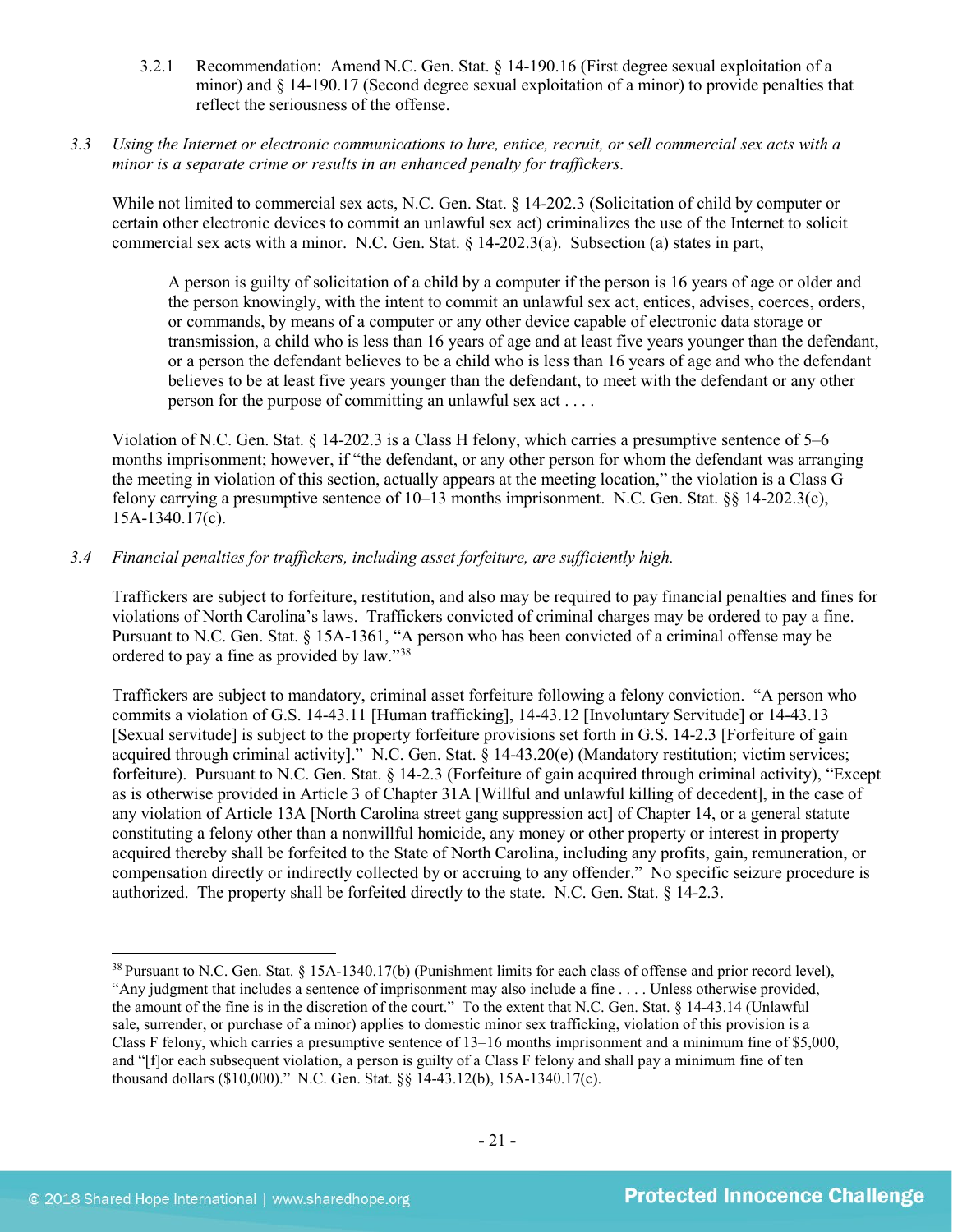Traffickers are subject to mandatory restitution in North Carolina. N.C. Gen. Stat.  $\S$  14-43.20(b)<sup>[39](#page-21-0)</sup> provides,

Restitution for a victim is mandatory under this Article. At a minimum, the court shall order restitution in an amount equal to the value of the victim's labor as guaranteed under the Minimum Wage Law and overtime provisions of the Fair Labor Standards Act (FLSA). In addition, the judge may order any other amount of loss identified, including the gross income or value to the defendant of the victim's labor or services and any costs reasonably certain to be incurred by or on behalf of the victim for medical care, psychological treatment, temporary housing, transportation, funeral services, and any other services designed to assist a victim recover from any injuries or loss resulting from an offense committed under G.S. 14-43.11 [Human trafficking], 14-43.12 [Involuntary servitude], or 14-43.13 [Sexual servitude].

Additionally, traffickers convicted under N.C. Gen. Stat. § 14-205.3 (Promoting prostitution) could be ordered to pay restitution to the domestic minor sex trafficking victim, as the court is required to consider restitution at sentencing. Pursuant to N.C. Gen. Stat. § 15A-1340.34(a) (Restitution generally), "When sentencing a defendant convicted of a criminal offense, the court shall determine whether the defendant shall be ordered to make restitution to any victim of the offense in question. For purposes of this Article, the term 'victim' means a person directly and proximately harmed as a result of the defendant's commission of the criminal offense." Subsection (b) states, "If the defendant is being sentenced for an offense for which the victim is entitled to restitution under Article 46 of this Chapter, the court shall, in addition to any penalty authorized by law, require that the defendant make restitution to the victim or the victim's estate for any injuries or damages arising directly and proximately out of the offense committed by the defendant." N.C. Gen. Stat. § 15A-834 (Restitution), which is in Article 46, states, "A victim has the right to receive restitution as ordered by the court pursuant to Article 81C of Chapter 15A of the General Statutes."

Pursuant to N.C. Gen. Stat. § 15A-830(a)(7) (Definitions—Crime Victims' Rights Act), a "victim" is defined to include, among others:

A person against whom there is probable cause to believe one of the following crimes was committed: a. A Class A, B1, B2, C, D, or E felony.<sup>[40](#page-21-1)</sup>

<span id="page-21-2"></span>b. A Class F felony if it is a violation of one of the following: . . . 14-43.11 [Human trafficking, where the victim is not a minor]; 14-190.17 [Second degree sexual exploitation of a minor] . . . .

. . . .

e. A Class I felony if it is a violation of . . . 14-190.17A [Third degree sexual exploitation of a minor].

f. An attempt of any of the felonies listed in this subdivision if the attempted felony is punishable as a felony.

. . . .

Under N.C. Gen. Stat. § 15A-1340.34 (c), "When subsection (b) of this section does not apply, the court may, in addition to any other penalty authorized by law, require that the defendant make restitution to the victim or the victim's estate for any injuries or damages arising directly and proximately out of the offense committed by the defendant."

<sup>39</sup> *See supra* note [27.](#page-15-1)

<span id="page-21-1"></span><span id="page-21-0"></span><sup>40</sup> *E.g.*, N.C. Gen. Stat. § 14-43.11 (Human trafficking) (Class B2 felony if victim is a minor); § 14-43.13 (Sexual servitude) (Class C felony if the victim is a minor); § 14-190.16 (First degree sexual exploitation of a minor) (Class C felony); § 14-190.17 (Second degree sexual exploitation of a minor) (Class E felony); § 14-27.2 (First-degree rape) (Class B1 felony); § 14-27.23 (Statutory rape of a child by an adult) (Class B1 felony); § 14-27.26 (Firstdegree forcible sexual offense) (Class B1 felony); and § 14-27.25 (Statutory rape of a person who is 15 years of age or younger) (Class B1 felony).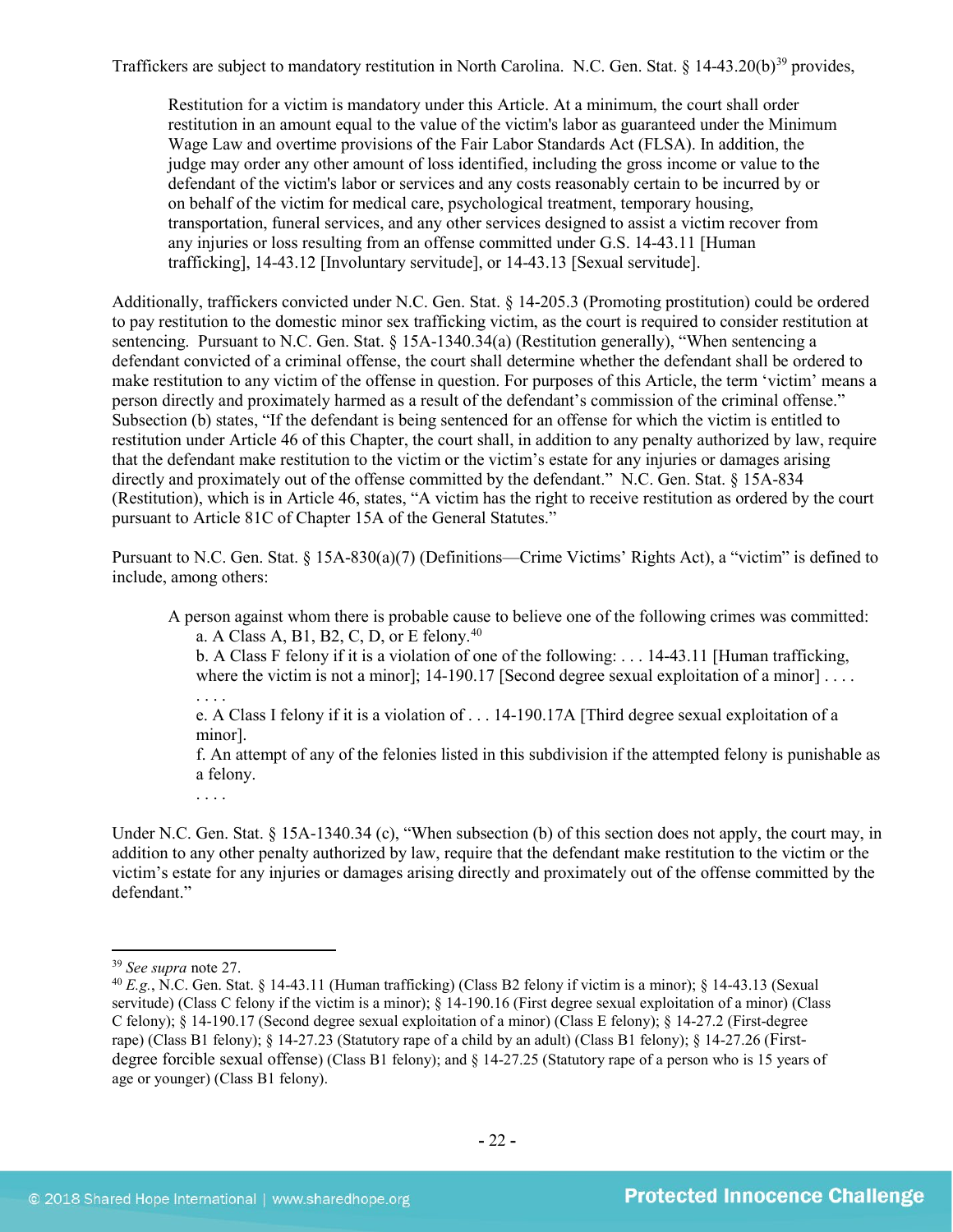Traffickers face financial penalties under both civil nuisance laws and the civil RICO statute. Both real and personal property may be declared a nuisance. Under N.C. Gen. Stat. § 19-1.3(3) (Personal property as a nuisance; knowledge of nuisance), "The following are also declared to be nuisances, as personal property used in conducting and maintaining a nuisance under this Chapter: . . . (3) All money or other valuable consideration, vehicles, conveyances, or other property received or used in gambling, prostitution . . . as well as the furniture and movable contents of a place used in connection with such prohibited conduct." Pursuant to N.C. Gen. Stat. § 19-6, "All personal property, including all money and other considerations, declared to be a nuisance under the provisions of G.S. 19-1.3 and other sections of this Article [Abatement of nuisances], are subject to forfeiture to the local government and are recoverable as damages in the county wherein such matter is sold, exhibited or otherwise used." Furthermore, if a court finds under the article that leased premises are used by traffickers for the purpose of prostitution, the lease will be void and "cause the right of possession to revert and vest in" the property's owner. N.C. Gen. Stat. § 19-6.

Traffickers' property may also be subject to civil forfeiture if they violate the civil racketeering statute. Pursuant to N.C. Gen. Stat. § 75D-3(c) (Definitions), "racketeering activity" includes all offenses under Chapter 14 [Criminal Law], unless they are specifically excluded, and offenses described in the federal law at 18 U.S.C. § 1961(1), which includes federal human trafficking offenses. Qualifying Chapter 14 offenses include N.C. Gen. Stat. § 14-39 (Kidnapping), § 14-43.11 (Human trafficking), § 14-43.13 (Sexual servitude), § 14-190.6 (Employing or permitting minor to assist in offense under Article), § 14-190.16 (First degree sexual exploitation of a minor), § 14-190.17 (Second degree sexual exploitation of a minor), and § 14-202.3 (Solicitation of child by computer or certain other electronic devices to commit an unlawful sex act). N.C. Gen. Stat. § 75D-4 (Prohibited activities) states,

## (a) No person shall:

<span id="page-22-1"></span>(1) Engage in a pattern of racketeering activity<sup>[41](#page-22-0)</sup>or, through a pattern of racketeering activities or through proceeds derived therefrom, acquire or maintain, directly or indirectly, any interest in or control of any enterprise, real property, or personal property of any nature, including money; or (2) Conduct or participate in, directly or indirectly, any enterprise through a pattern of racketeering activity whether indirectly, or employed by or associated with such enterprise; or (3) Conspire with another or attempt to violate any of the provisions of subdivision (1) or (2) of this subsection.

(b) Violation of this section is inequitable and constitutes a civil offense only and is not a crime, therefore a mens rea or criminal intent is not an essential element of any of the civil offenses set forth in this section.

N.C. Gen. Stat. § 75D-5(a) (RICO civil forfeiture proceedings) provides that "[a]ll property of every kind used or intended for use in the course of, derived from, or realized through a racketeering activity or pattern of racketeering activity is subject to forfeiture to the State."

Under N.C. Gen. Stat. § 75D-8(a) (Available RICO civil remedies),

As part of a final judgment of forfeiture, any judge of the superior court may, after giving reasonable notice to potential innocent claimants, enjoin violations of G.S. 75D-4, by issuing appropriate orders and judgments:

<span id="page-22-0"></span><sup>41</sup> "Pattern of racketeering activity" is defined as "engaging in at least two incidents of racketeering activity that have the same or similar purposes, results, accomplices, victims, or methods of commission or otherwise are interrelated by distinguishing characteristics and are not isolated and unrelated incidents, provided at least one of such incidents occurred after October 1, 1986, and that at least one other of such incidents occurred within a four-year period of time of the other, excluding any periods of imprisonment, after the commission of a prior incident of racketeering activity." N.C. Gen. Stat. § 75D-3(b).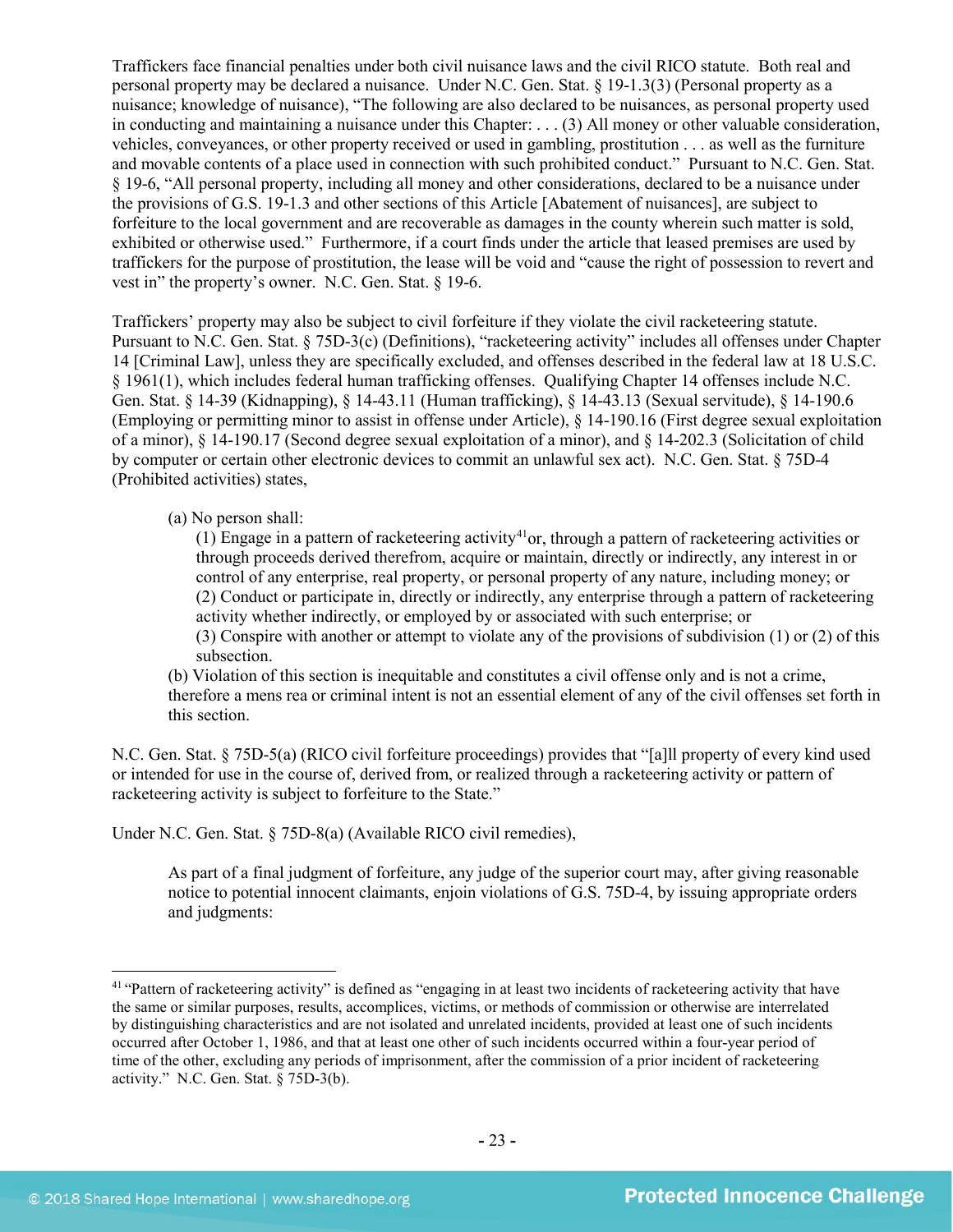(1) Ordering any defendant to divest himself of any interest in any enterprise, real property, or personal property including property held by the entirety. Where property is held by the entirety and one of the spouses is an innocent person as defined in G.S. 75D-5(i), upon entry of a final judgment of forfeiture of entirety property, the judgment operates, to convert the entirety to a tenancy in common, and only the one-half undivided interest of the offending spouse shall be forfeited according to the provisions of this Chapter;

. . . . (7) Any other equitable remedy appropriate to effect complete forfeiture of property subject to forfeiture, or to prevent future violations of this Chapter.

Furthermore, a trafficker may be required to pay treble damages under N.C. Gen. Stat. § 75D-8(c) (Available RICO civil remedies), which states,

Any innocent person who is injured or damaged in his business or property by reason of any violation of G.S. 75D-4 involving a pattern of racketeering activity shall have a cause of action for three times the actual damages sustained and reasonable attorneys [sic] fees. For purposes of this [provision], "pattern of racketeering activity" shall require that at least one act of racketeering activity be an act of racketeering activity other than (i) an act indictable under 18 U.S.C. § 1341 or U.S.C. § 1343, or (ii) an act which is an offense involving fraud in the sale of securities . . . .

Additionally, any injured person has "a right or claim to forfeited property or to the proceeds derived therefrom superior to any right or claim the State has in the same property or proceeds" so long as the injured person "intervene[s] in the forfeiture proceeding prior to its final disposition." N.C. Gen. Stat. § 75D-8(d).

3.4.1 Recommendation: Amend North Carolina's CSEC laws to include mandatory fines and restitution and to clarify that a person who commits a CSEC offense is subject to the property forfeiture provisions in N.C. Gen. Stat. § 14-2.3 (Forfeiture of gain acquired through criminal activity).

## *3.5 Convicted traffickers are required to register as sex offenders.*

Persons convicted of trafficking, sexual servitude, and CSEC offenses must register as a sex offender under Article 27A (Sex Offender and Public Protection Registration Programs) of Chapter 14 (Criminal Law) of the North Carolina General Statutes. N.C. Gen. Stat. §§ 14-208.6(4), (5), 14-208.7. Pursuant to N.C. Gen. Stat. § 14-208.7(a), "A person who is a State resident and who has a reportable conviction shall be required to maintain registration with the sheriff of the county where the person resides."

A "reportable conviction" is defined by N.C. Gen. Stat. § 14-208.6(4) (Definitions) as

a. A final conviction for an offense against a minor, a sexually violent offense, or an attempt to commit any of those offenses . . . .

. . . .

e. A final conviction for a violation of G.S. 14-43.14 [Unlawful sale, surrender, or purchase of a minor], only if the court sentencing the individual issues an order pursuant to G.S. 14-43.14(e) requiring the individual to register.

The term "sexually violent offense" is defined in N.C. Gen. Stat. §  $14{\text -}208.6(5)^{42}$  as

a violation of former G.S. 14-27.6 (attempted rape or sexual offense), G.S. 14-27.21 (first-degree forcible rape), G.S. 14-27.22 (second-degree forcible rape), G.S. 14-27.23 (statutory rape of a child by

<span id="page-23-0"></span><sup>42</sup> *See supra* note [33.](#page-17-2)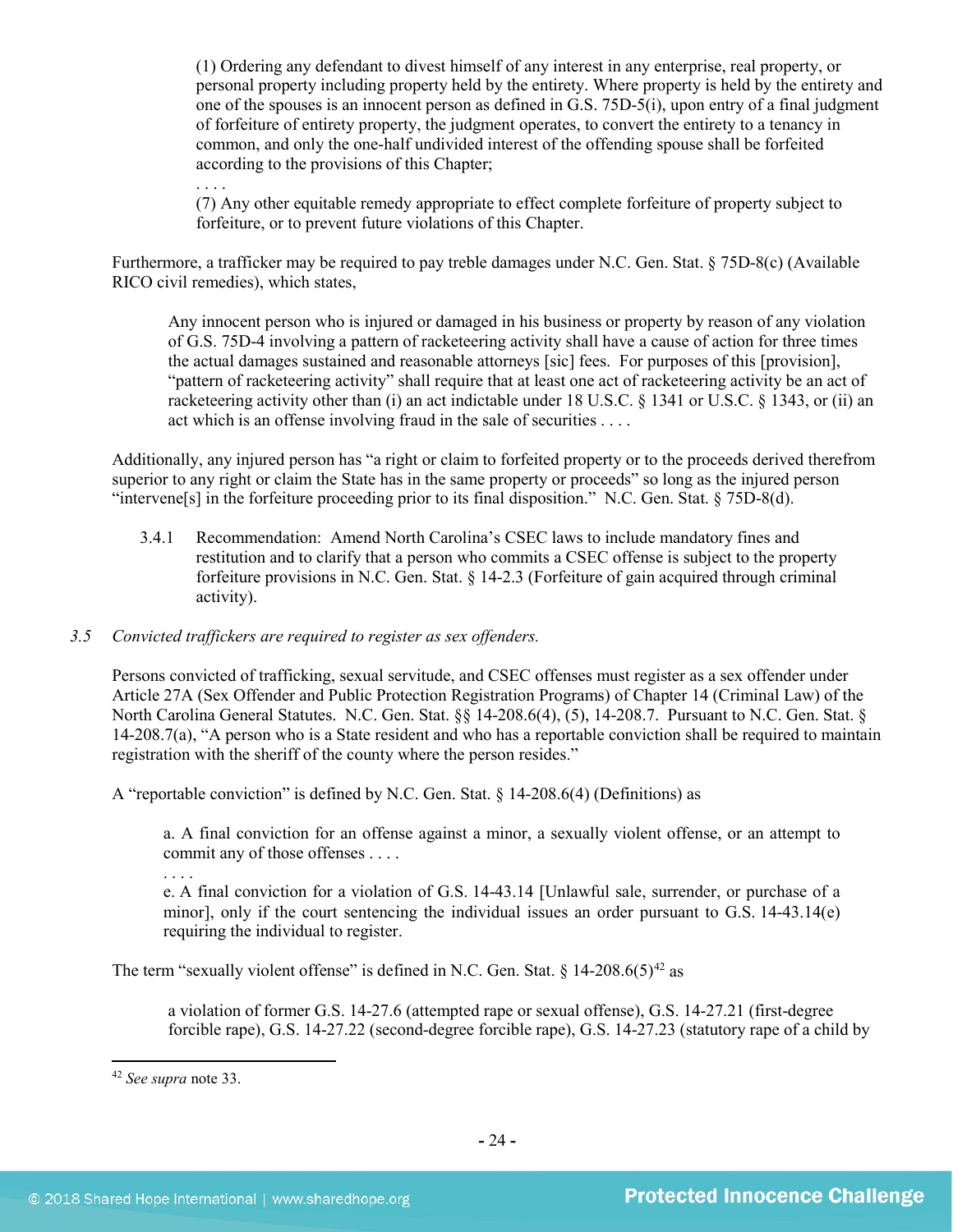an adult), G.S. 14-27.24 (first-degree statutory rape), G.S. 14-27.25(a) (statutory rape of a person who is 15 years of age or younger where the defendant is at least six years older), G.S. 14-27.26 (first-degree forcible sexual offense), G.S. 14-27.27 (second-degree forcible sexual offense), G.S. 14-27.28 (statutory sexual offense with a child by an adult), G.S. 14-27.29 (first-degree statutory sexual offense), G.S. 14-27.30(a) statutory sexual offense with a person who is 15 years of age or younger where the defendant is at least six years older), G.S. 14-27.31 (sexual activity by a substitute parent or custodian), G.S. 14-27.32 (sexual activity with a student), G.S. 14-27.33 (sexual battery), G.S. 14-43.11 (human trafficking) if (i) the offense is committed against a minor who is less than 18 years of age or (ii) the offense is committed against any person with the intent that they be held in sexual servitude, G.S. 14- 43.13 (subjecting or maintaining a person for sexual servitude), . . . G.S. 14-190.6 (employing or permitting minor to assist in offenses against public morality and decency), . . . G.S. 14-190.17 (second degree sexual exploitation of a minor), G.S. 14-190.17A (third degree sexual exploitation of a minor), . . . G.S. 14-202.3 (Solicitation of child by computer or certain other electronic devices to commit an unlawful sex act),  $\dots$  G.S. 14-205.2(c) or (d) (patronizing a prostitute who is a minor or has a mental disability), G.S. 14-205.3(b) (promoting prostitution of a minor or a person who has a mental disability) . . . .

An "offense against a minor" is defined as "any of the following offenses if the offense is committed against a minor, and the person committing the offense is not the minor's parent: G.S. 14-39 (kidnapping), G.S. 14-41 (abduction of children), and G.S. 14-43.3 (felonious restraint). The term also includes the following if the person convicted of the following is not the minor's parent: a solicitation or conspiracy to commit any of these offenses; aiding and abetting any of these offenses." N.C. Gen. Stat. § 14-208.6(1m).

*3.6 Laws relating to parental custody and termination of parental rights include sex trafficking or commercial sexual exploitation of children (CSEC) offenses as grounds for sole custody or termination in order to prevent traffickers from exploiting their parental rights as a form of control.* 

A conviction under N.C. Gen. Stat. § 14-43.11 (Human trafficking) or § 14-43.13 (Sexual servitude) can serve as grounds for terminating parental rights under N.C. Gen. Stat. § 7B-1111(a) (Grounds for terminating parental rights). Pursuant to N.C. Gen. Stat.  $\S 7B-1111(a)(1)$ , a parent-trafficker's parental rights could be terminated if the parent has abused or neglected the child, within the meanings of "abused juvenile" and "neglected juvenile." Under N.C. Gen. Stat.  $\S$  7B-101(1)<sup>[43](#page-24-0)</sup> (Definitions),

Abused juveniles.—Any juvenile less than 18 years of age whose parent, guardian, custodian, or caretaker:

<span id="page-24-1"></span>a. Inflicts or allows to be inflicted upon the juvenile a serious physical injury by other than accidental means;

b. Creates or allows to be created a substantial risk of serious physical injury to the juvenile by other than accidental means;

d. Commits, permits, or encourages the commission of a violation of the following laws by, with, or upon the juvenile: first-degree forcible rape, as provided in G.S. 14-27.21; second-degree forcible rape as provided in G.S. 14-27.22; statutory rape of a child by an adult as provided in G.S. 14- 27.23; first-degree statutory rape as provided in G.S. 14-27.24; first-degree forcible sex offense as provided in G.S. 14-27.26; second-degree forcible sex offense as provided in G.S. 14-27.27; statutory sexual offense with a child by an adult as provided in G.S. 14-27.28; first-degree statutory sexual offense as provided in G.S. 14-27.29; sexual activity by a substitute parent or custodian as provided in G.S. 14-27.31; sexual activity with a student as provided in G.S. 14-27.32; unlawful

<span id="page-24-0"></span> $\overline{\phantom{a}}$ <sup>43</sup> The text of N.C. Gen. Stat. § 7B-101 cited here and elsewhere in this report includes amendments made by the enactment of Senate Bill 162 during the 2017–2018 Session of the North Carolina Legislature (effective December 1, 2018).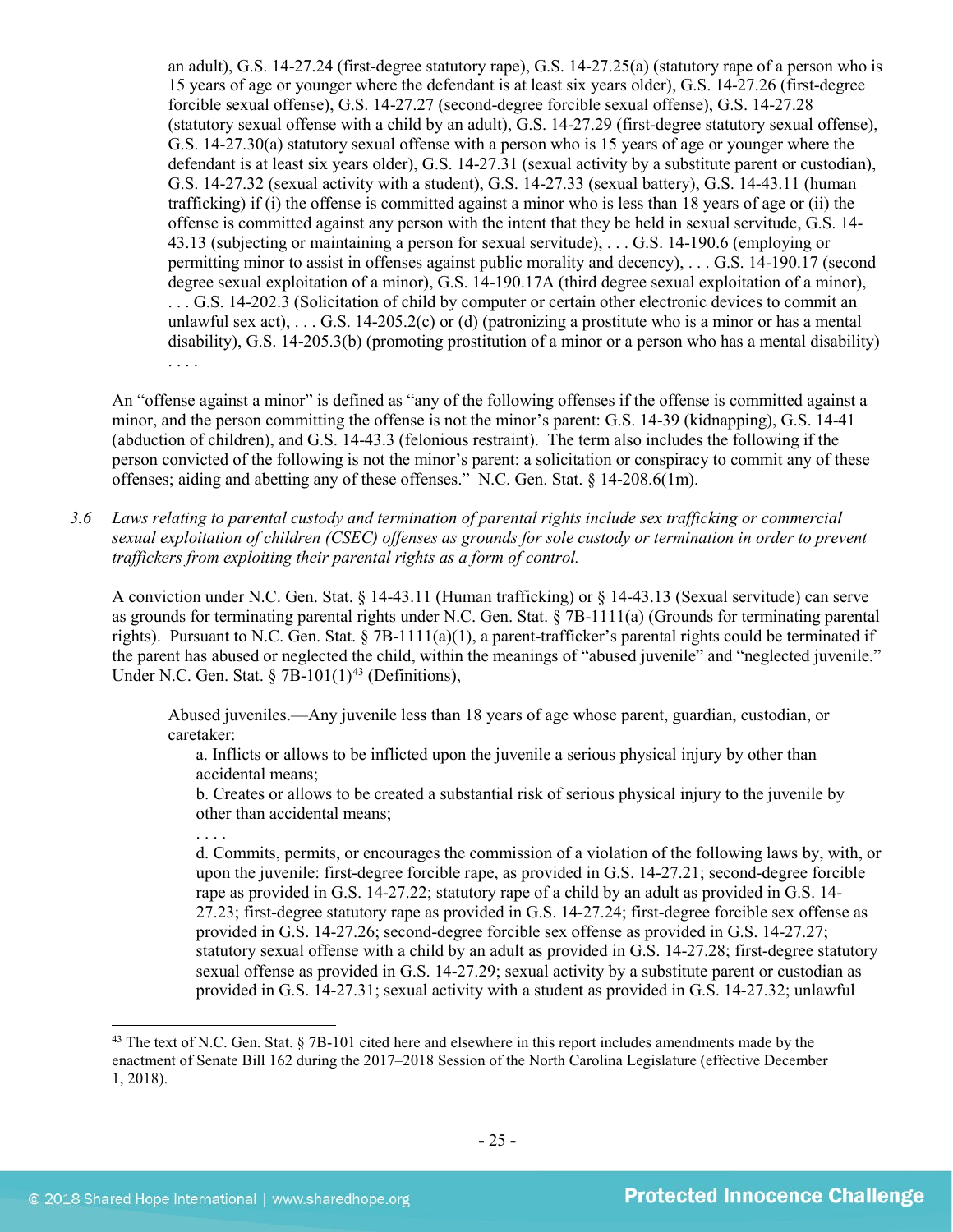sale, surrender, or purchase of a minor, as provided in G.S. 14-43.14; . . . incest, as provided in G.S. 14-178; preparation of obscene photographs, slides, or motion pictures of the juvenile, as provided in G.S. 14-190.5; employing or permitting the juvenile to assist in a violation of the obscenity laws as provided in G.S. 14-190.6; dissemination of obscene material to the juvenile as provided in G.S. 14-190.7 and G.S. 14-190.8; displaying or disseminating material harmful to the juvenile as provided in G.S. 14-190.14 and G.S. 14-190.15; first and second degree sexual exploitation of the juvenile as provided in G.S. 14-190.16 and G.S. 14-190.17; promoting the prostitution of the juvenile as provided in G.S. 14-205.3(b); and taking indecent liberties with the juvenile, as provided in G.S. 14-202.1;

e. Creates or allows to be created serious emotional damage to the juvenile; serious emotional damage is evidenced by a juvenile's severe anxiety, depression, withdrawal, or aggressive behavior toward himself or others; or

f. Encourages, directs, or approves of delinquent acts involving moral turpitude committed by the juvenile.

This term includes any juvenile less than 18 years of age who is a victim or is alleged to be a victim of an offense under G.S. 14-43.11 [Human trafficking], 14-43.12 [Involuntary servitude], or 14-43.13 [Sexual servitude], regardless of the relationship between the victim and the perpetrator.

Under N.C. Gen. Stat. § 7B-101(15), a child is considered a "neglected juvenile" when the child

does not receive proper care, supervision, or discipline from the juvenile's parent, guardian, custodian, or caretaker; or who has been abandoned; or who is not provided necessary medical care; or who is not provided necessary remedial care; or who lives in an environment injurious to the juvenile's welfare; or the custody of whom has been unlawfully transferred under G.S. 14-321.2 [Prohibit unlawful transfer of custody of minor child]; or who has been placed for care or adoption in violation of law. In determining whether a juvenile is a neglected juvenile, it is relevant whether that juvenile lives in a home where another juvenile has died as a result of suspected abuse or neglect or lives in a home where another juvenile has been subjected to abuse or neglect by an adult who regularly lives in the home.

Additionally, a parent-trafficker's parental rights could be terminated if "[t]he parent has been convicted of a sexually related offense under Chapter 14 of the General Statutes that resulted in the conception of the juvenile." N.C. Gen. Stat. § 7B-1111(a)(11).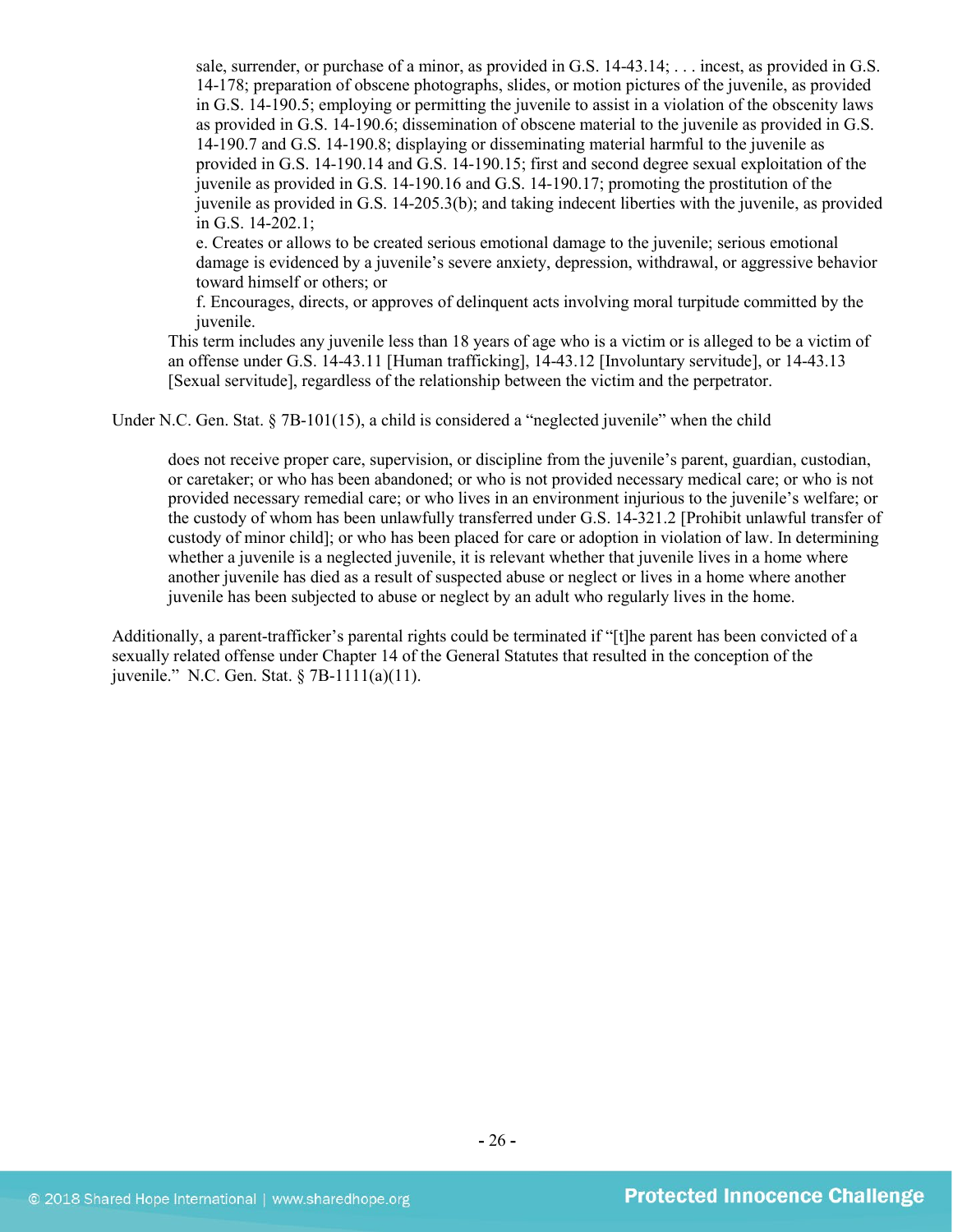#### FRAMEWORK ISSUE 4: CRIMINAL PROVISIONS FOR FACILITATORS

#### *Legal Components:*

- *4.1 The acts of assisting, enabling, or financially benefitting from child sex trafficking are included as criminal offenses in the state sex trafficking statute.*
- *4.2 Financial penalties, including asset forfeiture laws, are in place for those who benefit financially from or aid and assist in committing domestic minor sex trafficking.*
- *4.3 Promoting and selling child sex tourism is illegal.*
- *4.4 Promoting and selling images of child sexual exploitation carries penalties as high as similar federal offenses. \_\_\_\_\_\_\_\_\_\_\_\_\_\_\_\_\_\_\_\_\_\_\_\_\_\_\_\_\_\_\_\_\_\_\_\_\_\_\_\_\_\_\_\_\_\_\_\_\_\_\_\_\_\_\_\_\_\_\_\_\_\_\_\_\_\_\_\_\_\_\_\_\_\_\_\_\_\_\_\_\_\_\_\_\_\_\_\_\_\_\_\_\_\_*

#### *Legal Analysis:*

*4.1 The acts of assisting, enabling, or financially benefitting from child sex trafficking are included as criminal offenses in the state sex trafficking statute.*

Under N.C. Gen. Stat. § 14-43.11, (Human trafficking),

- A person commits the offense of human trafficking when that person
	- (i) knowingly or in reckless disregard of the consequences of the action recruits, entices, harbors, transports, provides, or obtains by any means another person with the intent that the other person be held in involuntary servitude or sexual servitude or
	- (ii) willfully or in reckless disregard of the consequences of the action causes a minor to be held in involuntary servitude or sexual servitude.

While this applies to some facilitators, it does not apply to those who knowingly benefit from trafficking. N.C. Gen. Stat. § 14-43.13(a) (Sexual servitude) also does not apply to those who knowingly benefit, since it only covers an individual who "knowingly or in reckless disregard of the consequences of the action subjects or maintains another in sexual servitude."

However, facilitators could be held culpable under N.C. Gen. Stat. § 14-205.3(a) (Promoting prostitution), which states,

Any person who willfully performs any of the following acts commits promoting prostitution:

- (1) Advances prostitution as defined in G.S. 14-203 [Definition of terms].
- (2) Profits from prostitution by doing any of the following:
	- a. Compelling a person to become a prostitute.

b. Receiving a portion of the earnings from a prostitute for arranging or offering to arrange a situation in which the person may practice prostitution.

c. Any means other than those described in sub-subdivisions a. and b. of this subdivision, including from a person who patronizes a prostitute.

"Advance prostitution" is defined in N.C. Gen. Stat.  $\S$  14-203(1) (Definition of terms)<sup>[44](#page-26-0)</sup> to include:

a. Soliciting for a prostitute by performing any of the following acts when acting as other than a prostitute or a patron of a prostitute:

- 1. Soliciting another for the purpose of prostitution.
- 2. Arranging or offering to arrange a meeting of persons for the purpose of prostitution.
- 3. Directing another to a place knowing the direction is for the purpose of prostitution.

<span id="page-26-0"></span><sup>44</sup> *See supra* note [12.](#page-3-5)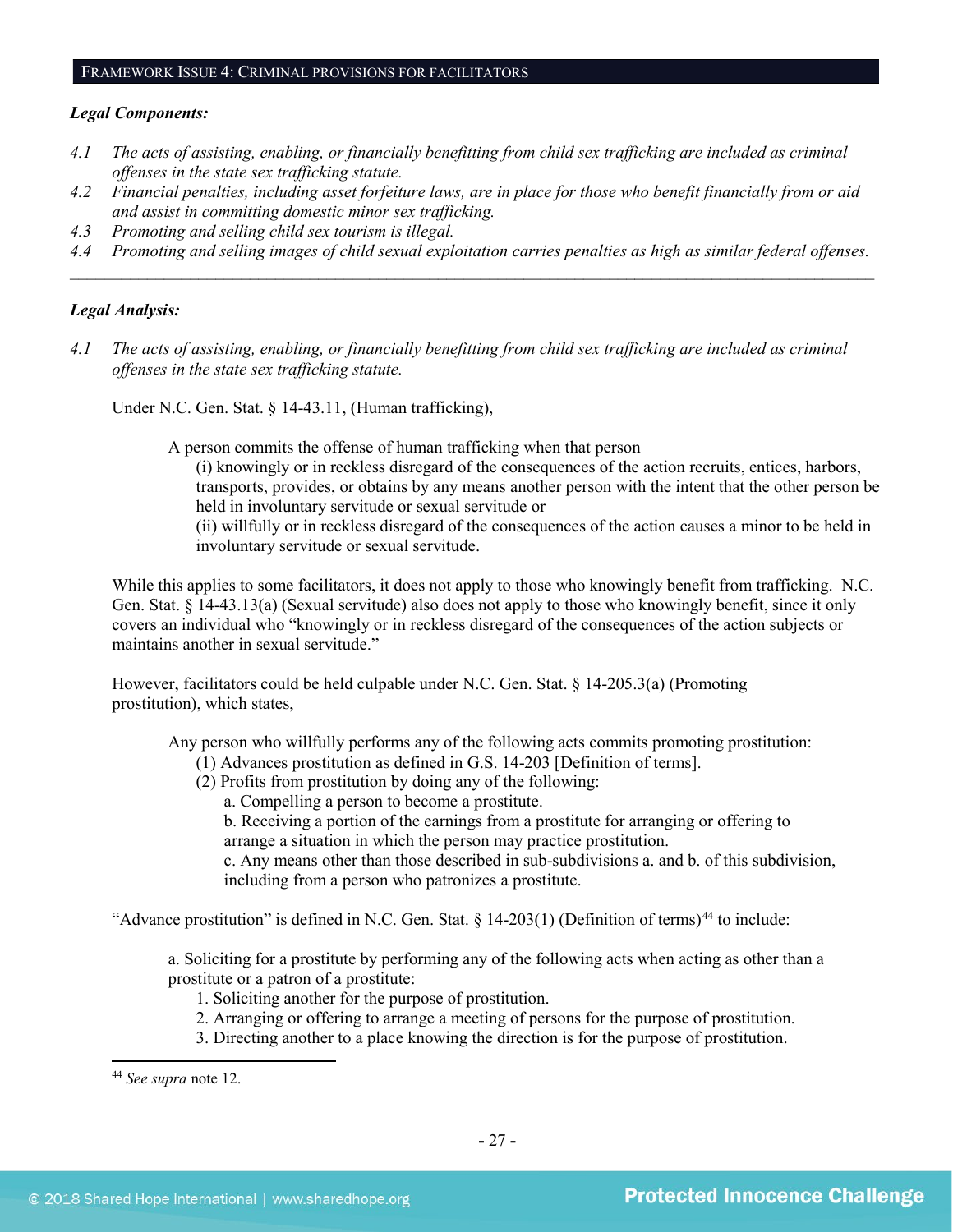4. Using the Internet, including any social media Web site, to solicit another for the purpose of prostitution.

b. Keeping a place of prostitution by controlling or exercising control over the use of any place that could offer seclusion or shelter for the practice of prostitution and performing any of the following acts when acting as other than a prostitute or a patron of a prostitute:

1. Knowingly granting or permitting the use of the place for the purpose of prostitution. 2. Granting or permitting the use of the place under circumstances from which the person should reasonably know that the place is used or is to be used for purposes of prostitution. 3. Permitting the continued use of the place after becoming aware of facts or circumstances from which the person should know that the place is being used for the purpose of prostitution.

- 4.1.1 Recommendation: Amend N.C. Gen. Stat. § 14-43.11 (Human trafficking) and § 14-43.13 (Sexual servitude) to prohibit knowingly or recklessly benefiting from the offenses of human trafficking and sexual servitude.
- *4.2 Financial penalties, including asset forfeiture laws, are in place for those who benefit financially from or aid and assist in committing domestic minor sex trafficking.*

Facilitators convicted of criminal charges may be ordered to pay a fine. Pursuant to N.C. Gen. Stat. § 15A-1361, "A person who has been convicted of a criminal offense may be ordered to pay a fine as provided by law."[45](#page-27-0)

Facilitators are subject to mandatory, criminal asset forfeiture. "A person who commits a violation of G.S. 14- 43.11 [Human trafficking], 14-43.12 [Involuntary Servitude] or 14-43.13 [Sexual servitude] is subject to the property forfeiture provisions set forth in G.S. 14-2.3 [Forfeiture of gain acquired through criminal activity]." N.C. Gen. Stat. § 14-43.20(e) (Mandatory restitution; victim services; forfeiture). Pursuant to N.C. Gen. Stat. § 14-2.3 (Forfeiture of gain acquired through criminal activity), "Except as is otherwise provided in Article 3 of Chapter 31A [Willful and unlawful killing of decedent], in the case of any violation of Article 13A [North Carolina street gang suppression act] of Chapter 14, or a general statute constituting a felony other than a nonwillful homicide, any money or other property or interest in property acquired thereby shall be forfeited to the State of North Carolina, including any profits, gain, remuneration, or compensation directly or indirectly collected by or accruing to any offender." There is no specified procedure in the statute. The property is forfeited directly to the state. N.C. Gen. Stat. § 14-2.3.

Special forfeiture provisions would apply in the event that a facilitator was convicted under N.C. Gen. Stat. § 14-7.20 (Continuing criminal enterprise). Under N.C. Gen. Stat. § 14-7.20(b) (Continuing criminal enterprise), a person convicted of engaging in a continuing criminal enterprise is required to forfeit

1. The profits obtained by the person in the enterprise, and

2. Any of the person's interest in, claim against, or property or contractual rights of any kind affording a source of influence over, such enterprise.

<span id="page-27-0"></span><sup>45</sup> Pursuant to N.C. Gen. Stat. § 15A-1340.17(b) (Punishment limits for each class of offense and prior record level), "Any judgment that includes a sentence of imprisonment may also include a fine . . . . Unless otherwise provided, the amount of the fine is in the discretion of the court." To the extent that N.C. Gen. Stat. § 14-43.14 (Unlawful sale, surrender, or purchase of a minor) applies to domestic minor sex trafficking, violation of this provision is a Class F felony, which carries a presumptive sentence of 13–16 months' imprisonment and a minimum fine of \$5,000, and "[f]or each subsequent violation, a person is guilty of a Class F felony and shall pay a minimum fine of ten thousand dollars (\$10,000)." N.C. Gen. Stat. §§ 14-43.12(b), 15A-1340.17(c).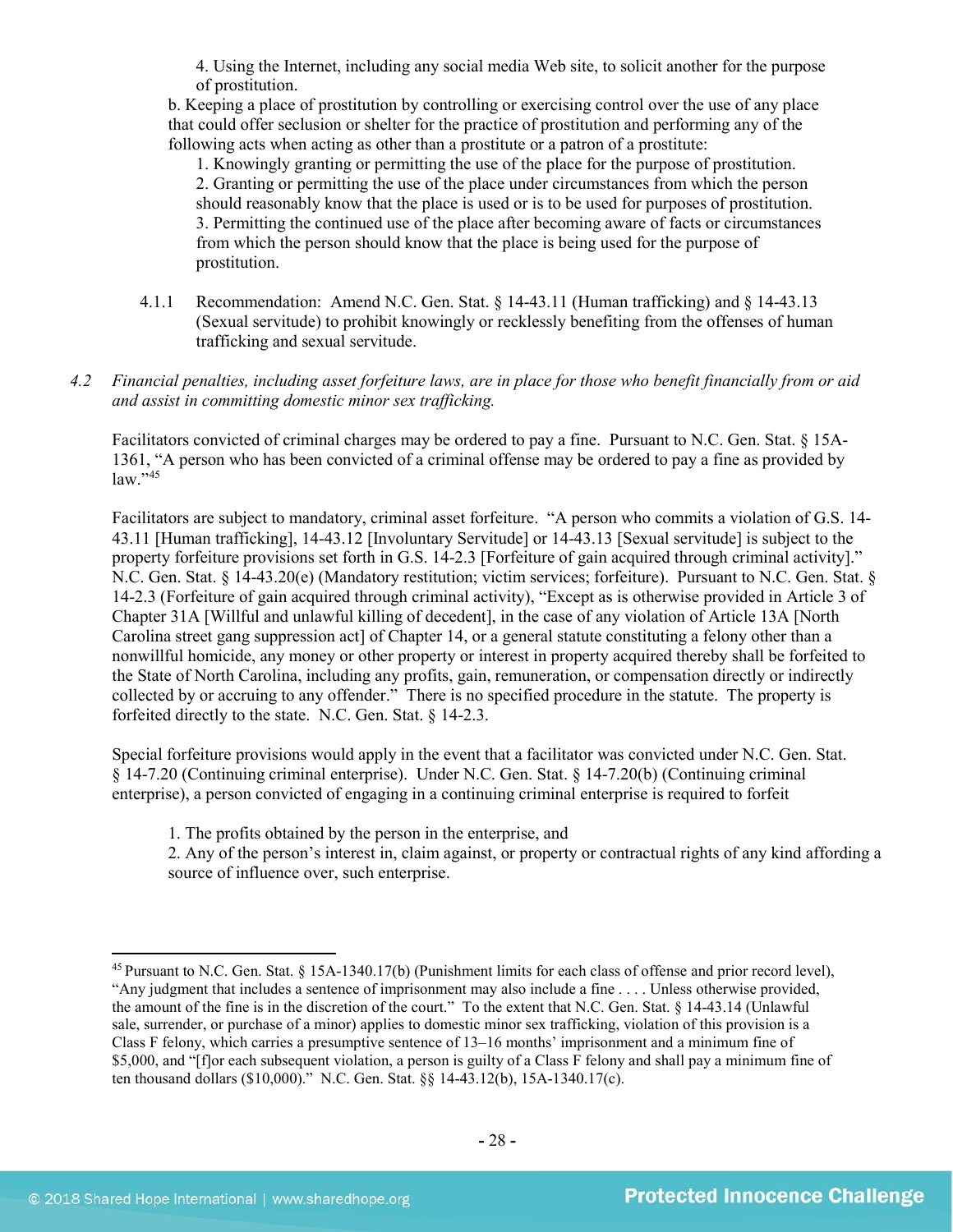Some facilitators are subject to mandatory restitution in North Carolina. N.C. Gen. Stat. § 14-43.20(b)<sup>[46](#page-28-0)</sup> provides,

Restitution for a victim is mandatory under this Article. At a minimum, the court shall order restitution in an amount equal to the value of the victim's labor as guaranteed under the Minimum Wage Law and overtime provisions of the Fair Labor Standards Act (FLSA). In addition, the judge may order any other amount of loss identified, including the gross income or value to the defendant of the victim's labor or services and any costs reasonably certain to be incurred by or on behalf of the victim for medical care, psychological treatment, temporary housing, transportation, funeral services, and any other services designed to assist a victim recover from any injuries or loss resulting from an offense committed under G.S. 14-43.11 [Human trafficking], 14-43.12 [Involuntary servitude], or 14-43.13 [Sexual servitude].

Facilitators also could be ordered to pay restitution to the domestic minor sex trafficking victim, as the court is required to consider an order of restitution at sentencing. Pursuant to N.C. Gen. Stat. § 15A-1340.34(a) (Restitution generally), "When sentencing a defendant convicted of a criminal offense, the court shall determine whether the defendant shall be ordered to make restitution to any victim of the offense in question. For purposes of this Article, the term 'victim' means a person directly and proximately harmed as a result of the defendant's commission of the criminal offense." Subsection (b) states, "If the defendant is being sentenced for an offense for which the victim is entitled to restitution under Article 46 of this Chapter, the court shall, in addition to any penalty authorized by law, require that the defendant make restitution to the victim or the victim's estate for any injuries or damages arising directly and proximately out of the offense committed by the defendant." N.C. Gen. Stat. § 15A-834 (Restitution), which is in Article 46, states, "A victim has the right to receive restitution as ordered by the court pursuant to Article 81C of Chapter 15A of the General Statutes."

Pursuant to N.C. Gen. Stat. § 15A-830(a)(7) (Definitions—Crime Victims' Rights Act), a "victim" is defined to include, among others:

A person against whom there is probable cause to believe one of the following crimes was committed: a. A Class A, B1, B2, C, D, or E felony.<sup>[47](#page-28-1)</sup>

b. A Class F felony if it is a violation of one of the following: . . . 14-43.11 [Human trafficking, where the victim is not a minor]; 14-190.17 [Second degree sexual exploitation of a minor] . . . .

. . . .

e. A Class I felony if it is a violation of . . . 14-190.17A [Third degree sexual exploitation of a minor].

f. An attempt of any of the felonies listed in this subdivision if the attempted felony is punishable as a felony.

. . . .

Under N.C. Gen. Stat. § 15A-1340.34 (c), "When subsection (b) of this section does not apply, the court may, in addition to any other penalty authorized by law, require that the defendant make restitution to the victim or the victim's estate for any injuries or damages arising directly and proximately out of the offense committed by the defendant."

Facilitators may also be subject to civil financial penalties under the civil nuisance laws and civil RICO statute. To the extent that a facilitator engages in activity or owns property that is deemed a nuisance under N.C. Gen. Stat. § 19-1(a) (What are nuisances under this Chapter) and N.C. Gen. Stat. § 19-1.3(3) (Personal property as a nuisance; knowledge of nuisance), the facilitator could be required to forfeit assets. Under N.C. Gen. Stat. § 19- 1(a), "The erection, establishment, continuance, maintenance, use, ownership or leasing of any building or place

<span id="page-28-0"></span><sup>46</sup> *See supra* note [27.](#page-15-1)

<span id="page-28-1"></span><sup>47</sup> *See supra* note [40.](#page-21-2)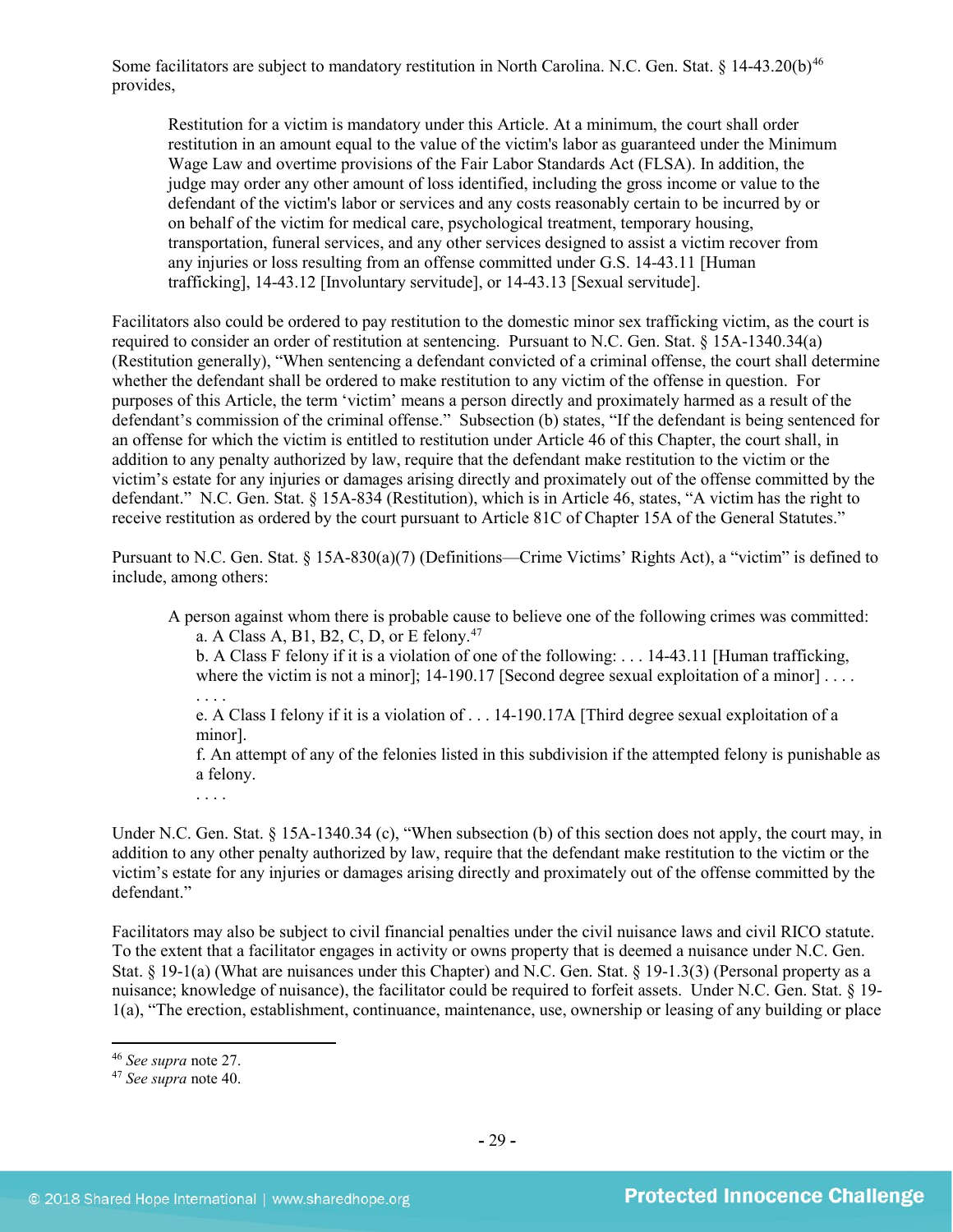for the purpose of assignation [or] prostitution . . . shall constitute a nuisance. The activity sought to be abated need not be the sole purpose of the building or place in order for it to constitute a nuisance under this Chapter."

Under N.C. Gen. Stat. § 19-1.3(3) (Personal property as a nuisance; knowledge of nuisance), "The following are also declared to be nuisances, as personal property used in conducting and maintaining a nuisance under this Chapter: . . . (3) All money or other valuable consideration, vehicles, conveyances, or other property received or used in gambling, prostitution . . . as well as the furniture and movable contents of a place used in connection with such prohibited conduct." Pursuant to N.C. Gen. Stat. § 19-6, "All personal property, including all money and other considerations, declared to be a nuisance under the provisions of G.S. 19-1.3 and other sections of this Article, are subject to forfeiture to the local government and are recoverable as damages in the county wherein such matter is sold, exhibited or otherwise used." Furthermore, the use of leased premises by traffickers for the purpose of prostitution will make the lease void and "causes the right of possession to revert and vest in" the property's owner. N.C. Gen. Stat. § 19-6.

Facilitators may also be liable under the North Carolina Racketeer Influenced and Corrupt Organizations Act (RICO), N.C. Gen. Stat. Chap. 75D, if they engage in a "pattern of racketeering activity."[48](#page-29-0) Pursuant to N.C. Gen. Stat. § 75D-3(c) (Definitions), racketeering activity includes all offenses under Chapter 14 [Criminal Law], unless they are specifically excluded. Qualifying Chapter 14 offenses include N.C. Gen. Stat. § 14-39 (Kidnapping), § 14-43.11 (Human trafficking), § 14-43.13 (Sexual servitude), § 14-190.6 (Employing or permitting minor to assist in offense under Article), § 14-190.16 (First degree sexual exploitation of a minor), § 14-190.17 (Second degree sexual exploitation of a minor), § 14-7.20 (Continuing criminal enterprise), and § 14-202.3 (Solicitation of child by computer or certain other electronic devices to commit an unlawful sex act).

N.C. Gen. Stat. § 75D-4 (Prohibited activities) states,

(a) No person shall:

(1) Engage in a pattern of racketeering activity or, through a pattern of racketeering activities or through proceeds derived therefrom, acquire or maintain, directly or indirectly, any interest in or control of any enterprise, real property, or personal property of any nature, including money; or (2) Conduct or participate in, directly or indirectly, any enterprise through a pattern of racketeering activity whether indirectly, or employed by or associated with such enterprise; or

(3) Conspire with another or attempt to violate any of the provisions of subdivision (1) or (2) of this subsection.

(b) Violation of this section is inequitable and constitutes a civil offense only and is not a crime, therefore a mens rea or criminal intent is not an essential element of any of the civil offenses set forth in this section.

N.C. Gen. Stat. § 75D-5(a) (RICO civil forfeiture proceedings) provides that "[a]ll property of every kind used or intended for use in the course of, derived from, or realized through a racketeering activity or pattern of racketeering activity is subject to forfeiture to the State." Under N.C. Gen. Stat. § 75D-8(a) (Available RICO civil remedies),

(a) As part of a final judgment of forfeiture, any judge of the superior court may, after giving reasonable notice to potential innocent claimants, enjoin violations of G.S. 75D-4, by issuing appropriate orders and judgments:

(1) Ordering any defendant to divest himself of any interest in any enterprise, real property, or personal property including property held by the entirety. Where property is held by the entirety and one of the spouses is an innocent person as defined in G.S. 75D-5(i), upon entry of a final judgment of forfeiture of entirety property, the judgment operates, to convert the entirety to a tenancy in common, and only the one-half undivided interest of the offending spouse shall be forfeited

<span id="page-29-0"></span><sup>48</sup> *See supra* note [41.](#page-22-1)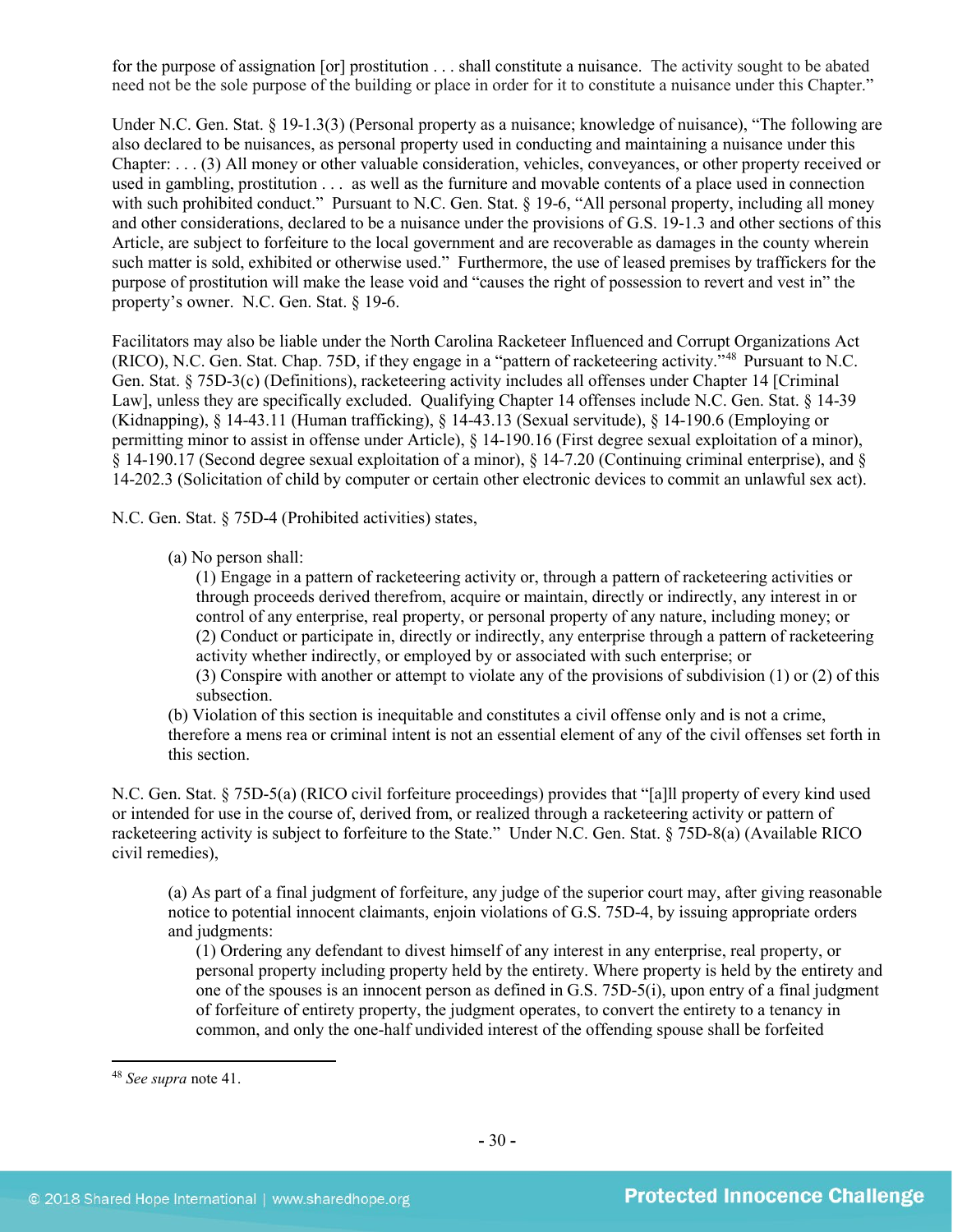according to the provisions of this Chapter;

(7) Any other equitable remedy appropriate to effect complete forfeiture of property subject to forfeiture, or to prevent future violations of this Chapter.

#### *4.3 Promoting and selling child sex tourism is illegal*.

. . . .

There is no specific provision under North Carolina's laws prohibiting child sex tourism.

4.3.1 Recommendation: Enact a law that prohibits selling or offering to sell travel services that include or facilitate travel for the purpose of engaging in commercial sexual exploitation of a minor or prostitution of a minor, if the travel is occurring in North Carolina.

#### *4.4 Promoting and selling images of child sexual exploitation carries penalties as high as similar federal offenses.*

N.C. Gen. Stat. § 14-190.16 (First degree sexual exploitation of a minor) makes it an offense, among other things, if a person, while "knowing the character or content of the material or performance, . . . (1) Uses, employs, induces, coerces, encourages, or facilitates a minor to engage in or assist others to engage in sexual activity for a live performance or for the purpose of producing material that contains a visual representation depicting this activity; or . . . (3) Transports or finances the transportation of a minor through or across this State with the intent that the minor engage in sexual activity for a live performance or for the purpose of producing material that contains a visual representation depicting this activity; or (4) Records, photographs, films, develops, or duplicates for sale or pecuniary gain material that contains a visual representation depicting a minor engaged in sexual activity." First degree sexual exploitation of a minor is a Class C felony, which carries a presumptive sentence of 58–73 months imprisonment. N.C. Gen. Stat. §§ 14-190.16(d), 15A-1340.17(c).

N.C. Gen. Stat. § 14-190.17 (Second degree sexual exploitation of a minor) makes it an offense if a person, "knowing the character or content of the material, . . . (1) Records, photographs, films, develops, or duplicates material that contains a visual representation of a minor engaged in sexual activity; or (2) Distributes, transports, exhibits, receives, sells, purchases, exchanges, or solicits material that contains a visual representation of a minor engaged in sexual activity." Second degree sexual exploitation of a minor is a Class E felony, which carries a sentence of 20–25 months imprisonment. N.C. Gen. Stat. §§ 14-190.17(d), 15A-1340.17(c).

4.4.1 Recommendation: Amend N.C. Gen. Stat. § 14-190.16 (First degree sexual exploitation of a minor) and § 14-190.17 (Second degree sexual exploitation of a minor) to provide penalties that reflect the seriousness of the offense.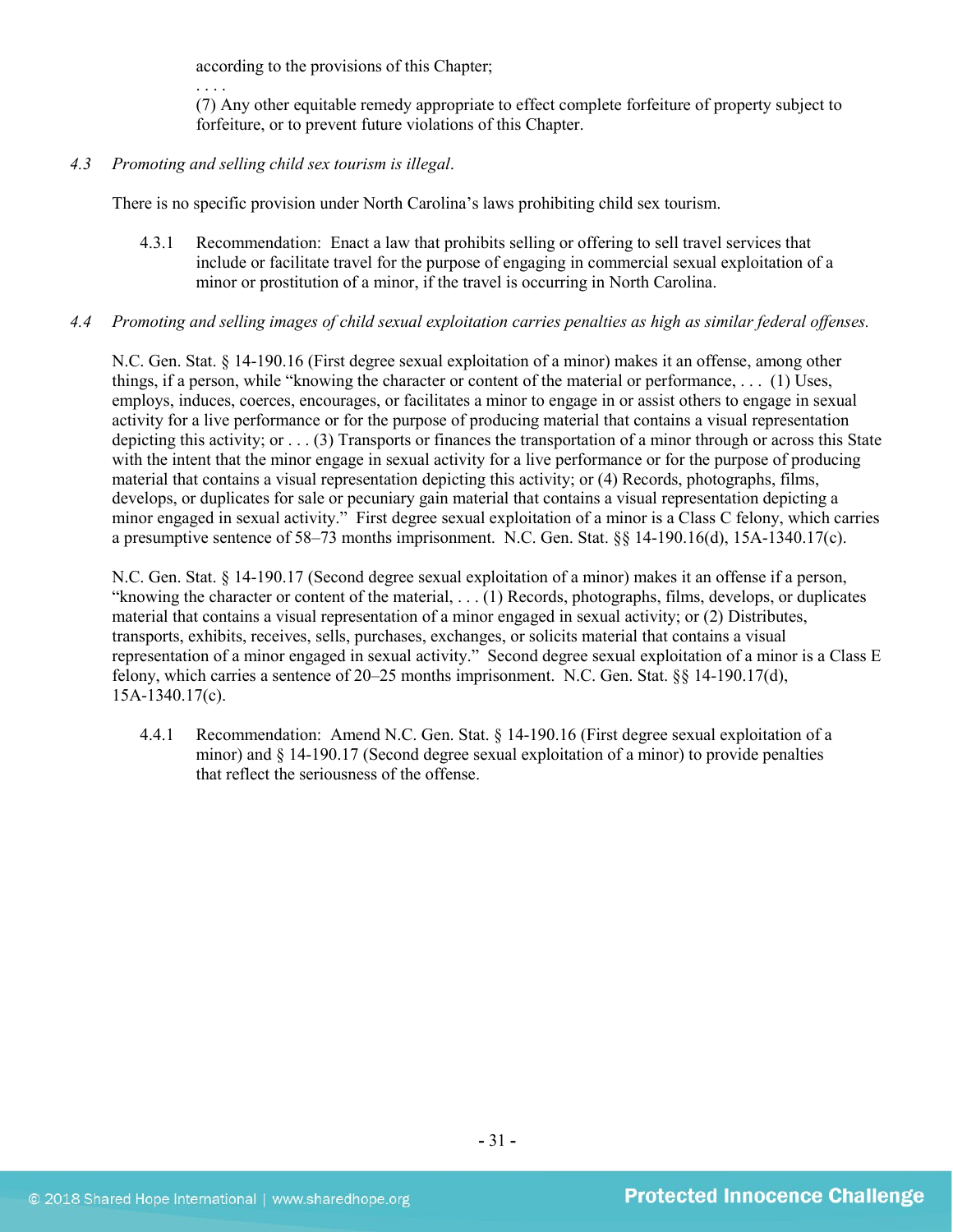## *Legal Components:*

- *5.1 Victims under the core child sex trafficking offense include all commercially sexually exploited children.*
- *5.2 The state sex trafficking statute expressly prohibits a defendant from asserting a defense based on the willingness of a minor under 18 to engage in the commercial sex act.*
- *5.3 State law prohibits the criminalization of minors under 18 for prostitution offenses.*
- *5.4 State law provides a non-punitive avenue to specialized services through one or more points of entry.*
- *5.5 Child sex trafficking is identified as a type of abuse and neglect within child protection statutes.*
- *5.6 The definition of "caregiver" or another related term in the child welfare statutes is not a barrier to a sex trafficked child accessing the protection of child welfare.*
- *5.7 Crime victims' compensation is specifically available to a child victim of sex trafficking or commercial sexual exploitation of children (CSEC).*
- *5.8 Victim-friendly procedures and protections are provided in the trial process for minors under 18.*
- *5.9 Child sex trafficking victims may vacate delinquency adjudications and expunge related records for prostitution and other offenses arising from trafficking victimization, without a waiting period.*
- *5.10 Victim restitution and civil remedies for victims of domestic minor sex trafficking or commercial sexual exploitation of children (CSEC) are authorized by law.*
- *5.11 Statutes of limitations for civil and criminal actions for child sex trafficking or commercial sexual exploitation of children (CSEC) offenses are eliminated or lengthened to allow prosecutors and victims a realistic opportunity to pursue criminal action and legal remedies.*

*\_\_\_\_\_\_\_\_\_\_\_\_\_\_\_\_\_\_\_\_\_\_\_\_\_\_\_\_\_\_\_\_\_\_\_\_\_\_\_\_\_\_\_\_\_\_\_\_\_\_\_\_\_\_\_\_\_\_\_\_\_\_\_\_\_\_\_\_\_\_\_\_\_\_\_\_\_\_\_\_\_\_\_\_\_\_\_\_\_\_\_\_\_*

## *Legal Analysis:*

*5.1 Victims under the core child sex trafficking offense include all commercially sexually exploited children.* [49](#page-31-0)

Pursuant to North Carolina's core sex trafficking statute, all commercially sexually exploited children are recognized as sex trafficking victims. Under N.C. Gen. Stat. § 14-43.11(a) (Human trafficking), when the victim is a minor, means of force, fraud, or coercion are not required.<sup>[50](#page-31-1)</sup> In addition, both N.C. Gen. Stat. § 14-43.11(a) and § 14-43.13 (Sexual servitude) apply to buyers; thus, buying commercial sex with a person who is under the age of eighteen constitutes human trafficking.<sup>[51](#page-31-2)</sup> Finally, the offense of human trafficking under N.C. Gen. Stat. § 14-43.11(a) does not require that a trafficker or controlling third party be identified. Resultantly, North Carolina's human trafficking offense includes any child who is bought for sex, regardless of whether force, fraud, or coercion is used, regardless of whether a buyer exploited the youth without a trafficker's involvement, and regardless of whether the victim identifies a trafficker. N.C. Gen. Stat. § 14-43.11.

*5.2 The state sex trafficking statute expressly prohibits a defendant from asserting a defense based on the willingness of a minor under 18 to engage in the commercial sex act.*

North Carolina specifically prohibits a defendant from raising a minor's willingness to engage in the commercial sex act as a defense under each of N.C. Gen. Stat. § 14-43.11 (Human trafficking), § 14-43.12

<span id="page-31-0"></span> $\overline{\phantom{a}}$ <sup>49</sup> *See generally* SHARED HOPE INTERNATIONAL, "Eliminating the Third Party Control Barrier to Identifying Juvenile Sex Trafficking Victims," JuST Response Policy Paper (2015), [http://sharedhope.org/wp](http://sharedhope.org/wp-content/uploads/2015/08/Policy-Paper_Eliminating-Third-Party-Control_Final1.pdf)[content/uploads/2015/08/Policy-Paper\\_Eliminating-Third-Party-Control\\_Final1.pdf](http://sharedhope.org/wp-content/uploads/2015/08/Policy-Paper_Eliminating-Third-Party-Control_Final1.pdf) (discussing need to include buyer conduct in core sex trafficking offense regardless of whether victim is under control of a third party and explaining negative impact on victims and victim-identification when buyers are excluded as sex trafficking offenders).

<span id="page-31-1"></span><sup>50</sup> *See supra* Component 1.1.

<span id="page-31-2"></span><sup>51</sup> *See supra* discussion of buyer applicability in Component 2.1.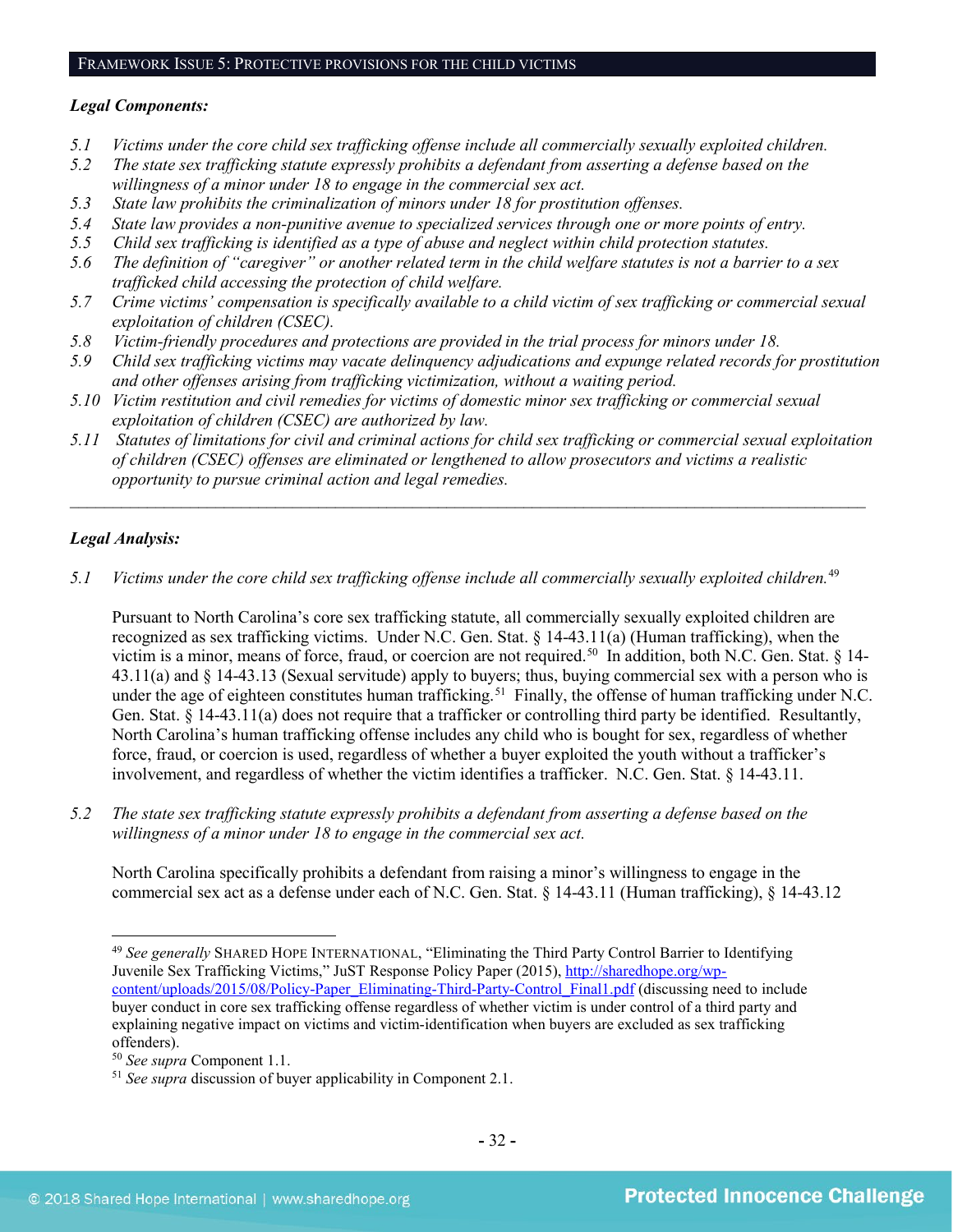(Involuntary servitude), and § 14-43.13 (Sexual servitude), stating that "consent of a minor is not a defense to prosecution under this section." N.C. Gen. Stat. §§ 14-43.11(c1), § 14-43.12(c1), § 14-43.13(b1).

## *5.3 State law prohibits the criminalization of minors under 18 for prostitution offenses. [52](#page-32-0)*

N.C. Gen. Stat. §§ 14-204 (Prostitution) and 14-205.1 (Solicitation of prostitution) eliminate criminal liability under the prostitution law for children under 18. N.C. Gen. Stat. § 14-204(c) provides,

Notwithstanding any other provision of this section, if it is determined, after a reasonable detention for investigative purposes, that a person suspected of or charged with a violation of this section is a minor, that person shall be immune from prosecution under this section and instead shall be taken into temporary protective custody as an undisciplined juvenile pursuant to Article 19 of Chapter 7B of the General Statutes. Pursuant to the provisions of G.S. 7B-301 [Duty to report abuse, neglect, dependency, or death due to maltreatment], a law enforcement officer who takes a minor into custody under this section shall immediately report an allegation of a violation of G.S. 14-43.11 [Human trafficking] and G.S. 14-43.13 [Sexual servitude] to the director of the department of social services in the county where the minor resides or is found, as appropriate, which shall commence an initial investigation into child abuse or child neglect within 24 hours pursuant to G.S. 7B-301 [Duty to report abuse, neglect, dependency, or death due to maltreatment] and G.S. 7B-302 [Assessment by director].

N.C. Gen. Stat. §  $14-205.1(b)^{53}$  $14-205.1(b)^{53}$  $14-205.1(b)^{53}$  also provides,

Notwithstanding any other provision of this section, if it is determined, after a reasonable detention for investigative purposes, that a person suspected of or charged with a violation of this section is a minor who is soliciting as a prostitute, that person shall be immune from prosecution under this section and instead shall be taken into temporary protective custody as an undisciplined juvenile pursuant to Article 19 of Chapter 7B of the General Statutes. Pursuant to G.S. 7B-301, a law enforcement officer who takes a minor into custody under this section shall immediately report an allegation of a violation of G.S. 14- 43.11 and G.S. 14-43.13 to the director of the department of social services in the county where the minor resides or is found, as appropriate, which shall commence an initial investigation into child abuse or child neglect within 24 hours pursuant to G.S. 7B-301 and G.S. 7B-302.

Further, N.C. Gen. Stat. § 14-43.15(a)<sup>[54](#page-32-2)</sup> (Affirmative defense) provides trafficking victims with an affirmative defense to trafficking charges, stating, "It is an affirmative defense to a prosecution under this Article [Human trafficking] that the person charged with the offense was a victim at the time of the offense and was coerced or deceived into committing the offense as a direct result of the person's status as a victim."

*5.4 State law provides a non-punitive avenue to specialized services through one or more points of entry.*

## **System response to child engaged in commercial sex act**

Under N.C. Gen. Stat. § 14-204(c) (Prostitution), a law enforcement officer must report an allegation of juvenile sex trafficking and sexual servitude to the department of social services (DSS) upon detaining a child engaged

<span id="page-32-0"></span><sup>&</sup>lt;sup>52</sup> For more information regarding recent federal legislation impacting this component see:

http://go.sharedhope.org/stateimpactmemo.

<span id="page-32-1"></span><sup>53</sup> *See supra* note [6.](#page-2-5)

<span id="page-32-2"></span><sup>54</sup> The text of N.C. Gen. Stat. § 14-43.15 cited here and elsewhere in this report includes amendments made by the enactment of Senate Bill 162 during the 2017–2018 Session of the North Carolina Legislature (effective December 1, 2018).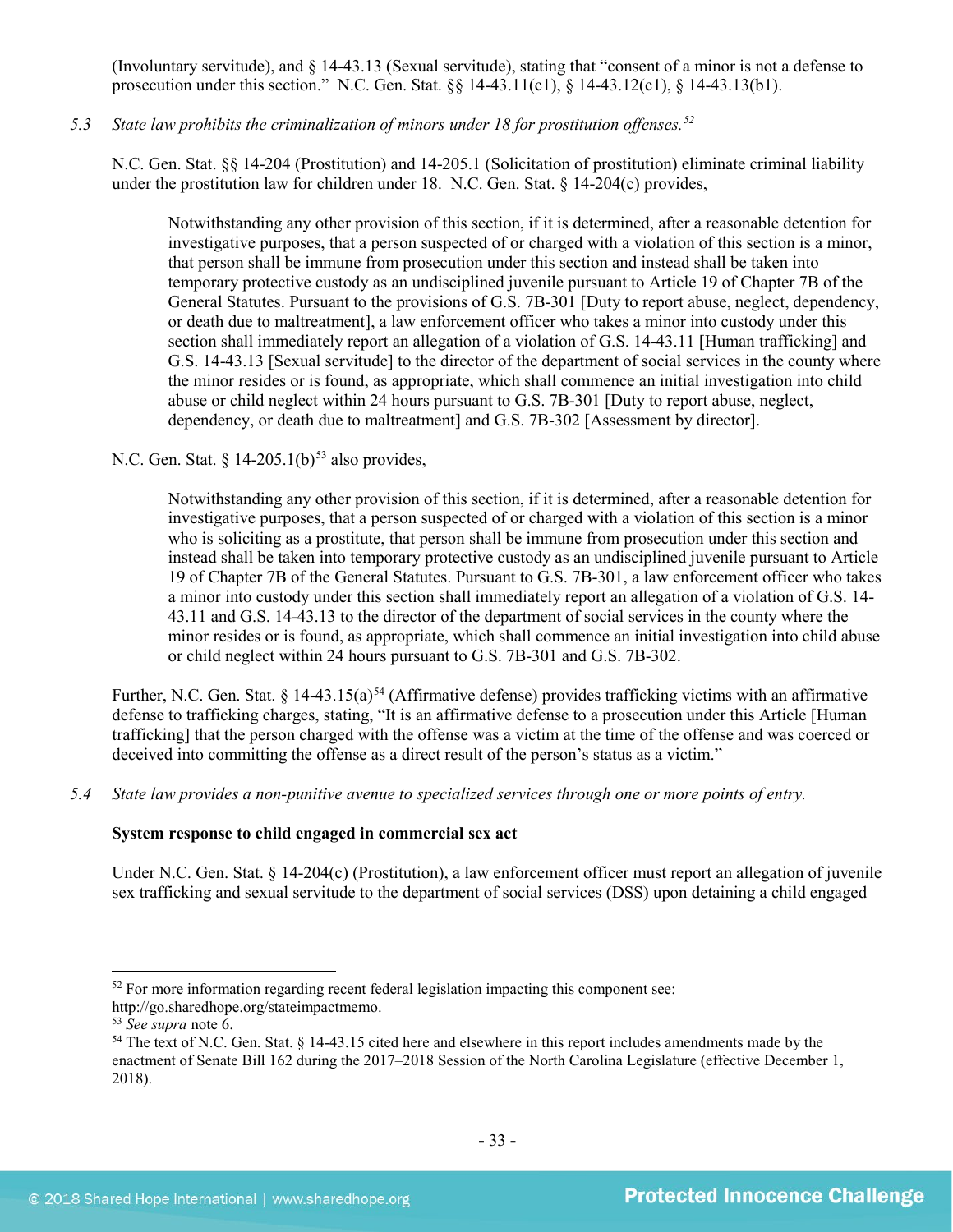in prostitution. The child may be taken into custody as an undisciplined juvenile<sup>[55](#page-33-0)</sup> even though the child is immune from prosecution for prostitution. Specifically, N.C. Gen. Stat. § 14-204(c) states,

Notwithstanding any other provision of this section, if it is determined, after a reasonable detention for investigative purposes, that a person suspected of or charged with a violation of this section is a minor, that person shall be immune from prosecution under this section and instead shall be taken into temporary protective custody as an undisciplined juvenile pursuant to Article 19 of Chapter 7B of the General Statutes. Pursuant to the provisions of G.S. 7B-301 [Duty to report abuse, neglect, dependency, or death due to maltreatment], a law enforcement officer who takes a minor into custody under this section shall immediately report an allegation of a violation of G.S. 14-43.11 [Human trafficking] and G.S. 14-43.13 [Sexual servitude] to the director of the department of social services in the county where the minor resides or is found, as appropriate, which shall commence an initial investigation into child abuse or child neglect within 24 hours pursuant to G.S. 7B-301 [Duty to report abuse, neglect, dependency, or death due to maltreatment] and G.S. 7B-302 [Assessment by director].

Similarly, N.C. Gen. Stat.  $\S$  14-205.1(b)<sup>[56](#page-33-1)</sup> (Solicitation of prostitution) states,

Notwithstanding any other provision of this section, if it is determined, after a reasonable detention for investigative purposes, that a person suspected of or charged with a violation of this section is a minor who is soliciting as a prostitute, that person shall be immune from prosecution under this section and instead shall be taken into temporary protective custody as an undisciplined juvenile pursuant to Article 19 of Chapter 7B of the General Statutes. Pursuant to G.S. 7B-301, a law enforcement officer who takes a minor into custody under this section shall immediately report an allegation of a violation of G.S. 14-43.11 and G.S. 14-43.13 to the director of the department of social services in the county where the minor resides or is found, as appropriate, which shall commence an initial investigation into child abuse or child neglect within 24 hours pursuant to G.S. 7B-301 and G.S. 7B-302.

Upon referral from law enforcement, DSS shall conduct an assessment in accordance with N.C. Gen. Stat. § 7B-302(a) (Assessment by director; access to confidential information; notification of person making the report) to determine whether protective services are necessary.

## **Summary**

Although North Carolina law provides for the non-criminalization of minors for prostitution and solicitation offenses and mandates referral of juvenile sex trafficking victims to DSS, provision of specialized services is not required.

- 5.4.1 Recommendation: Amend North Carolina's protective response for juvenile sex trafficking victims to require access to specialized services.
- <span id="page-33-0"></span>*5.5 Child sex trafficking is identified as a type of abuse and neglect within child protection statutes.[57](#page-33-2)*

 $\overline{\phantom{a}}$  $55$  N.C. Gen. Stat.  $\frac{1}{2}$  7B-1501(27) (Definitions) defines "undisciplined juvenile" as

<span id="page-33-2"></span><span id="page-33-1"></span><sup>56</sup> *See supra* note [6.](#page-2-5)

a. A juvenile who, while less than 16 years of age but at least 6 years of age, is unlawfully absent from school; or is regularly disobedient to and beyond the disciplinary control of the juvenile's parent, guardian, or custodian; or is regularly found in places where it is unlawful for a juvenile to be; or has run away from home for a period of more than 24 hours; or

b. A juvenile who is 16 or 17 years of age and who is regularly disobedient to and beyond the disciplinary control of the juvenile's parent, guardian, or custodian; or is regularly found in places where it is unlawful for a juvenile to be; or has run away from home for a period of more than 24 hours.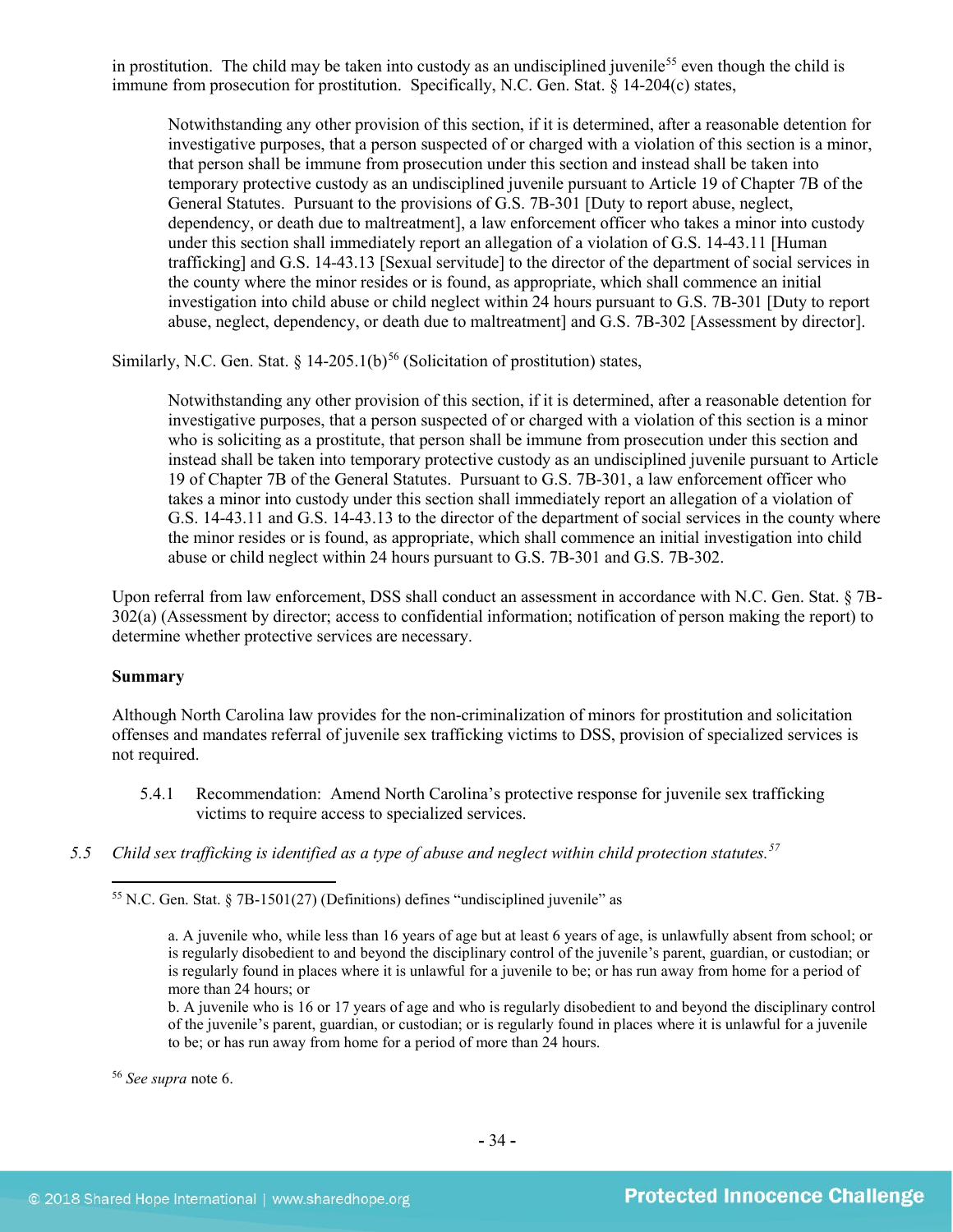Child victims of sex trafficking and commercial sexual exploitation are identifiable as "abused" under N.C. Gen. Stat.  $\S$  7B-101(1)<sup>[58](#page-34-0)</sup> (Definitions), which states,

Abused juveniles.—Any juvenile less than 18 years of age whose parent, guardian, custodian, or caretaker:

d. Commits, permits, or encourages the commission of a violation of the following laws by, with, or upon the juvenile: first-degree forcible rape, as provided in G.S. 14-27.21; second-degree forcible rape as provided in G.S. 14-27.22; statutory rape of a child by an adult as provided in G.S. 14- 27.23; first-degree statutory rape as provided in G.S. 14-27.24; first-degree forcible sex offense as provided in G.S. 14-27.26; second-degree forcible sex offense as provided in G.S. 14-27.27; statutory sexual offense with a child by an adult as provided in G.S. 14-27.28; first-degree statutory sexual offense as provided in G.S. 14-27.29; sexual activity by a substitute parent or custodian as provided in G.S. 14-27.31; sexual activity with a student as provided in G.S. 14-27.32; unlawful sale, surrender, or purchase of a minor, as provided in G.S. 14-43.14 . . . preparation of obscene photographs, slides, or motion pictures of the juvenile, as provided in G.S. 14-190.5; employing or permitting the juvenile to assist in a violation of the obscenity laws as provided in G.S. 14-190.6; dissemination of obscene material to the juvenile as provided in G.S. 14-190.7 and G.S. 14-190.8; displaying or disseminating material harmful to the juvenile as provided in G.S. 14-190.14 and G.S. 14-190.15; first and second degree sexual exploitation of the juvenile as provided in G.S. 14-190.16 and G.S. 14-190.17; promoting the prostitution of the juvenile as provided in G.S. 14-205.3(b); and taking indecent liberties with the juvenile, as provided in G.S. 14-202.1;

. . . . This term includes any juvenile less than 18 years of age who is a victim or is alleged to be a victim of an offense under G.S. 14-43.11 [Human trafficking], G.S. 14-43.12 [Involuntary servitude], or G.S. 14- 43.13 [Sexual servitude], regardless of the relationship between the victim and the perpetrator.

Additionally, N.C. Gen. Stat. § 14-204(c) (Prostitution) and § 14-205.1(b) (Solicitation of prostitution) require that juvenile sex trafficking victims be "taken into temporary protective custody" and "a law enforcement officer who takes a minor into custody under this section shall immediately report an allegation of a violation of G.S. 14-43.11 and G.S. 14-43.13 to the director of the department of social services in the county where the minor resides or is found, as appropriate, which shall commence an initial investigation into child abuse or child neglect within 24 hours . . . ."

<span id="page-34-1"></span>Pursuant to N.C. Gen. Stat. § 7B-101(15), a "neglected juvenile" is defined more generally as

[a] juvenile who does not receive proper care, supervision, or discipline from the juvenile's parent, guardian, custodian, or caretaker; or who has been abandoned; or who is not provided necessary medical care; . . . or who lives in an environment injurious to the juvenile's welfare; or the custody of whom has been unlawfully transferred under G.S. 14-321.2 [Prohibit unlawful transfer of custody of minor child]; or who has been placed for care or adoption in violation of law. In determining whether a juvenile is a neglected juvenile, it is relevant whether that juvenile lives in a home where another juvenile has died as a result of suspected abuse or neglect or lives in a home where another juvenile has been subjected to abuse or neglect by an adult who regularly lives in the home.

Lastly, N.C. Gen. Stat. § 14-43.14(c) provides, "A minor whose parent, guardian, or custodian has sold or attempted to sell a minor in violation of [Article 10A]<sup>[59](#page-34-1)</sup> is an abused juvenile as defined by G.S. 7B– 101(1).

<sup>&</sup>lt;sup>57</sup> For more information regarding recent federal legislation impacting this component see:

<span id="page-34-0"></span>http://go.sharedhope.org/stateimpactmemo.

<sup>58</sup> *See supra* note [43.](#page-24-1)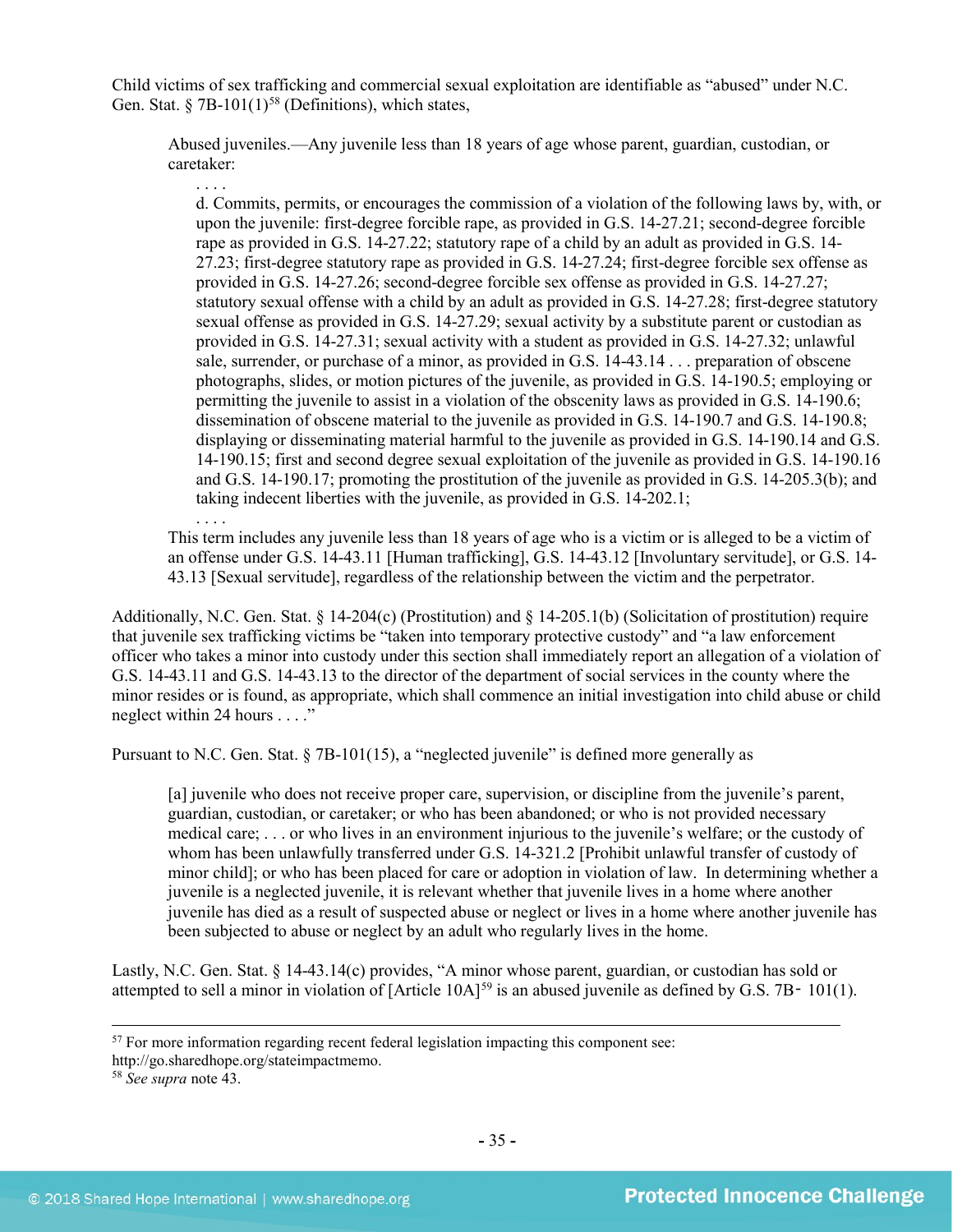The court may place the minor in the custody of the Department of Social Services or with such other person as is in the best interest of the minor."

*5.6 The definition of "caregiver" or another related term in the child welfare statutes is not a barrier to a sex trafficked child accessing the protection of child welfare.*

The definitions of "custodian"<sup>[60](#page-35-0)</sup> and "caretaker"<sup>[61](#page-35-1)</sup> are not barriers to a sex trafficked child accessing the protection of child welfare. Pursuant to N.C. Gen. Stat.  $\S 7B-101(1)^{62}$  $\S 7B-101(1)^{62}$  $\S 7B-101(1)^{62}$  (Definitions), the term "abused juveniles" includes "any juvenile less than 18 years of age who is a victim or is alleged to be a victim of an offense under G.S. 14-43.11 [Human trafficking], 14-43.12 [Involuntary servitude], or 14-43.13 [Sexual servitude], regardless of the relationship between the victim and the perpetrator." Accordingly, the definition of "abused juveniles" allows for child welfare intervention in non-familial trafficking cases.

*5.7 Crime victims' compensation is specifically available to a child victim of sex trafficking or commercial sexual exploitation of children (CSEC).*

A victim of child sex trafficking is an eligible claimant for Crime Victim's Compensation pursuant to N.C. Gen. Stat.  $\S$  15B-2(2)(a). A "victim" is defined as "[a] person who suffers personal injury or death proximately caused by criminally injurious conduct" and a "claimant" is defined to include "a person who was convicted of a first offense under G.S. 14-204 [Prostitution] and whose participation in the offense was a result of having been a trafficking victim under G.S. 14-43.11 [Human trafficking] or G.S. 14-43.13 [Sexual servitude] or a victim of a severe form of trafficking under the federal Trafficking Victims Protection Act (22 U.S.C. § 7102(13). N.C. Gen. Stat. § 15B-2(13), (2)(e). "Criminally injurious conduct" is defined as including "[c]onduct that by its nature poses a substantial threat of personal injury or death, and is punishable by fine or imprisonment or death, or would be so punishable but for the fact that the person engaging in the conduct lacked the capacity to commit the crime under the laws of this State." N.C. Gen. Stat. § 15B-2(5). Since domestic minor sex trafficking encompasses "conduct that by its nature poses a substantial threat of personal injury or death," and the applicable crimes are punishable by imprisonment, a domestic minor sex trafficking victim falls under the definition of victim for the purposes of Crime Victim's Compensation. N.C. Gen. Stat. § 15B-2(5).

Any person other than a parent, guardian, or custodian who has responsibility for the health and welfare of a juvenile in a residential setting. A person responsible for a juvenile's health and welfare means a stepparent, foster parent, an adult member of the juvenile's household, an adult relative entrusted with the juvenile's care, any person such as a house parent or cottage parent who has primary responsibility for supervising a juvenile's health and welfare in a residential child care facility or residential educational facility, or any employee or volunteer of a division, institution, or school operated by the Department of Health and Human Services. "Caretaker" also means any person who has the responsibility for the care of a juvenile in a child care facility as defined in Article 7 of Chapter 110 of the General Statutes and includes any person who has the approval of the care provider to assume responsibility for the juveniles under the care of the care provider. Nothing in this subdivision shall be construed to impose a legal duty of support under Chapter 50 or Chapter 110 of the General Statutes. The duty imposed on a caretaker as defined in this subdivision shall be for the purpose of this Subchapter only.

<span id="page-35-2"></span><sup>62</sup> *See supra* note [43.](#page-24-1)

<span id="page-35-0"></span><sup>&</sup>lt;sup>59</sup> The following offenses are included under Article 10A:  $\S$  14-43.11 (Human trafficking),  $\S$  14-43.12 (Involuntary servitude),  $\S$  14-43.13 (Sexual servitude), and  $\S$  14-43.14 (Unlawful sale, surrender, or purchase  $60$  N.C. Gen. Stat. § 7B-101(8) defines "custodian" as "The person or agency that has been awarded legal custody of a juvenile by a court."

<span id="page-35-1"></span> $61$  N.C. Gen. Stat. § 7B-101(3) defines "caretaker" as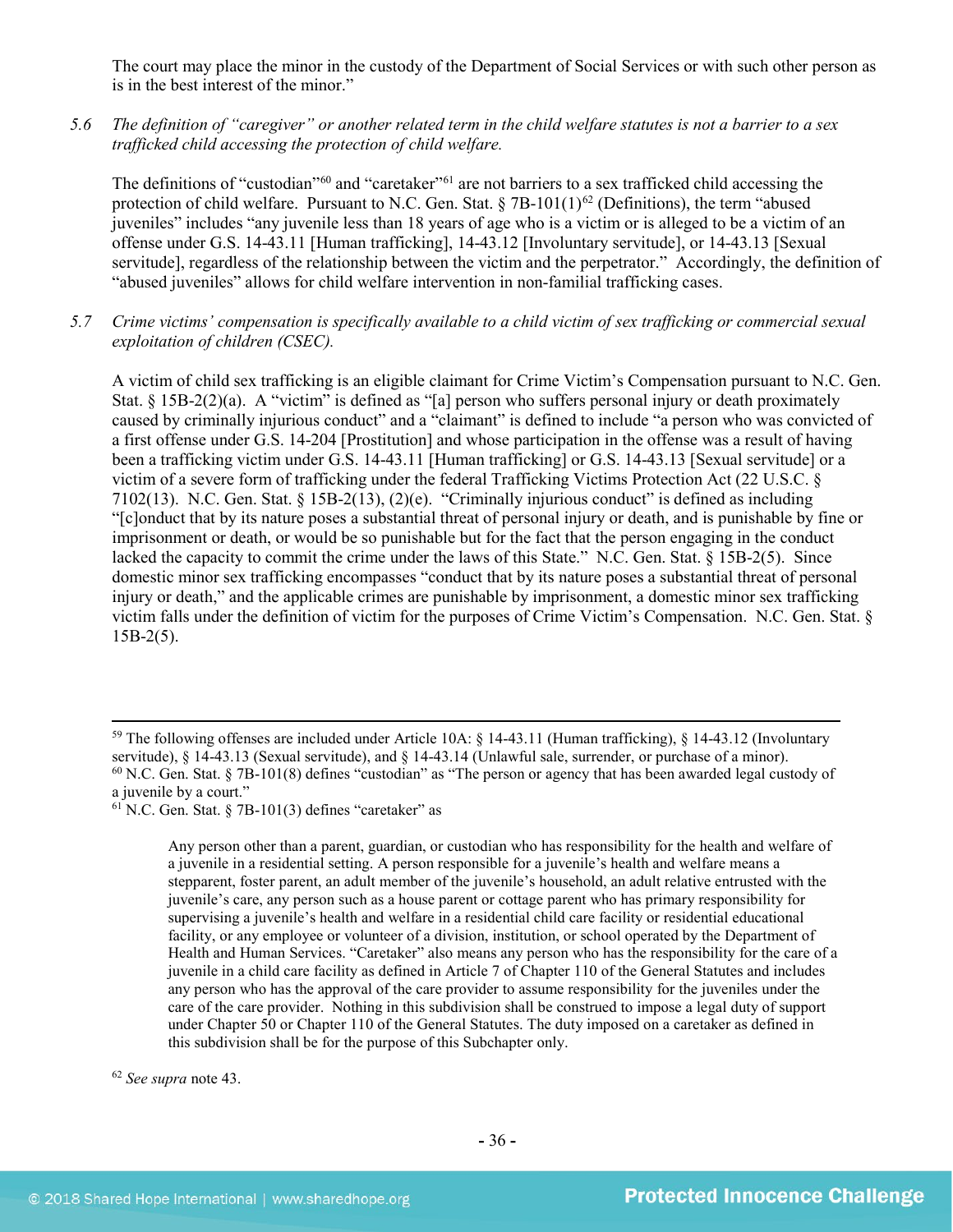However, under N.C. Gen. Stat. § 15B-4(a) (Award of compensation), "Compensation shall only be paid for economic loss<sup>[63](#page-36-0)</sup> and not for noneconomic detriment."

Even if domestic minor sex trafficking victims can recover funds, certain ineligibility factors and award reduction factors present special difficulties for domestic minor sex trafficking victims. For example, a claimant's application for an award under N.C. Gen. Stat. Chapter 15B (Crime Victims Compensation Act) can be denied if not filed "within two years after the date of the criminally injurious conduct that caused the injury or death for which the claimant seeks the award," where "[t]he criminally injurious conduct was not reported to a law enforcement officer or agency within 72 hours of its occurrence, and there was no good cause for the delay," or if "[t]he victim was participating in a felony at or about the time that the victim's injury occurred." N.C. Gen. Stat.  $\S 15B-11(a)(1)$ ,  $\S (3)$ ,  $\S (6)$ . An award may also be denied or reduced if it is found "that the claimant or victim, without good cause, has not fully cooperated with appropriate law enforcement agencies or in the prosecution of criminal cases with regard to the criminally injurious conduct that is the basis for the award." N.C. Gen. Stat. § 15B-11(c).

In addition, an award may be reduced if "[t]he victim was participating in a nontraffic misdemeanor at or about the time that the victim's injury occurred" or the victim "engaged in contributory misconduct." N.C. Gen. Stat. § 15B-11(b). Under subsection (b1), however, "The Commission or Director, whichever has the authority to decide a claim under G.S. 15B-10, shall exercise discretion in determining whether to deny a claim under subsection (b) of this section. In exercising discretion, the Commission or Director shall consider whether any proximate cause exists between the injury and the misdemeanor or contributory misconduct, when applicable. The Director or Commission shall deny claims upon a finding that there was contributory misconduct that is a proximate cause of becoming a victim. However, contributory misconduct that is not a proximate cause of becoming a victim shall not lead to an automatic denial of a claim."

5.7.1 Recommendation: Amend N.C. Gen. Stat. § 15B-11(a), (b) (Grounds for denial of claim or reduction of award) to establish exceptions for victims of domestic minor sex trafficking.

## *5.8 Victim-friendly procedures and protections are provided in the trial process for minors under 18.*

In a trial for rape or sexual offenses<sup>[64](#page-36-1)</sup> or attempts to commit either, "the trial judge may, during the taking of the testimony of the prosecutrix, exclude from the courtroom all persons except the officers of the court, the defendant and those engaged in the trial of the case." N.C. Gen. Stat. § 15-166.

Pursuant to N.C. Gen. Stat. § 8C-1, Rule 412 (Rape or sex offense cases; relevance of victim's past behavior), the use of reputation or opinion evidence of the past sexual behavior<sup>[65](#page-36-2)</sup> of a victim of rape, a sexual offense, or sexual servitude is limited, and past sexual behavior of the victim is not to be considered during the prosecution unless certain circumstances apply. N.C. Gen. Stat.  $88C-1$ , Rule  $412(b)-(d)^{66}$  $412(b)-(d)^{66}$  $412(b)-(d)^{66}$  states in part,

<span id="page-36-0"></span> $63$  Pursuant to N.C. Gen. Stat.  $\S 15B-2(10)$ , "economic loss" is defined as "[e]conomic detriment consisting only of allowable expense, work loss, replacement services loss, and household support loss. If criminally injurious conduct causes death, economic loss includes a dependent's economic loss and a dependent's replacement service loss. Noneconomic detriment is not economic loss, but economic loss may be caused by pain and suffering or physical impairment."

<span id="page-36-1"></span><sup>64</sup> "Sexual offenses" are not defined for the purpose of this statute. However, presumably it applies to N.C. Chapter 14, Article 7A (Rape and other sex offenses), which does not include N.C. Gen. Stat. § 14-43.11 (Human trafficking), § 14-43.13 (Sexual servitude), § 14-190.16 (First degree sexual exploitation of a minor), § 14-190.17 (Second degree sexual exploitation of a minor), or § 14-190.17A (Third degree sexual exploitation of a minor).

<span id="page-36-2"></span> $65$  "As used in this rule, the term 'sexual behavior' means sexual activity of the complainant other than the sexual act which is at issue in the indictment on trial." N.C. Gen. Stat. § 8C-1, Rule 412(a).

<span id="page-36-3"></span><sup>66</sup> The text of N.C. Gen. Stat. § 8C-1, Rule 412 cited here and elsewhere in this report includes amendments made by the enactment of Senate Bill 162 during the 2017–2018 Session of the North Carolina Legislature (effective December 1, 2018).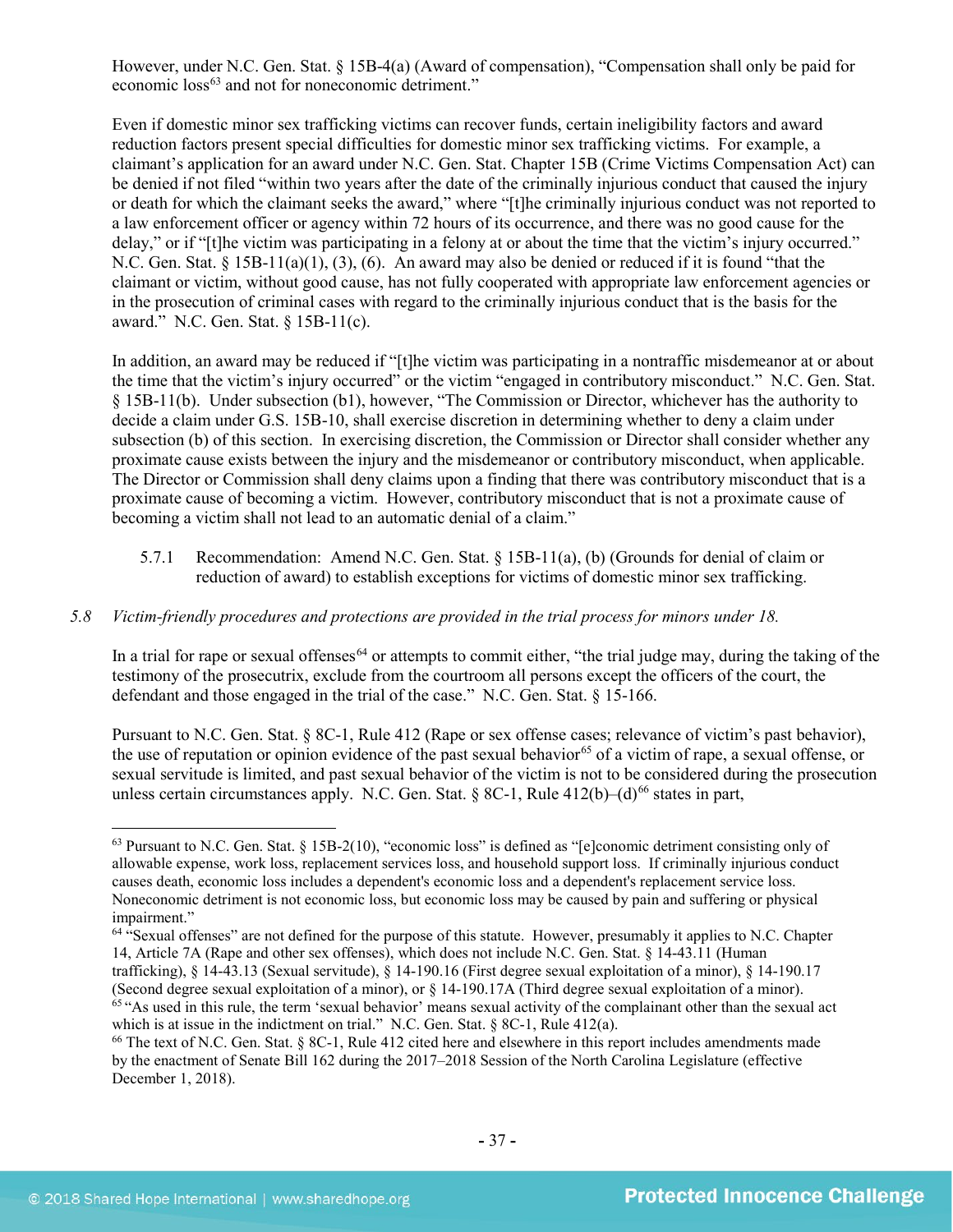(b) Notwithstanding any other provision of law, the sexual behavior of the complainant is irrelevant to any issue in the prosecution unless such behavior:

(1) Was between the complainant and the defendant; or

(2) Is evidence of specific instances of sexual behavior offered for the purpose of showing that the act or acts charged were not committed by the defendant; or

(3) Is evidence of a pattern of sexual behavior so distinctive and so closely resembling the defendant's version of the alleged encounter with the complainant as to tend to prove that such complainant consented to the act or acts charged or behaved in such a manner as to lead the defendant reasonably to believe that the complainant consented; or

(4) Is evidence of sexual behavior offered as the basis of expert psychological or psychiatric opinion that the complainant fantasized or invented the act or acts charged.

(c) Sexual behavior otherwise admissible under this rule may not be proved by reputation or opinion. (d) Notwithstanding any other provision of law, unless and until the court determines that evidence of sexual behavior is relevant under subdivision (b), no reference to this behavior may be made in the presence of the jury and no evidence of this behavior may be introduced at any time during the trial of any of the following:

(1) A charge of rape or a lesser included offense of rape.

(2) A charge of a sex offense or a lesser included offense of a sex offense.

(3) An offense being tried jointly with a charge of rape or a sex offense, or with a lesser included offense of rape or a sex offense.

(4) A charge of sexual servitude under G.S. 14-43.13.

. . . .

 $\overline{\phantom{a}}$ 

Witness remote testimony may be authorized for a child under 16 pursuant to N.C. Gen. Stat. § 15A-1225.1, which states in subsection (b), "In a criminal proceeding, a child witness who has been found competent to testify may testify, under oath or affirmation, other than in an open forum when the court determines: (1) That the child witness would suffer serious emotional distress, not by the open forum in general, but by testifying in the defendant's presence, and (2) That the child's ability to communicate with the trier of fact would be impaired." N.C. Gen. Stat. § 15A-1225.1(a)(1), (b). Additionally, while a judge may, upon motion of a party, exclude witnesses from the courtroom during a trial, "when a minor child is called as a witness the parent or guardian may be present while the child is testifying even though his parent or guardian is to be called subsequently." N.C. Gen. Stat. § 15A-1225.

Though not specific to the trial process, N.C. Gen. Stat. §  $14-43.16(a)(1)^{67}$  (Victim confidentiality; penalty for unlawful disclosure) protects against the disclosure of information that could be used to identify a trafficking victim; it states, "the name, address, or other information that reasonably could be expected to lead directly to the identity of [a trafficking victim<sup>68</sup>] is confidential and shall not be considered a public record . . . ,"

*5.9 Child sex trafficking victims may vacate delinquency adjudications and expunge related records for prostitution and other offenses arising from trafficking victimization, without a waiting period.*

North Carolina law does not provide a mechanism for minors to vacate delinquency adjudications related to trafficking victimization, and juvenile records may only be expunged after a waiting period.

The text of N.C. Gen. Stat. § 14-43.10 cited here and elsewhere in this report includes amendments made by the enactment of Senate Bill 162 during the 2017–2018 Session of the North Carolina Legislature (effective June 15, 2018).

<span id="page-37-0"></span> $67$  The text of N.C. Gen. Stat.  $8\,14-43.16$  cited here and elsewhere in this report includes amendments made by the enactment of Senate Bill 162 during the 2017–2018 Session of the North Carolina Legislature (effective December 1, 2018).

<span id="page-37-1"></span> $^{68}$  N.C. Gen. Stat. § 14-43.10(a)(6) (Definitions) defines "victim" as "a person subjected to the practices set forth in G.S. 14-43.11 [Human trafficking], 14-43.12 [Involuntary servitude], or 14-43.13 [Sexual servitude]."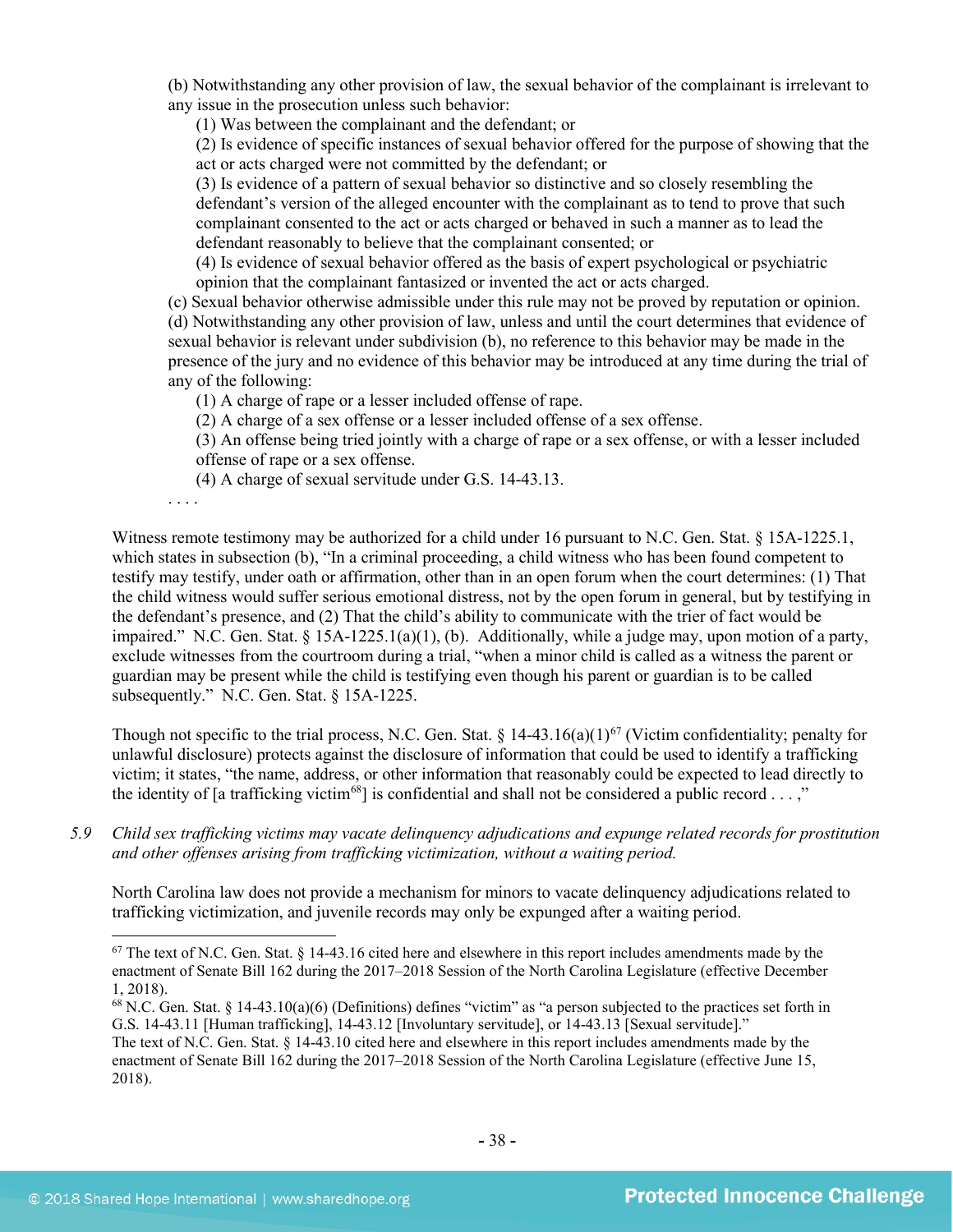N.C. Gen. Stat. § 7B-3200 (Expunction of records of juveniles alleged or adjudicated delinquent and undisciplined) provides a general avenue to juvenile record expungement once the minor turns 18 if at least 18 months have elapsed. N.C. Gen. Stat. § 7B-3200 states,

(a) Any person who has attained the age of 18 years may file a petition in the court where the person was adjudicated undisciplined for expunction of all records of that adjudication.

(b) Any person who has attained the age of 18 years may file a petition in the court where the person was adjudicated delinquent for expunction of all records of that adjudication provided:

(1) The offense for which the person was adjudicated would have been a crime other than a Class A, B1, B2, C, D, or E felony if committed by an adult.

(2) At least 18 months have elapsed since the person was released from juvenile court jurisdiction, and the person has not subsequently been adjudicated delinquent or convicted as an adult of any felony or misdemeanor other than a traffic violation under the laws of the United States or the laws of this State or any other state.

Records relating to an adjudication for an offense that would be a Class A, B1, B2, C, D, or E felony if committed by an adult shall not be expunged.

North Carolina law also contains several trafficking-specific provisions. Pursuant to N.C. Gen. Stat. § 15A-1415(b)(10) (Grounds for appropriate relief which may be asserted by defendant after verdict; limitation as to time), a victim of human trafficking may seek to have a conviction vacated if:

The defendant was convicted of a first offense of prostitution under G.S. 14-204, and the court did not discharge the defendant and dismiss the charge pursuant to G.S. 14-204(b); the defendant's participation in the offense was a result of having been a victim of human trafficking under G.S. 14-43.11, sexual servitude under G.S. 14-43.13, or the federal Trafficking Victims Protection Act (22 U.S.C. § 7102(13)); and the defendant seeks to have the conviction vacated.

The petition must be made in accordance with N.C. Gen. Stat. § 15A-1416.1 (Motion by the defendant to vacate prostitution convictions for sex trafficking victim), which states,

(a) A motion for appropriate relief seeking to vacate a conviction for prostitution based on the grounds set out in G.S. 15A-1415(b)(10) shall be filed in the court where the conviction occurred. The motion may be filed at any time following the entry of a verdict or finding of guilty under G.S. 14-204 [Prostitution] . . . .

(b) The court may grant the motion if, in the discretion of the court, the violation was a result of the defendant having been a victim of human trafficking or sexual servitude . . . .

(c) If the court grants a motion under this section, the court must vacate the conviction and may take such additional action as is appropriate in the circumstances.

However, N.C. Gen. Stat. § 15A-1415 and § 15A-1416.1 apply specifically to "convictions," and N.C. Gen. Stat. § 7B-2412 (Legal effect of adjudication of delinquency) states, "An adjudication that a juvenile is delinquent . . . shall neither be considered conviction of any criminal offense nor cause the juvenile to forfeit any citizenship right." Accordingly, delinquency adjudications are ineligible for vacatur under these laws.

Further, N.C. Gen. Stat. § 15A-1415 and § 15A-1416.1 apply only to violations of North Carolina's prostitution offense, foreclosing these laws' applicability to other offenses related to trafficking victimization. Additionally, record expungement is not automatic upon granting vacatur, making separate proceedings necessary to obtain both forms of relief.

. . . .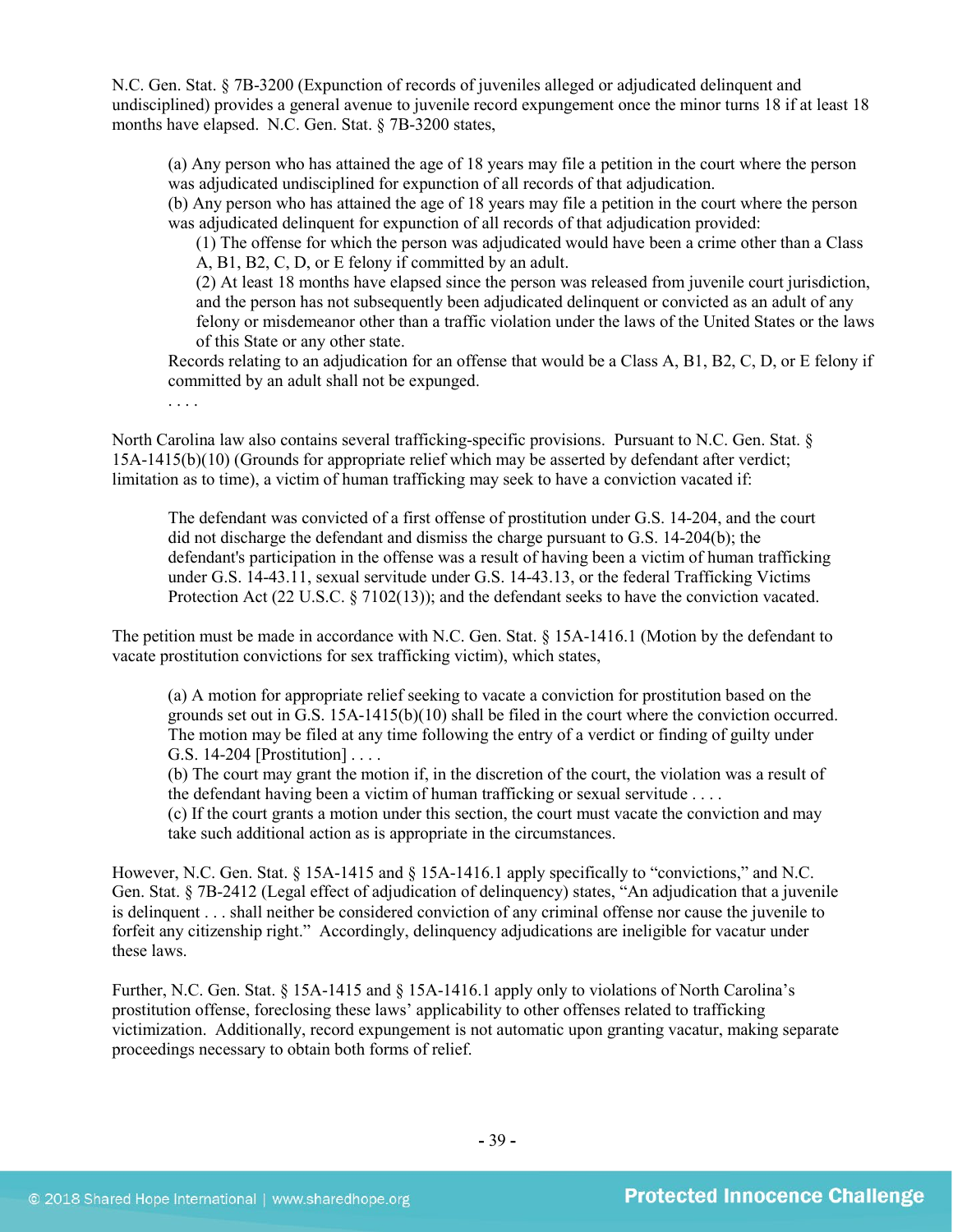Victims of human trafficking may petition to have prostitution-related records expunged under N.C. Gen. Stat. § 15A-145.6(b) (Expunctions for certain defendants convicted of prostitution), which states,

A person who has been convicted of a prostitution offense<sup>[69](#page-39-0)</sup> may file a petition in the court of the county where the person was convicted for expunction of the prostitution offense from the person's criminal record provided that all of the following criteria are met:

(1) The person has not previously been convicted of any violent felony or violent

misdemeanor under the laws of the United States or the laws of this State or any other state. (2) The person satisfies any one of the following criteria:

a. The person's participation in the prostitution offense was a result of having been a trafficking victim under G.S. 14-43.11 (human trafficking) or G.S. 14-43.13 (sexual servitude) or a victim of a severe form of trafficking under the federal Trafficking Victims Protection Act (22 U.S.C. § 7102(13).

b. The person has no prior convictions for a prostitution offense and at least three years have passed since the date of conviction or the completion of any active sentence, period of probation, and post-release supervision, whichever occurs later.

As with the vacatur law, however, N.C. Gen. Stat. § 15A-145.6(b) applies specifically to "convictions," not delinquency adjudications. Further, N.C. Gen. Stat. § 15A-145.6(b) applies only to violations of North Carolina's prostitution statute and mandates a minimum 3 year waiting period. In addition, prosecutors still have access to these records, which "may be used to calculate prior record level if the named person is convicted of a subsequent criminal offense." N.C. Gen. Stat. § 15A-151.5(b) (Prosecutor access to expunged files).

- 5.9.1 Recommendation: Amend N.C. Gen. Stat. § 15A-1415(b)(10) (Grounds for appropriate relief which may be asserted by defendant after verdict; limitation as to time) and § 15A-1416.1 (Motion by the defendant to vacate prostitution convictions for sex trafficking victim) to allow child sex trafficking victims to vacate delinquency adjudications and expunge related records for prostitution and other offenses arising from trafficking victimization, without a waiting period.
- *5.10 Victim restitution and civil remedies for victims of domestic minor sex trafficking or commercial sexual exploitation of children (CSEC) are authorized by law.*

Child sex trafficking victims are entitled to mandatory restitution. N.C. Gen. Stat. § 14-43.20(b)<sup>[70](#page-39-1)</sup> (Mandatory restitution; victim services; forfeiture) provides,

Restitution for a victim is mandatory under this Article. At a minimum, the court shall order restitution in an amount equal to the value of the victim's labor as guaranteed under the Minimum Wage Law and overtime provisions of the Fair Labor Standards Act (FLSA). In addition, the judge may order any other amount of loss identified, including the gross income or value to the defendant of the victim's labor or services and any costs reasonably certain to be incurred by or on behalf of the victim for medical care, psychological treatment, temporary housing, transportation, funeral services, and any other services designed to assist a victim recover from any injuries or loss resulting from an offense committed under G.S. 14-43.11 [Human trafficking], 14-43.12 [Involuntary servitude], or 14-43.13 [Sexual servitude].

<span id="page-39-1"></span><span id="page-39-0"></span> $^{69}$  "Prostitution offense" is defined as "[a] conviction for (i) violation of G.S. 14-204 [Prostitution] [Repealed] or (ii) engaging in prostitution in violation of G.S.14-204(7) for an offense that occurred prior to October 1, 2013." <sup>70</sup> *See supra* note [27.](#page-15-1)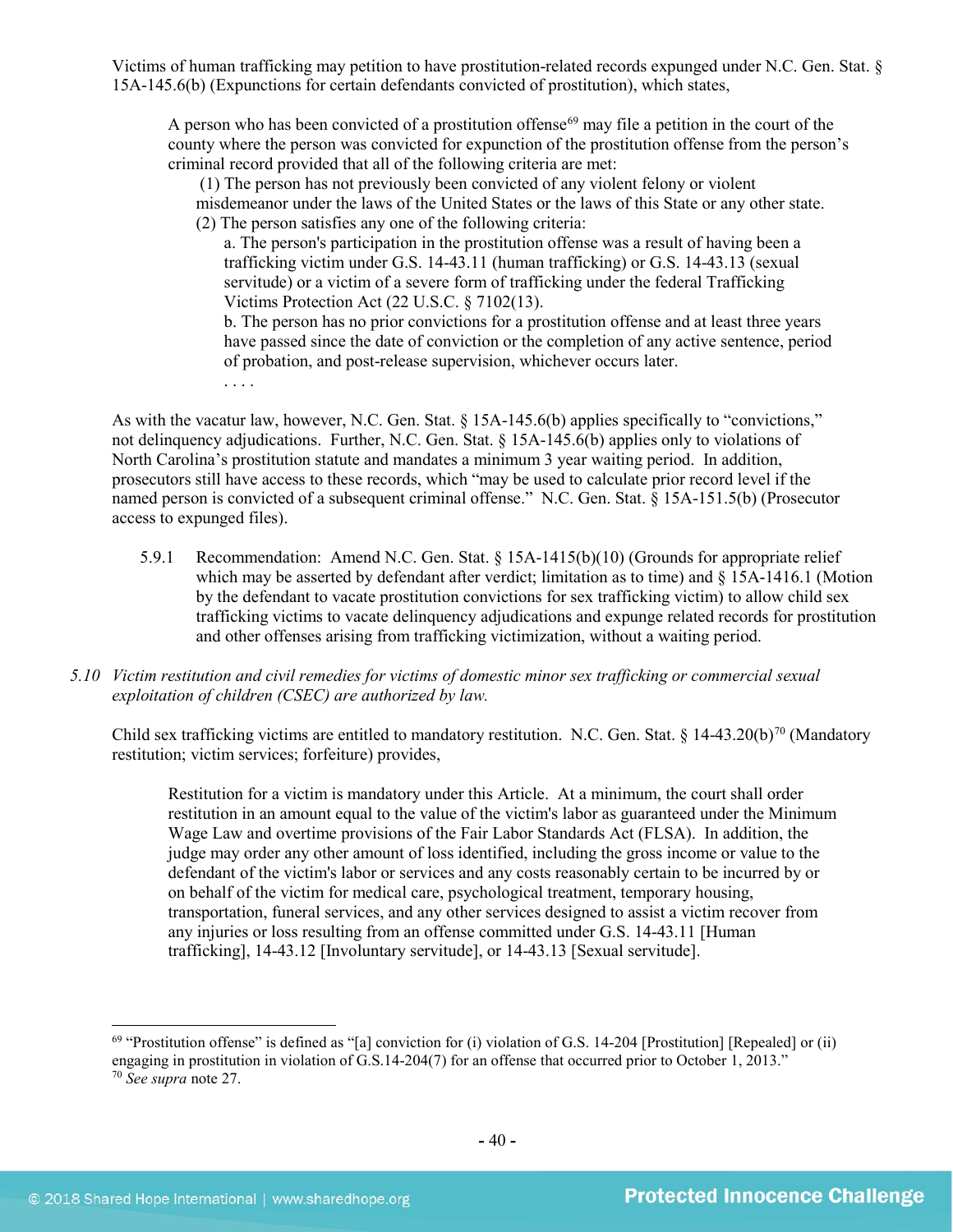Additionally, a court must consider restitution following any conviction. Pursuant to N.C. Gen. Stat. § 15A-1340.34(a) (Restitution generally), "When sentencing a defendant convicted of a criminal offense, the court shall determine whether the defendant shall be ordered to make restitution to any victim of the offense in question. For purposes of this Article, the term 'victim' means a person directly and proximately harmed as a result of the defendant's commission of the criminal offense."

Subsection (b) states, "If the defendant is being sentenced for an offense for which the victim is entitled to restitution under Article 46 of this Chapter, the court shall, in addition to any penalty authorized by law, require that the defendant make restitution to the victim or the victim's estate for any injuries or damages arising directly and proximately out of the offense committed by the defendant." N.C. Gen. Stat. § 15A-834 (Restitution), which is in Article 46, states, "A victim has the right to receive restitution as ordered by the court pursuant to Article 81C of Chapter 15A of the General Statutes."

Pursuant to N.C. Gen. Stat. § 15A-830(a)(7) (Definitions—Crime Victims' Rights Act), a "victim" is defined to include, among others:

A person against whom there is probable cause to believe one of the following crimes was committed: a. A Class A, B1, B2, C, D, or E felony.<sup>[71](#page-40-0)</sup>

b. A Class F felony if it is a violation of one of the following: . . . 14-43.11 [Human trafficking, where the victim is not a minor];  $14-190.17$  [Second degree sexual exploitation of a minor] ... . . . .

e. A Class I felony if it is a violation of . . . 14-190.17A [Third degree sexual exploitation of a minor].

f. An attempt of any of the felonies listed in this subdivision if the attempted felony is punishable as a felony.

. . . .

Pursuant to N.C. Gen. Stat. § 15A-1340.35(a)(1) (Basis for restitution), "In determining the amount of restitution, the court shall consider," among other things, "(1) In the case of an offense resulting in bodily injury to a victim: a. The cost of necessary medical and related professional services and devices or equipment relating to physical, psychiatric, and psychological care required by the victim; b. The cost of necessary physical and occupational therapy and rehabilitation required by the victim; and c. Income lost by the victim as a result of the offense."

In addition, domestic minor sex trafficking victims may be able to pursue civil remedies under the Crime Victims Financial Recovery Assistance Act, codified at N.C. Gen. Stat. Chapter 15B Article 2. N.C. Gen. Stat. § 15B-30 (Declaration of policy and purpose) recognizes that "[n]o person who commits a crime should thereafter gain monetary profit as the result of committing the crime." N.C. Gen. Stat. § 15B-34 (Civil action to recover profits or funds; responsibilities of the Commission), codified in The Crime Victims Financial Recovery Assistance Act, authorizes a victim of a crime for which the offender was convicted, and certain other specified "eligible person[s]," to bring a civil action against the offender "for damages arising out of the offense for which the offender was convicted," subject to a three year statute of limitations. N.C. Gen. Stat. §§ 15B-30(1), 15B-34(a).

Furthermore, a trafficker may be required to pay damages due to a civil suit under the civil racketeering statute. A defendant is liable for triple damages under N.C. Gen. Stat. § 75D-8(c) (Available RICO civil remedies), which states,

Any innocent person who is injured or damaged in his business or property by reason of any violation of G.S. 75D-4 involving a pattern of racketeering activity shall have a cause of action for three times

<span id="page-40-0"></span><sup>71</sup> *See supra* note [40.](#page-21-2)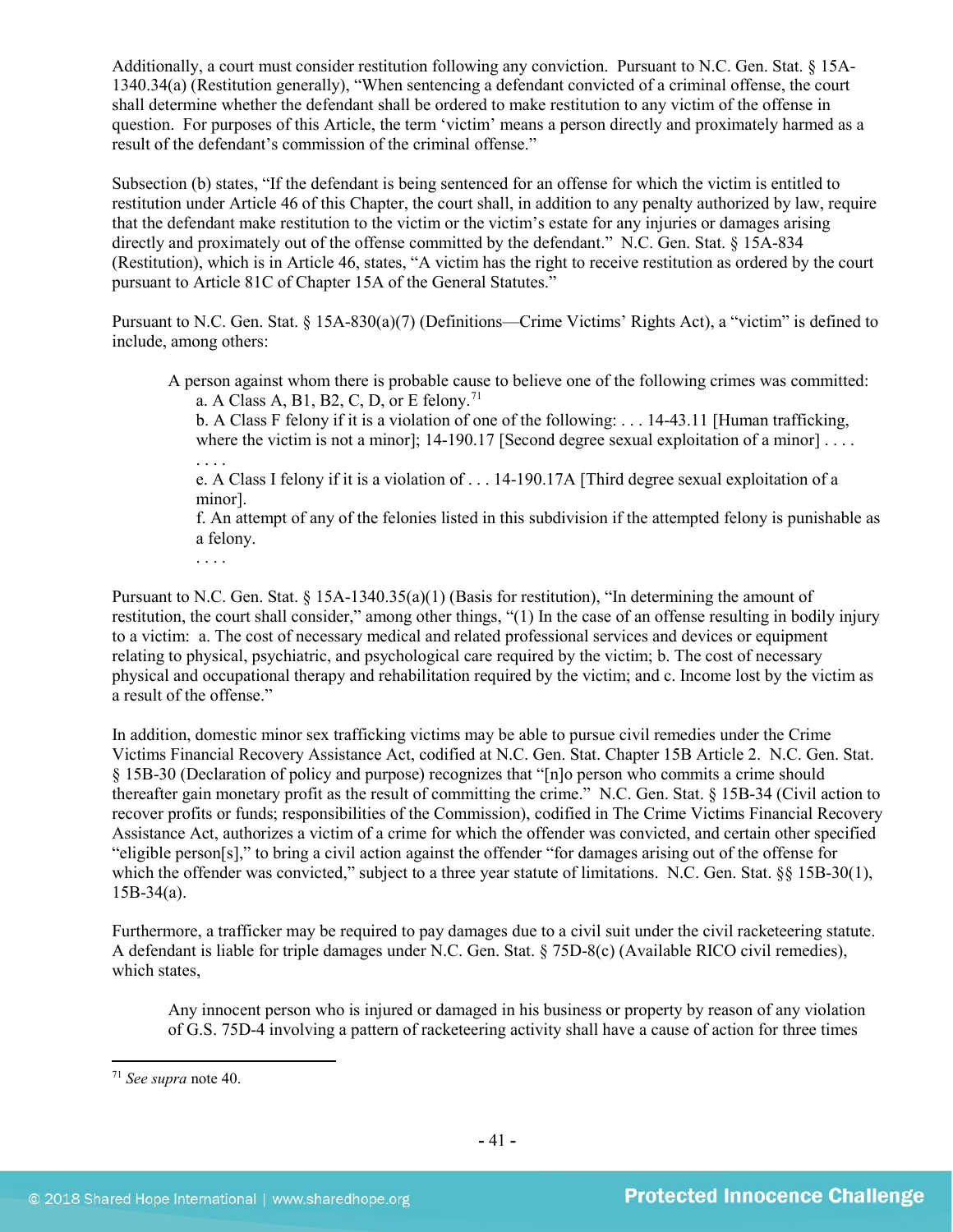the actual damages sustained and reasonable attorneys [sic] fees. For purposes of this [provision], "pattern of racketeering activity" shall require that at least one act of racketeering activity be an act of racketeering activity other than (i) an act indictable under 18 U.S.C. § 1341 or U.S.C. § 1343, or (ii) an act which is an offense involving fraud in the sale of securities . . . .

Additionally, any injured person has "a right or claim to forfeited property or to the proceeds derived therefrom superior to any right or claim the State has in the same property or proceeds" so long as the injured person "intervene[s] in the forfeiture proceeding prior to its final disposition." N.C. Gen. Stat. § 75D-8(d).

*5.11 Statutes of limitations for civil and criminal actions for child sex trafficking or commercial sexual exploitation of children (CSEC) offenses are eliminated or lengthened to allow prosecutors and victims a realistic opportunity to pursue criminal action and legal remedies.*

North Carolina does not have any statute of limitations for felony prosecutions.[72](#page-41-0) Regarding civil actions, N.C. Gen. Stat. § 1-52 (Three years) establishes a 3 year limitation period for the following actions: "(5) For criminal conversation, or for any other injury to the person or rights of another, not arising on contract and not hereafter enumerated . . . . (19) For assault, battery, or false imprisonment." However, subsection (16) states,

Unless otherwise provided by law, for personal injury or physical damage to claimant's property, the cause of action, except in causes of actions referred to in G.S.  $1-15(c)$ , shall not accrue until bodily harm to the claimant or physical damage to his property becomes apparent or ought reasonably to have become apparent to the claimant, whichever event first occurs. Except as provided in G.S. 130A-26.3, no cause of action shall accrue more than 10 years from the last act or omission of the defendant giving rise to the cause of action.

Pursuant to N.C. Gen. Stat. § 1-56 (All other actions, 10 years), "An action for relief not otherwise limited by this subchapter may not be commenced more than 10 years after the cause of action has accrued."

However, pursuant to N.C. Gen. Stat. § 1-15.1(a) (Statutes of limitation and repose for civil actions seeking to recover damages arising out of a criminal act),

Notwithstanding any other provision of law, if a defendant is convicted of a criminal offense and is ordered by the court to pay restitution or restitution is imposed as a condition of probation, special probation, work release, or parole, then all applicable statutes of limitation and statutes of repose, except as established herein, are tolled for the period set forth in this subsection for purposes of any civil action brought by an aggrieved party against that defendant for damages arising out of the offense for which the defendant was convicted. Any statute of limitation or repose applicable in the civil action shall be tolled from the time of entry of the court order

- (1) Requiring that restitution be made,
- (2) Making restitution a condition of probation or special probation, or

(3) Recommending that restitution be made a condition of work release or parole,

and until the defendant has paid in full the amount of restitution ordered or imposed. Except as provided in G.S. 15B-34, an action to recover damages arising out of the criminal offense shall not be commenced more than 10 years from the last act of the defendant giving rise to the cause of action.

Additionally, N.C. Gen. Stat. § 1-17(a) (Disabilities) states in part, "A person entitled to commence an action who is under a disability at the time the cause of action accrued may bring his or her action within the time limited in this Subchapter, after the disability is removed, except in an action for the recovery of real property, or to make an entry or defense founded on the title to real property, or to rents and services out of the real

<span id="page-41-0"></span><sup>72</sup> State v. Hardin, 75 N.C. Ct. App. 1973 ("In North Carolina, there is no statute of limitations barring the prosecution of a felony.")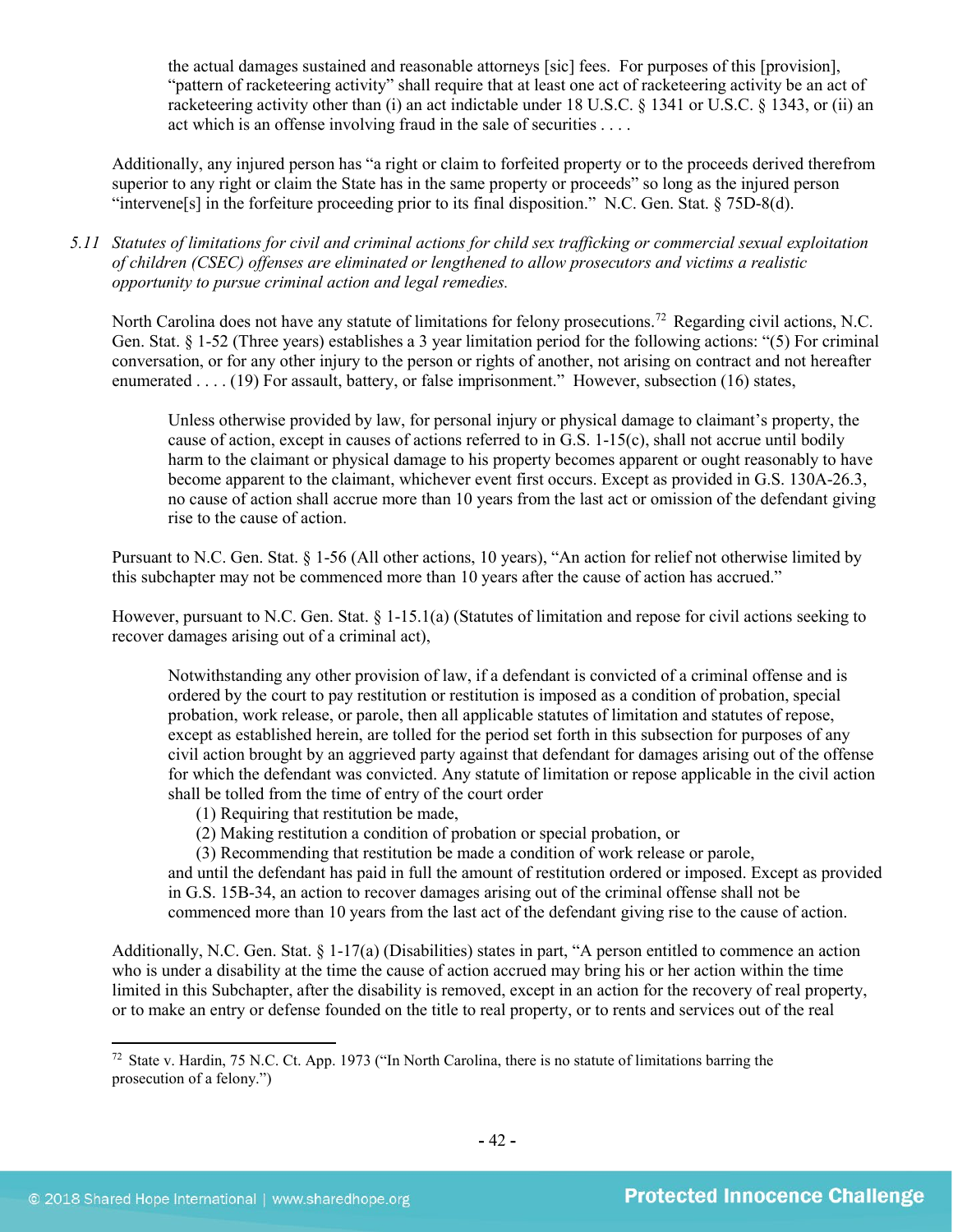property, when the person must commence his or her action, or make the entry, within three years next after the removal of the disability, and at no time thereafter." Section (a) further states that "[f]or the purpose of this section" a person "within the age of 18 years" is considered to be "under a disability."

Civil actions brought under North Carolina's RICO statutes are subject to a five year statute of limitations, starting from the time that "the conduct in violation of a provision of this Chapter [RICO] terminates or the claim for relief accrues, whichever is later." N.C. Gen. Stat. § 75D-9 (Period of limitations as to civil proceedings under this chapter). However, "If a civil action is brought by the State for forfeiture or to prevent any violation of the Chapter, then the running of this period of limitations with respect to any innocent person's claim for relief which is based upon any matter complained of in such action by the State, shall be suspended during the pendency of the action by the State and for two years thereafter." N.C. Gen. Stat. § 75D-9.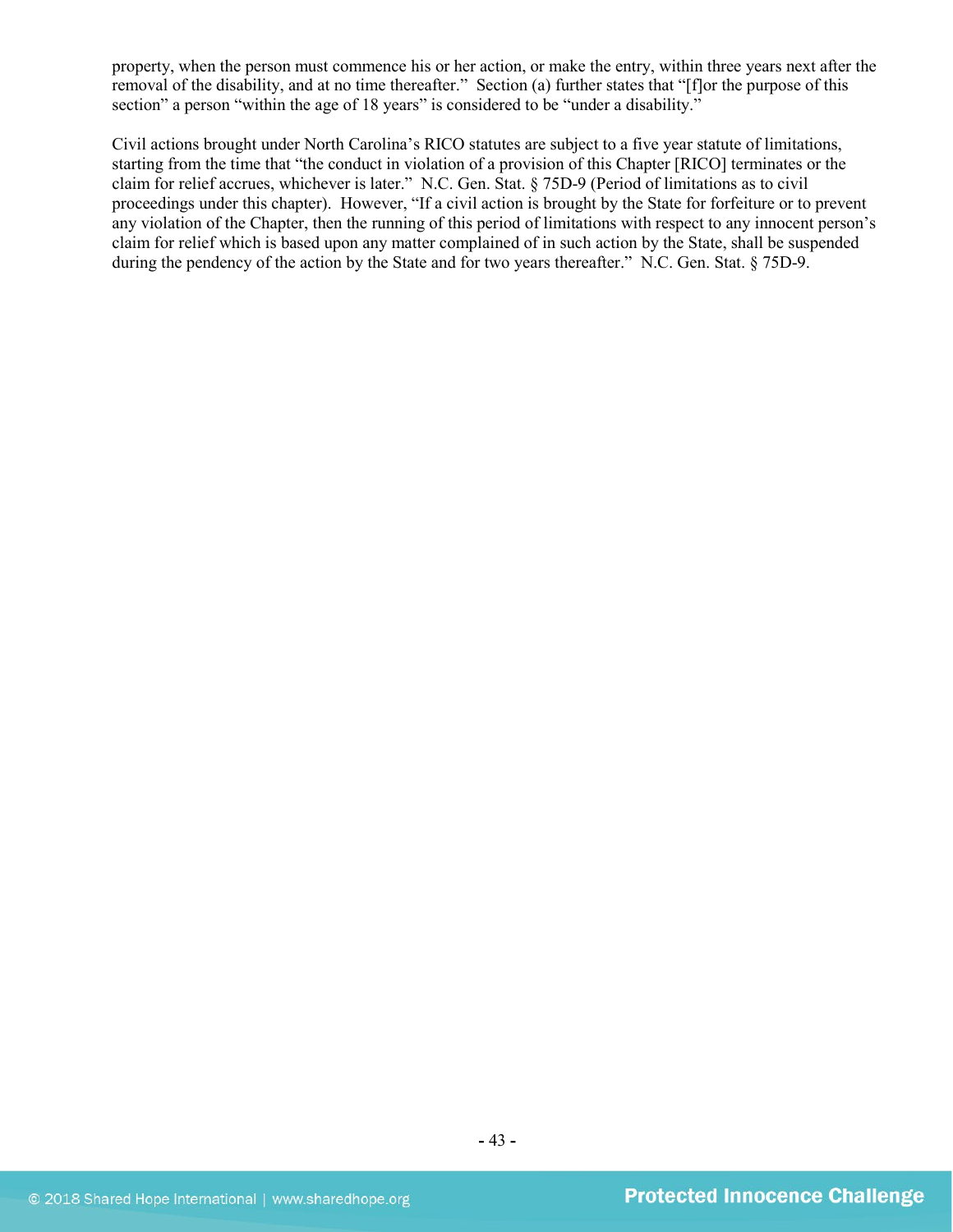#### FRAMEWORK ISSUE 6: CRIMINAL JUSTICE TOOLS FOR INVESTIGATION AND PROSECUTIONS

#### *Legal Components:*

- *6.1 Training on human trafficking and domestic minor sex trafficking for law enforcement is statutorily mandated or authorized.*
- *6.2 Single party consent to audiotaping is permitted in law enforcement investigations.*
- *6.3 Wiretapping is an available tool to investigate domestic minor sex trafficking and commercial sexual exploitation of children (CSEC).*
- *6.4 Using a law enforcement decoy to investigate buying or selling commercial sex is not a defense to soliciting, purchasing, or selling sex with a minor.*
- *6.5 Using the Internet or electronic communications to investigate buyers and traffickers is a permissible investigative technique.*
- *6.6 State law requires reporting of missing children and located missing children.*

## *Legal Analysis:*

l

*6.1 Training on human trafficking and domestic minor sex trafficking for law enforcement is statutorily mandated or authorized.*

*\_\_\_\_\_\_\_\_\_\_\_\_\_\_\_\_\_\_\_\_\_\_\_\_\_\_\_\_\_\_\_\_\_\_\_\_\_\_\_\_\_\_\_\_\_\_\_\_\_\_\_\_\_\_\_\_\_\_\_\_\_\_\_\_\_\_\_\_\_\_\_\_\_\_\_\_\_\_\_\_\_\_\_\_\_\_\_\_\_\_\_\_\_\_*

Law enforcement training on human trafficking is authorized in North Carolina. Pursuant to 2007 Sess. Laws 547, sec. 11,[73](#page-43-0) North Carolina law directs the North Carolina Justice Academy to

[E]stablish protocols suitable for the training of State and local law enforcement officers. The protocols shall be made available to all State and local law enforcement agencies so that the agencies may conduct training on:

(1) The phenomenon of human trafficking and State and federal laws on human trafficking. (2) How to recognize and identify victims of one or more of the practices set forth in G.S. 14-43.11 [Human trafficking], G.S. 14-43.12 [Involuntary servitude], or G.S. 14-43.13 [Sexual servitude]. (3) Methods for protecting trafficking victims and possible trafficking victims, and advising them of their rights.

(4) Procedures and techniques for handling specialized needs of victims who may face cultural, language, and other barriers that impede ability to request and obtain available services.

Nothing in this section shall be construed to require the North Carolina Justice Academy to conduct training of State or local law enforcement officers.

*6.2 Single party consent to audiotaping is permitted in law enforcement investigations.*

Single party consent to audiotaping is allowed in North Carolina. Under N.C. Gen. Stat. § 15A-287(a) (Interception and disclosure of wire, oral, or electronic communications prohibited), the use of audiotaping and other methods of intercepting an oral communication is only prohibited if occurring "without the consent of at least one party to the communication."

<span id="page-43-0"></span>*6.3 Wiretapping is an available tool to investigate domestic minor sex trafficking and commercial sexual exploitation of children (CSEC).* 

 $^{73}$  This provision is listed in the editor's notes to N.C. Gen. Stat. § 14-43.11, but does not appear to be codified in the North Carolina General Statutes. However, the North Carolina Justice Academy does appear to offer web-based training courses on human trafficking. North Carolina Justice Academy Online, Course Catalog, [http://ncja.ncdoj.gov/Course-Offerings-\(A-Z\).aspx#E-H,](http://ncja.ncdoj.gov/Course-Offerings-(A-Z).aspx#E-H) (last visited July 28, 2016).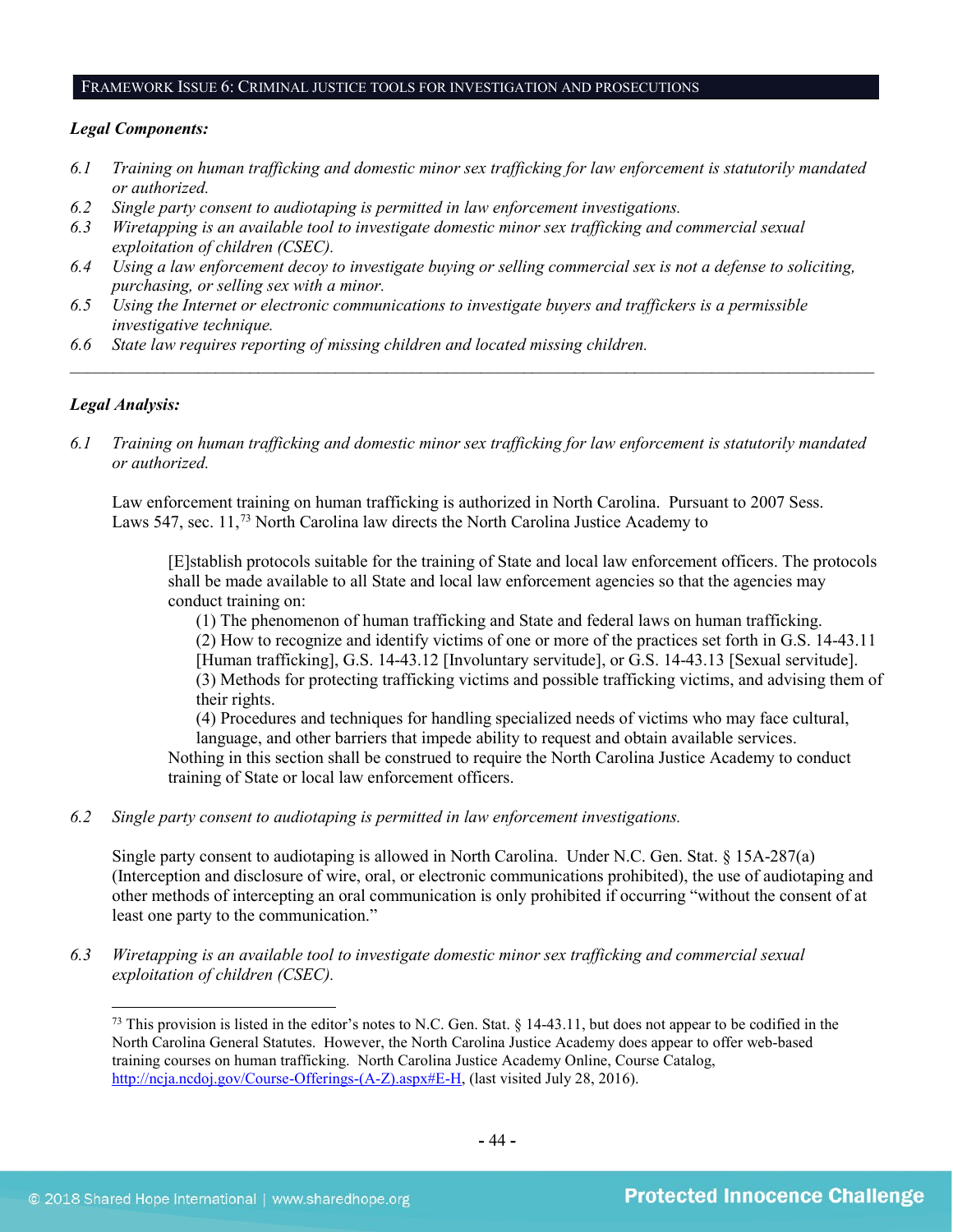Pursuant to N.C. Gen. Stat. § 15A-290(c)(1)<sup>[74](#page-44-0)</sup> (Offenses for which orders for electronic surveillance may be granted),

Orders authorizing or approving the interception of wire, oral, or electronic communications may be granted, subject to the provisions of this Article and Chapter 119 of Title 18 of the United States Code, when the interception may provide, or has provided, evidence of any of the following offenses, or any conspiracy to commit these offenses, or when the interception may expedite the apprehension of persons indicted for the commission of these offenses:

(1) Any felony offense against a minor, including any violation of G.S. 14-27.31 (Sexual activity by a substitute parent or custodian), G.S. 14-27.32 (Sexual activity with a student), G.S. 14-41 (Abduction of children), G.S. 14-43.11 (Human trafficking), G.S. 14-43.12 (Involuntary servitude), G.S. 14-43.13 (Sexual servitude), G.S. 14-190.16 (First degree sexual exploitation of a minor), G.S. 14-190.17 (Second degree sexual exploitation of a minor), or G.S. 14-202.1 (Taking indecent liberties with children), G.S. 14-205.2(c) or (d) (Patronizing a prostitute who is a minor or has a mental disability), or G.S. 14-205.3(b) (Promoting prostitution of a minor or person who has a mental disability).

In addition, "Orders authorizing or approving the interception of wire, oral, or electronic communications may be granted, subject to the provisions of this Article and Chapter 119 of Title 18 of the United States Code, when the interception may provide, or has provided, evidence of any offense that involves the commission of, or any conspiracy to commit, murder, kidnapping, hostage taking, robbery, extortion, bribery, rape, or any sexual offense, or when the interception may expedite the apprehension of persons indicted for the commission of these offenses." N.C. Gen. Stat. § 15A-290(b).

If an emergency situation exists, N.C. Gen. Stat. § 15A-291(b) (Application for electronic surveillance order; judicial review panel) provides in part, "A judicial review panel is hereby authorized to grant orders valid throughout the State for the interception of wire, oral, or electronic communications. Applications for such orders may be made by the Attorney General or the Attorney General's designee. The Attorney General or the Attorney General's designee in applying for such orders, and a judicial review panel in granting such orders, shall comply with all procedural requirements of section 2518 of Chapter 119 of the United States Code. The Attorney General or the Attorney General's designee may make emergency applications as provided by section 2518 of Chapter 119 of the United States Code." Pursuant to 18 U.S.C. § 2518(7),

Notwithstanding any other provision of this chapter, any investigative or law enforcement officer, specially designated by the Attorney General, the Deputy Attorney General, the Associate Attorney General, or by the principal prosecuting attorney of any State or subdivision thereof acting pursuant to a statute of that State, who reasonably determines that—

- (a) an emergency situation exists that involves—
	- (i) immediate danger of death or serious physical injury to any person,
	- (ii) conspiratorial activities threatening the national security interest, or
	- (iii) conspiratorial activities characteristic of organized crime,

that requires a wire, oral, or electronic communication to be intercepted before an order authorizing such interception can, with due diligence, be obtained, and

(b) there are grounds upon which an order could be entered under this chapter to authorize such interception,

<span id="page-44-0"></span><sup>74</sup> The text of N.C. Gen. Stat. § 15A-290 cited here and elsewhere in this report includes amendments made by the enactment of Senate Bill 768 during the 2017–2018 Session of the North Carolina Legislature (effective December 1, 2018).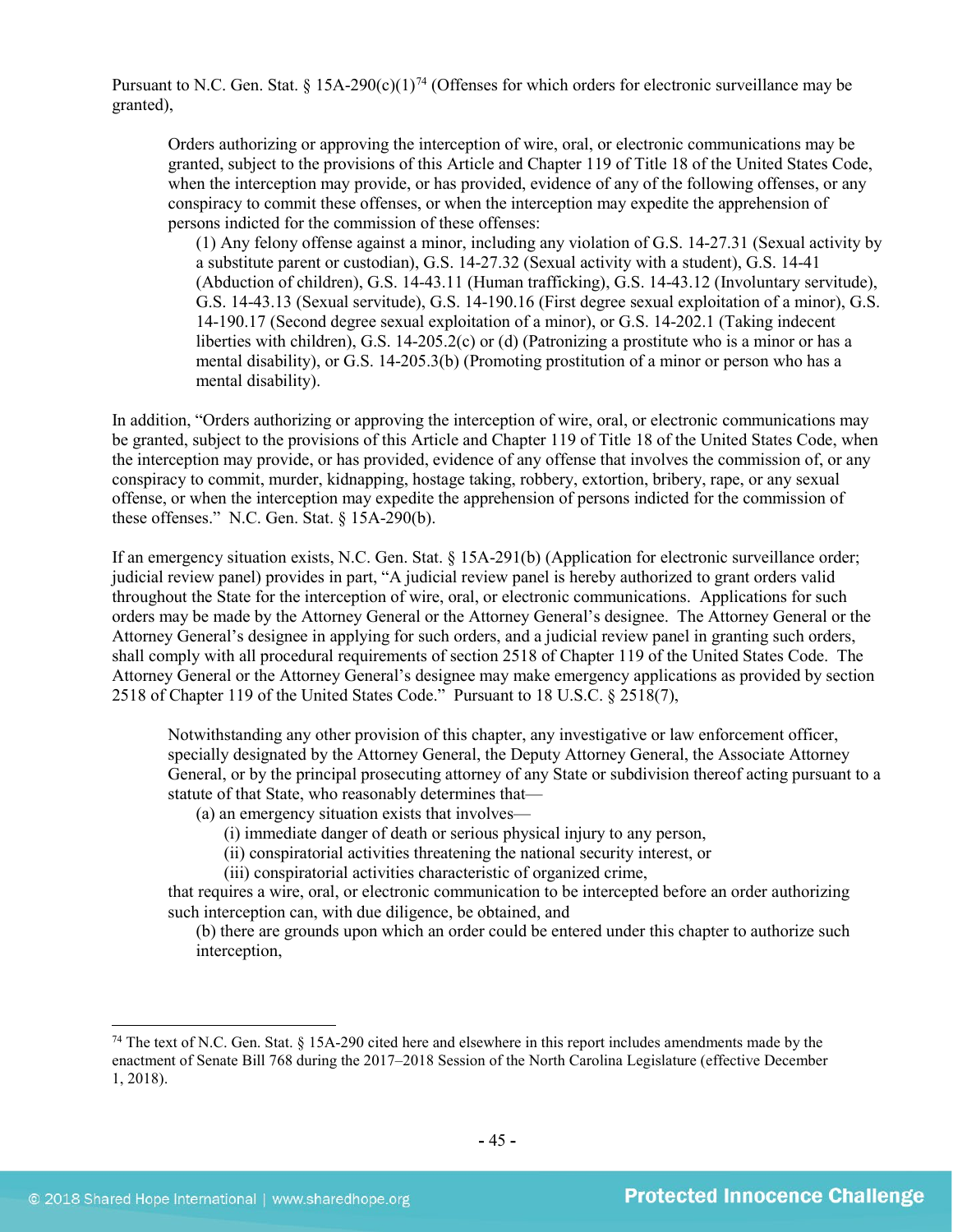may intercept such wire, oral, or electronic communication if an application for an order approving the interception is made in accordance with this section within forty-eight hours after the interception has occurred, or begins to occur. In the absence of an order, such interception shall immediately terminate when the communication sought is obtained or when the application for the order is denied, whichever is earlier. In the event such application for approval is denied, or in any other case where the interception is terminated without an order having been issued, the contents of any wire, oral, or electronic communication intercepted shall be treated as having been obtained in violation of this chapter, and an inventory shall be served as provided for in subsection (d) of this section on the person named in the application.

*6.4 Using a law enforcement decoy to investigate buying or selling commercial sex is not a defense to soliciting, purchasing, or selling sex with a minor.*

North Carolina's human trafficking and CSEC laws do not expressly prohibit a defense based on the use of a law enforcement decoy posing as a minor during reverse sting operations, which are the most likely situations in which a defendant would try to assert such a defense. However, N.C. Gen. Stat. § 14-202.3(a) (Solicitation of child by computer or certain other electronic devices to commit an unlawful sex act), a non-CSEC offense, uses the phrase "believes to be a child," indicating that decoys can be used in investigating that crime.

- 6.4.1 Recommendation: Amend N.C. Gen. Stat. § 14-43.11(a) (Human trafficking) and § 14-43.13(a) (Sexual servitude) to specifically prohibit a defense based on the use of a law enforcement decoy posing as a minor to investigate the buying and selling of commercial sex acts with a minor.
- *6.5 Using the Internet or electronic communications to investigate buyers and traffickers is a permissible investigative technique.*

While not specifically related to the commercial sexual exploitation of a child, N.C. Gen. Stat. § 14-202.3(a) (Solicitation of child by computer or certain other electronic devices to commit an unlawful sex act) criminalizes the use of a computer by a person at least 16 who

knowingly, with the intent to commit an unlawful sex act, entices, advises, coerces, orders, or commands, by means of a computer or any other device capable of electronic data storage or transmission, a child who is less than 16 years of age and at least five years younger than the defendant, or a person the defendant believes to be a child who is less than 16 years of age and who the defendant believes to be at least five years younger than the defendant, to meet with the defendant or any other person for the purpose of committing an unlawful sex act . . . .

Therefore, the statutory language, "believes to be a child who is less than 16 years of age and who the defendant believes to be at least five years younger than the defendant," appears to allow for the use of the Internet to investigate domestic minor sex trafficking cases in this statute. N.C. Gen. Stat. § 14-202.3.[75](#page-45-0)

*6.6 State law requires reporting of missing children and located missing children.*

<span id="page-45-0"></span><sup>75</sup> In *State v. Morse*, 671 S.E. 2d 538 (N.C. Ct. App. 2009), the defendant unsuccessfully attempted to assert an entrapment defense when the defendant chatted via the Internet with a person he believed to be a 14-year-old girl and initiated conversation about engaging in sexual activity with the person he believed to be 14 when in fact the "girl" was a law enforcement officer. *Id.* at 539-41.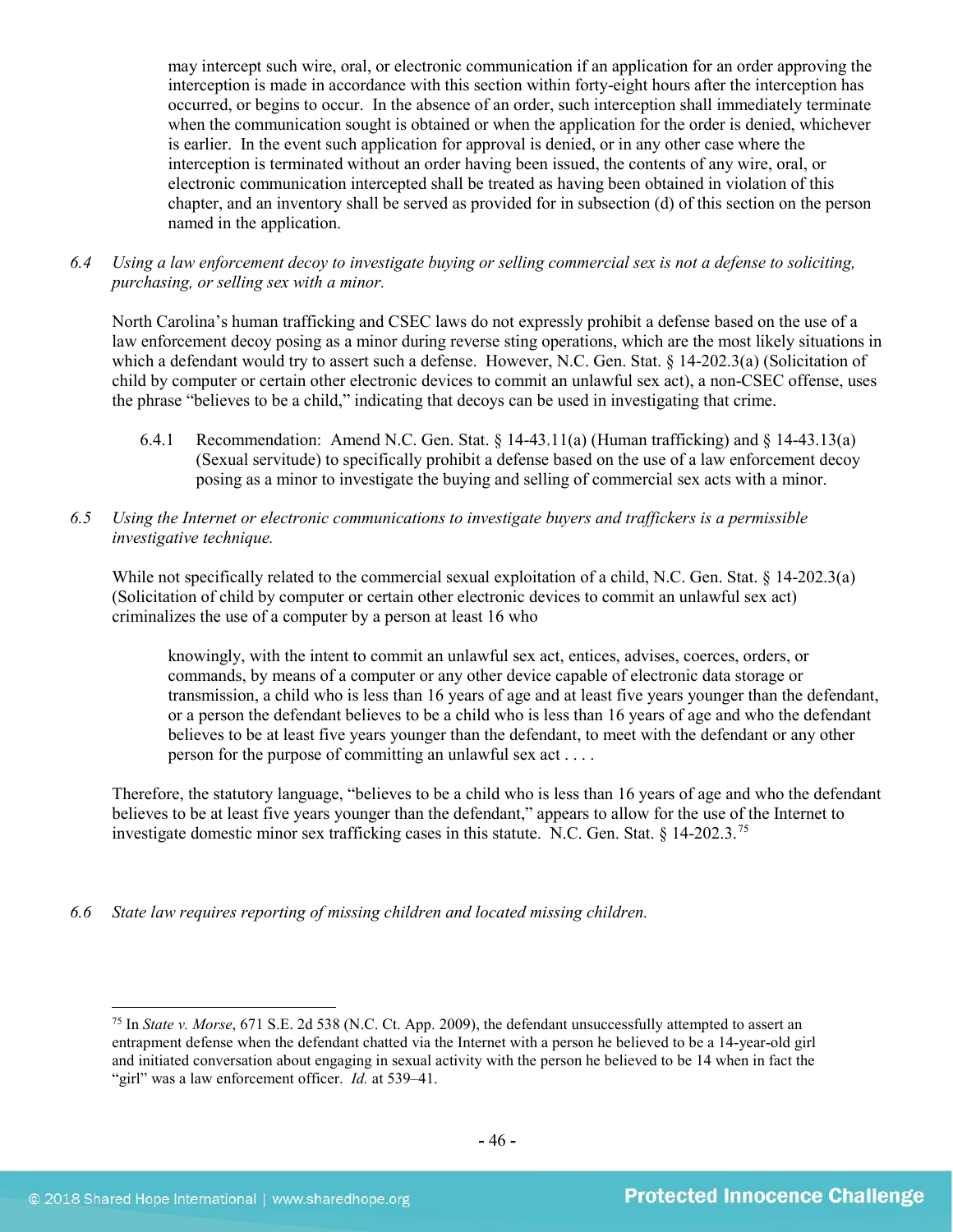Failure to report the disappearance of a child is a crime in North Carolina. Pursuant to N.C. Gen. Stat, § 14-318.5(b), (c) (Failure to report the disappearance of a child to law enforcement; immunity of person reporting in good faith),

(b) A parent or any other person providing care to or supervision of a child<sup>[76](#page-46-0)</sup> who knowingly or wantonly fails to report the disappearance of a child<sup>[77](#page-46-1)</sup> to law enforcement is in violation of this subsection.

(c) Any person who reasonably suspects the disappearance of a child and who reasonably suspects that the child may be in danger shall report those suspicions to law enforcement within a reasonable time.

A violation of N.C. Gen. Stat. § 14-318.5(b) is a Class I felony, which carries a presumptive sentence of 4–6 months imprisonment. A violation of N.C. Gen. Stat. § 14-318.5(c) is a Class 1 misdemeanor and punishable by 1–45 days imprisonment. N.C. Gen. Stat. §§ 14-318.5(b), (c), § 15A-1340.17(c), § 15A- $1340.23(c)(2)$ .

North Carolina has established the North Carolina Center for Missing Persons to serve as a "central repository for information regarding missing persons and missing children, with special emphasis on missing children." N.C. Gen. Stat. § 143B-1010. N.C. Gen. Stat. § 143B-1015 requires that upon receiving a missing persons report, a law enforcement agency shall,

immediately make arrangements for the entry of data about the missing person or missing child into the national missing persons file in accordance with criteria set forth by the FBI/NCIC, immediately inform all of its on-duty law-enforcement officers of the missing person report, initiate a statewide broadcast to all appropriate law-enforcement agencies to be on the lookout for the individual, and transmit a copy of the report to the Center [North Carolina Center for Missing Persons].

North Carolina laws directs the AMBER Alert System to "make every effort to disseminate information" on missing children if the missing child is 17 or younger, not known or suspected to be abducted by the child's parent, unless the child's life is believed to be in danger of injury or death, not voluntarily missing or a runaway, if the child is believed to have been abducted or to be in danger, and the abduction is reported to and investigated by law enforcement. N.C. Gen. Stat. § 143B-1021 (North Carolina AMBER Alert System established).

N.C. Gen. Stat, § 143B-1017 (Duty of individuals to notify Center and law-enforcement agency when missing person has been located) requires "[a]ny parent, spouse, guardian, legal custodian, or person responsible for the supervision of the missing individual who submits a missing person report to a law-enforcement agency or to the Center" to immediately report finding the missing child to the law enforcement agency and the North Carolina Center for Missing Persons. "The Center shall confirm the deletion of the individual's records from the FBI/NCIC's missing person file, as long as there are no grounds for criminal prosecution, and follow up with the local law-enforcement agency having jurisdiction of the records." N.C. Gen. Stat. § 143B-1017.

<span id="page-46-0"></span><sup>&</sup>lt;sup>76</sup> "Child" is defined for purposes of this subsection as "any person who is less than 16 years of age." N.C. Gen. Stat, § 14-318.5(a)(1).

<span id="page-46-1"></span> $77$  "Disappearance of a child" is defined as "When the parent or other person providing supervision of a child does not know the location of the child and has not had contact with the child for a 24-hour period." N.C. Gen. Stat, § 14-318.5(a)(2).